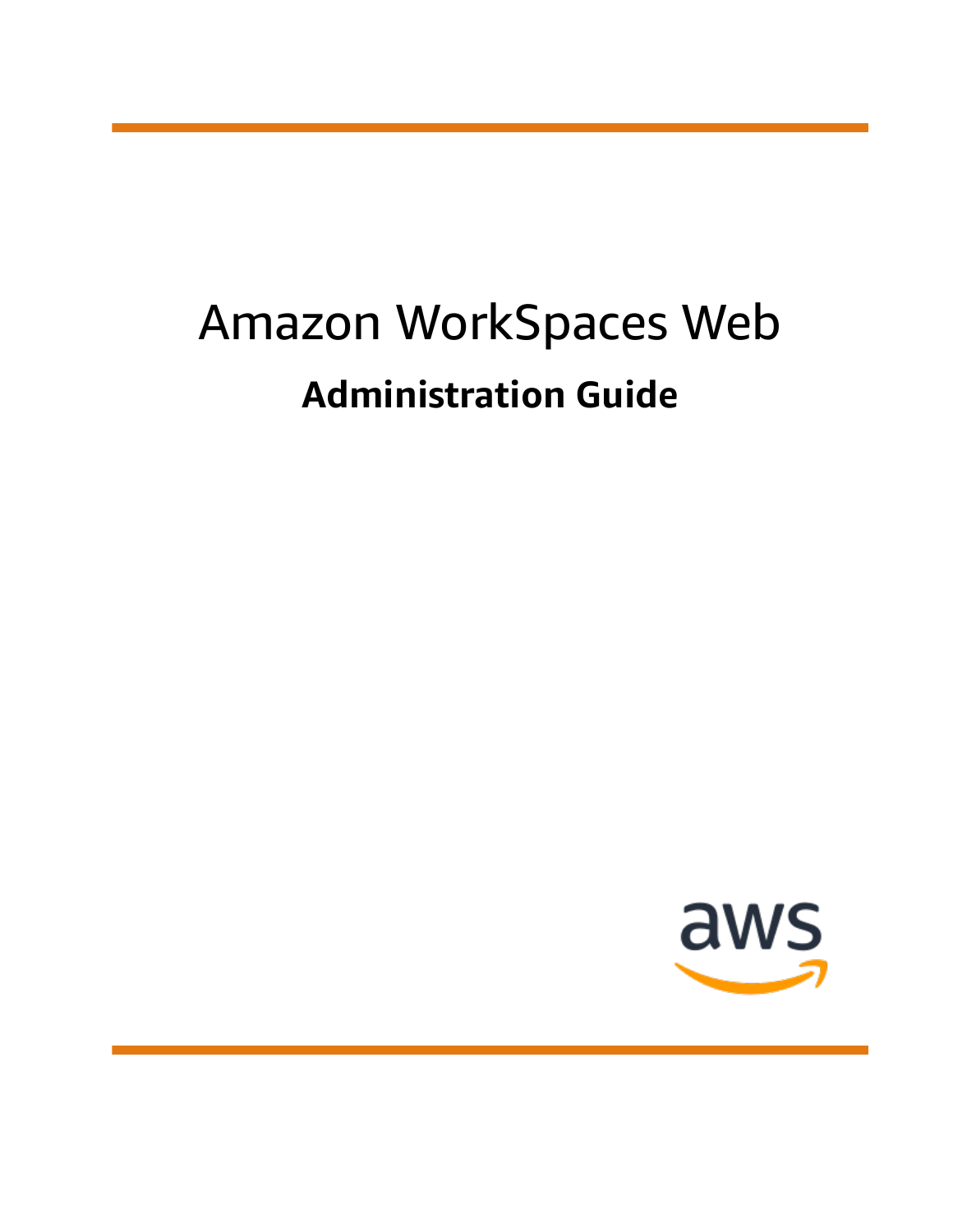### **Amazon WorkSpaces Web: Administration Guide**

Copyright © Amazon Web Services, Inc. and/or its affiliates. All rights reserved.

Amazon's trademarks and trade dress may not be used in connection with any product or service that is not Amazon's, in any manner that is likely to cause confusion among customers, or in any manner that disparages or discredits Amazon. All other trademarks not owned by Amazon are the property of their respective owners, who may or may not be affiliated with, connected to, or sponsored by Amazon.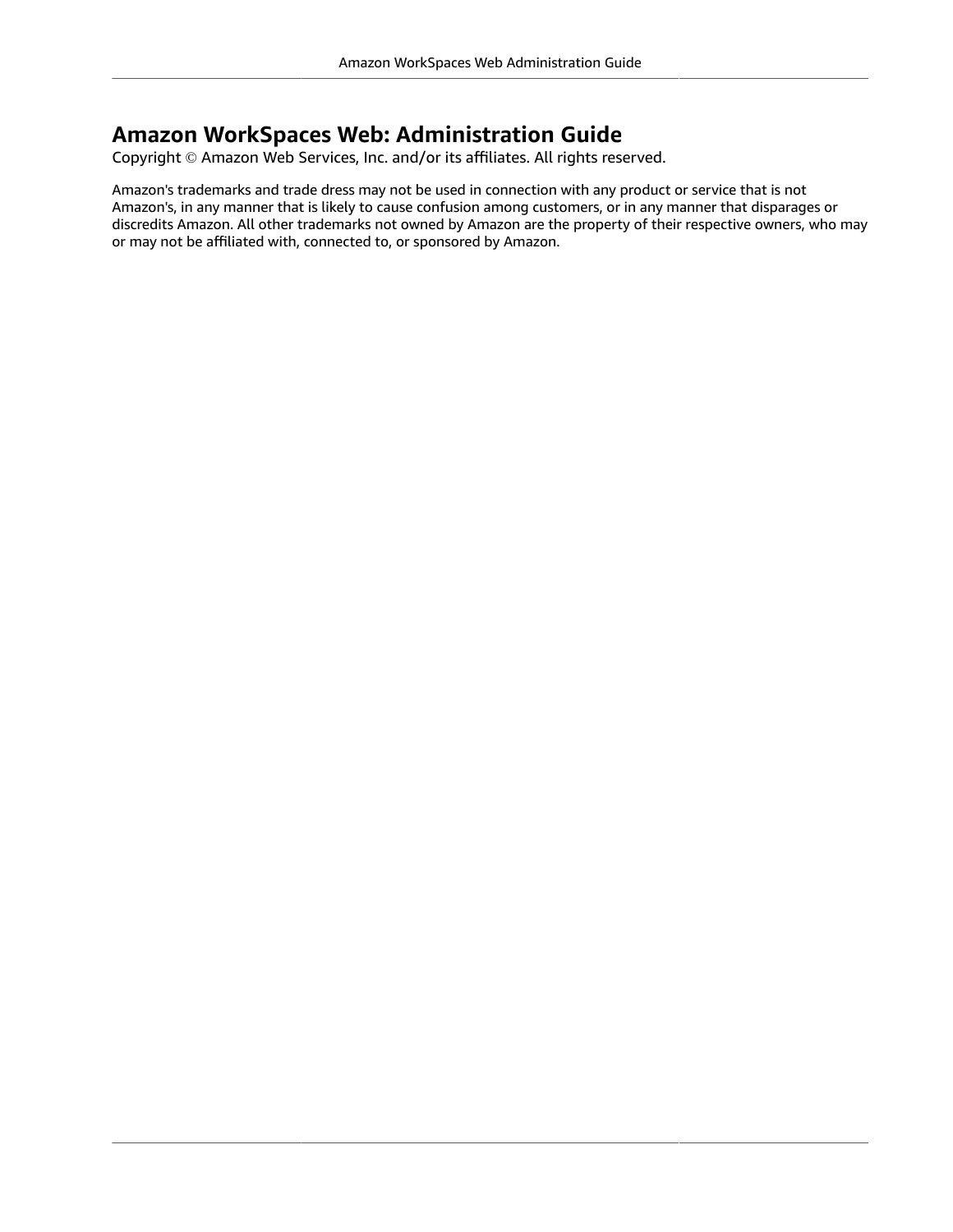# **Table of Contents**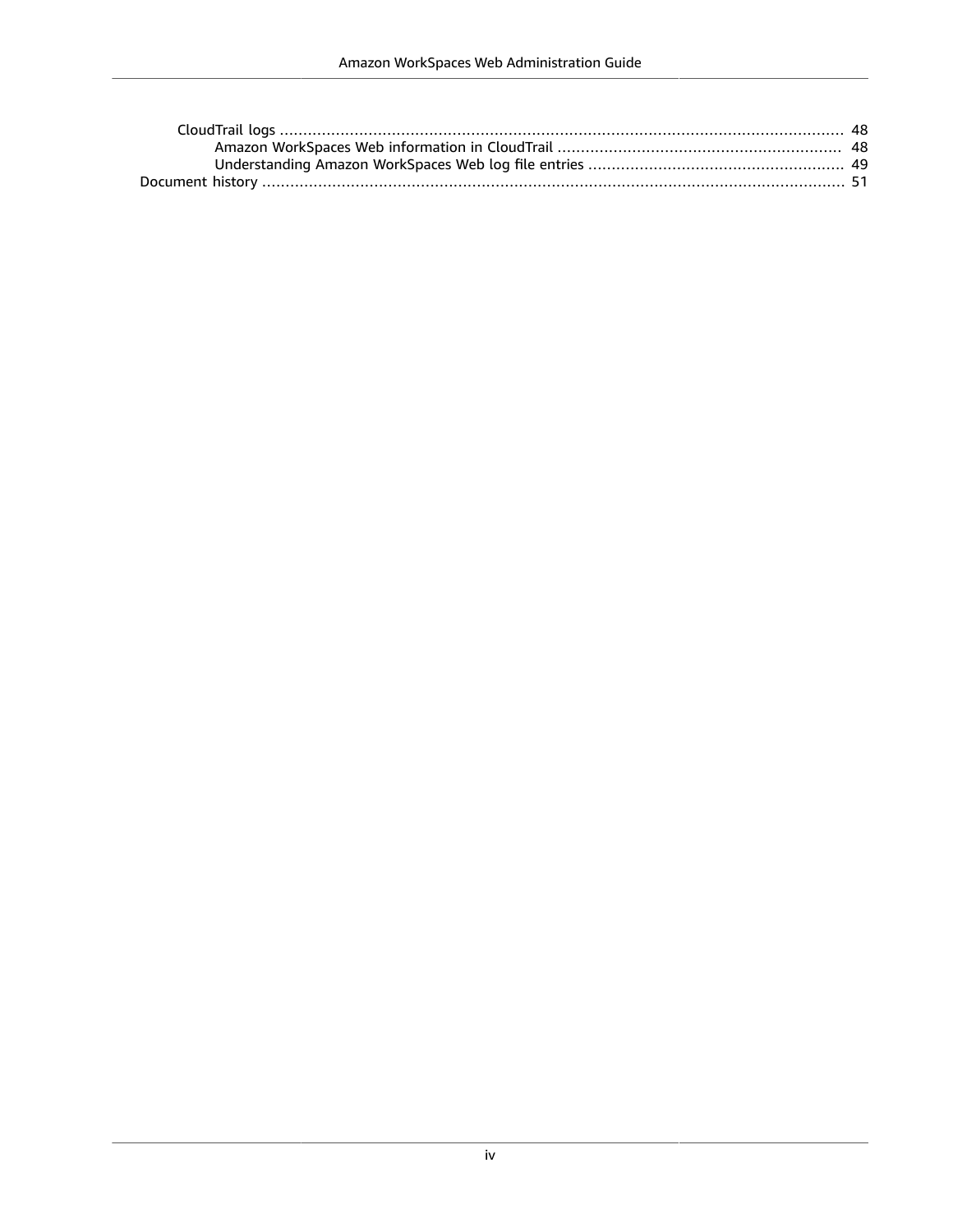# <span id="page-4-0"></span>What is Amazon WorkSpaces Web?

WorkSpaces Web is a low cost, fully managed WorkSpace built specifically to facilitate secure, webbased workloads. WorkSpaces Web makes it easy for customers to safely provide their employees with access to internal websites and SaaS web applications without the administrative burden of appliances or specialized client software. WorkSpaces Web provides simple policy tools tailored for user interactions, while offloading common tasks like capacity management, scaling, and maintaining browser images.

WorkSpaces Web delivers a simple administration and commitment-free solution to support workers that only need access to internal and SaaS web applications. WorkSpaces Web pixel streams web content from AWS, so sensitive company web data never resides on remote devices reducing the risk of data exfiltration. Streaming also provides a barrier between internal servers and local devices, preventing the transmission of device-borne malware to internal servers. WorkSpaces Web applies browser policies on your or the customer's behalf to isolate users to the web browser interface. As a result, they are unable to install applications from the internet or access the terminal or operating system menus during a session.

WorkSpaces Web is automatically managed, with capacity, scaling and browser images updated to the latest version of Chrome by AWS. Each WorkSpaces Web session starts with a fresh and fully updated Chrome browser, with your enterprise browser policy applied. At the end of the session, the instance is terminated, so company data never resides on remote devices. WorkSpaces Web provides customers with simple tools to customize the browser experience, like setting a startURL or bookmarks, and allows them to apply polices for use of the clipboard, printer, and file transfer. WorkSpaces Web also supports full Chrome Enterprise Policy on Linux, so customers can make use of over 300 user and device browser policies.

Getting started with WorkSpaces Web takes two steps. First, administrators create an WorkSpaces Web Portal from the WorkSpaces Web console. Second, administrators distribute the endpoint URL so users can access their streaming browser, either by adding to an existing SAML2.0 application gateway or by emailing the URL to users. Then, users access the endpoint from their existing browser, sign in with their SAML credentials, and start their session from the startup URL set by the administrator. Administrators are in full control of what content users may browse to. They can set URL allowlist and denylist policies with Chrome Policy, or filter browser traffic through their VPC. WorkSpaces Web works with SAML2.0 identity providers (like Okta and Ping) and honors existing enforcement policies. WorkSpaces Web only charges customers monthly for users that sign in to the streaming web browser, and requires no up-front costs, licenses, or ongoing agreements.

### **Topics**

- Terms to know when using [WorkSpaces](#page-4-1) Web (p. 1)
- Related [services \(p. 2\)](#page-5-0)
- Accessing Amazon [WorkSpaces](#page-6-0) Web (p. 3)

# <span id="page-4-1"></span>Terms to know when using WorkSpaces Web

To help you get started with WorkSpaces Web, you should get familiar with the following concepts.

### **Identity provider (IdP)**

An identity provider verifies your users' credentials. It then issues authentication assertions to provide access to a service provider. You can configure your existing IdP to work with WorkSpaces Web.

The process for configuring your identity provider (IdP) varies, depending on your IdP.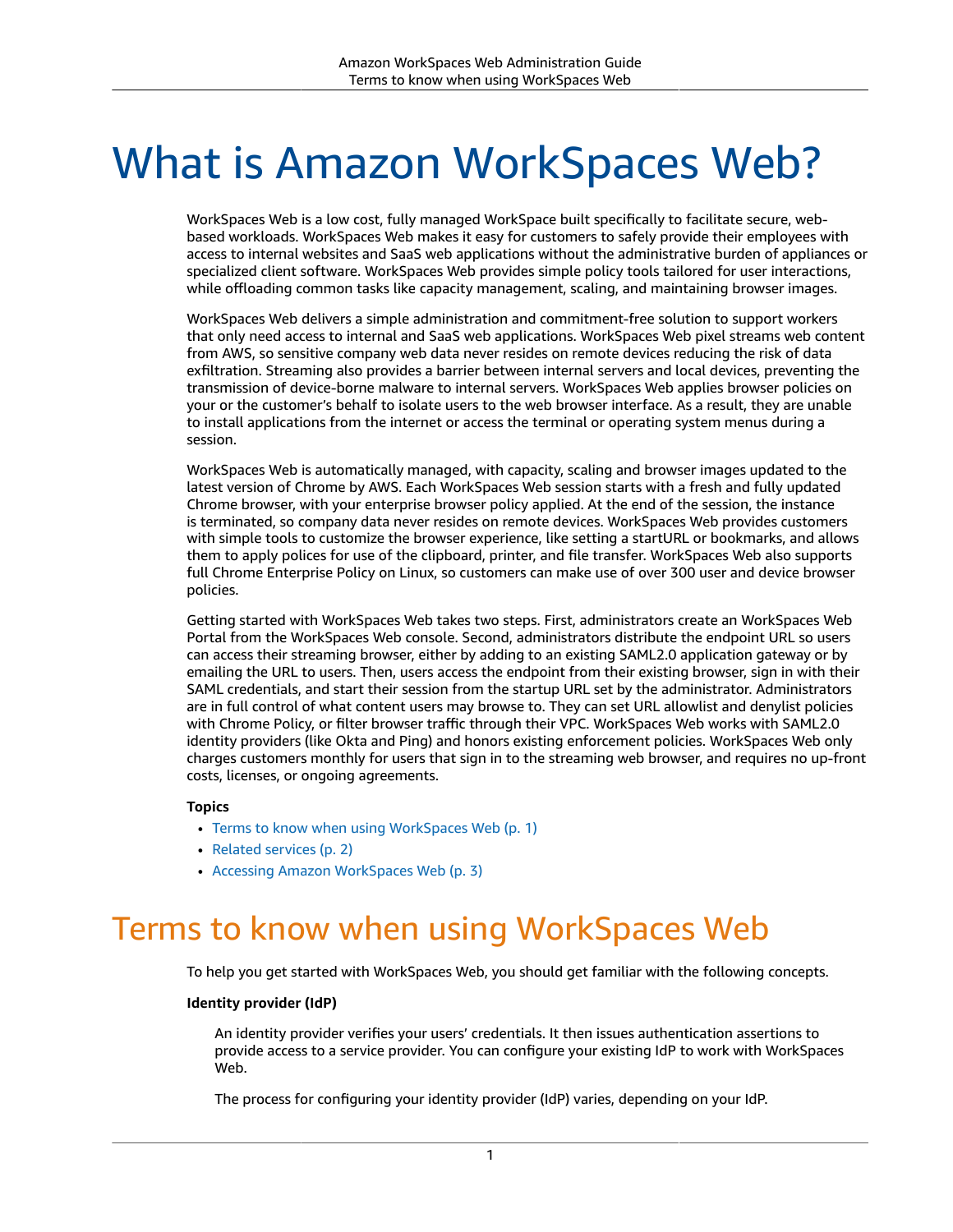You must upload the service provider metadata file to your IdP. Otherwise, your users won't be able to log in. You must also grant access for your users to use WorkSpaces Web in your IdP.

### **Identity provider (IdP) metadata document**

WorkSpaces Web requires specific metadata from your identity provider (IdP) to establish trust. You can add this metadata to WorkSpaces Web by uploading a metadata exchange file downloaded from your IdP.

### **Service provider (SP)**

A service provider accepts authentication assertions and provides a service to the user. WorkSpaces Web acts as a service provider to users who have been authenticated by their IdP.

#### **Service provider (SP) metadata document**

You will need to add the service provider metadata details to your identity provider's (IdP's) configuration interface. The details of this configuration process varies between providers.

#### **SAML 2.0**

A standard for exchanging authentication and authorization data between an IdP and a service provider.

### **Virtual Private Cloud (VPC)**

You can use an existing or new VPC, corresponding subnets, and security groups to link your content with WorkSpaces Web.

Subnets must with a stable connection to the internet, and the VPC and subnets must also have a stable connection to any internal and Software as a Service (SaaS) websites for users to access these resources.

The VPCs, subnets, and security groups listed are taken from the same region as your WorkSpaces Web console.

### **Trust store**

If a user accessing a web site through WorkSpaces Web receives a privacy error, such as NET::ERR\_CERT\_INVALID, that site might be using a certificate signed by a private certificate authority (PCA). You may need to add or change the PCAs in your trust store. In addition, if a user's device requires you to install a specific certificate in order to load a web site, you will need to add that certificate to your trust store to allow your user to access that site in WorkSpaces Web.

Publicly accessible web sites usually don't require any changes to a trust store.

### **Web portal**

A web portal provides your users with access to internal and SaaS websites from their browsers. You can create one web portal in any supported region per account. To request a limit increase for more than one portal, contact support.

### **Web portal endpoint**

The web portal endpoint is the access point your users will launch your web portal from after signing in with the identity provider configured for the portal.

The endpoint is publicly available on the internet and can be embedded into your network.

## <span id="page-5-0"></span>Related services

WorkSpaces Web is a capability from Amazon WorkSpaces in the AWS End User Computing portfolio. Compared with WorkSpaces and AppStream 2.0, WorkSpaces Web is built specifically to facilitate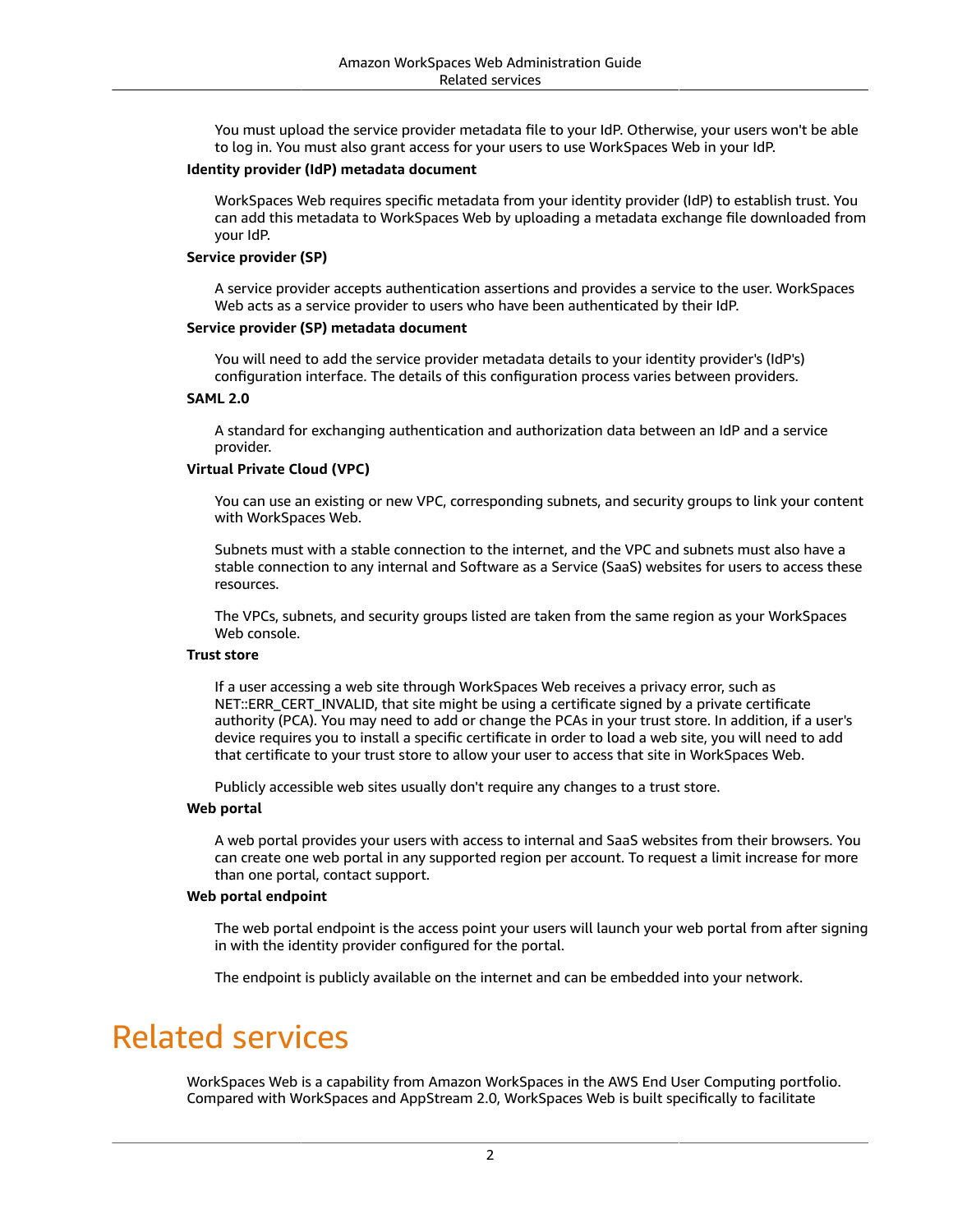secure, web-based workloads. WorkSpaces Web is automatically managed, with capacity, scaling, and images provisioned and updated on demand by AWS. For example, you can choose to offer a persistent Workspace Desktop to your software developers who need access to desktop resources, and Amazon WorkSpaces Web to the contact center users that only need access to a handful of internal and SaaS websites (including those hosted outside your network) on desktop computers.

# <span id="page-6-0"></span>Accessing Amazon WorkSpaces Web

Administrators access Amazon WorkSpaces Web through the AWS WorkSpaces Web Console, SDK, CLI, or API. Your users access it through the Amazon WorkSpaces Web endpoint.

Amazon WorkSpaces Web is currently available in in US East (N. Virginia), US West (Oregon), and Europe (Ireland).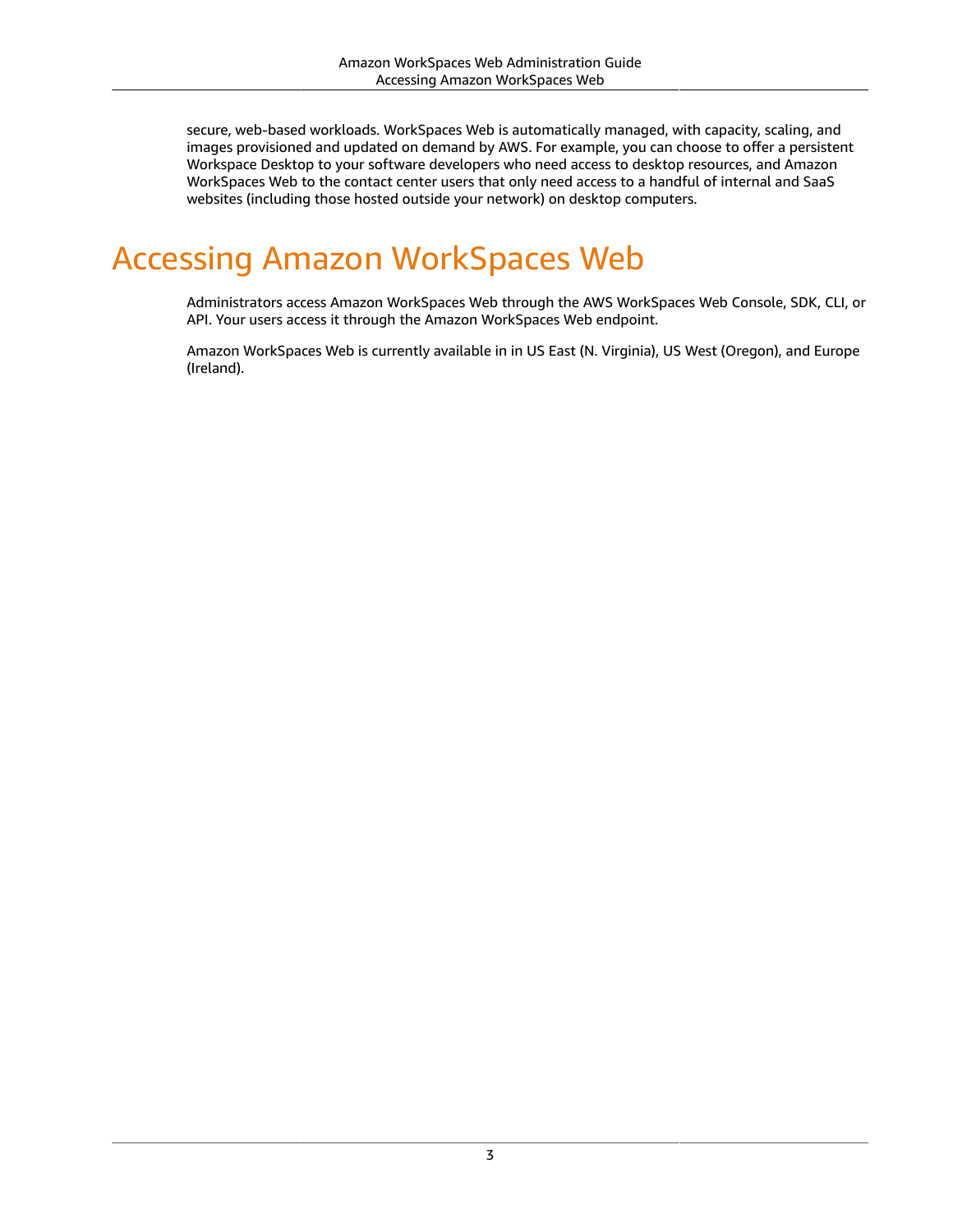# <span id="page-7-0"></span>Setting up Amazon WorkSpaces Web

Before you can configure Amazon WorkSpaces Web to reach your internal websites and SaaS applications, you must complete the following prerequisites.

### **Topics**

- Get an AWS account and your root user [credentials \(p. 4\)](#page-7-1)
- Creating an IAM [user \(p. 4\)](#page-7-2)
- [Signing in as an IAM user \(p. 5\)](#page-8-0)
- Creating IAM user access [keys \(p. 6\)](#page-9-0)
- Set up your [network \(p. 6\)](#page-9-1)
- Review browser [policies \(p. 12\)](#page-15-0)
- Set up your SAML 2.0 identity [provider \(p. 13\)](#page-16-0)

# <span id="page-7-1"></span>Get an AWS account and your root user credentials

To access AWS, you must sign up for an AWS account.

### **To sign up for an AWS account**

- 1. Open [https://portal.aws.amazon.com/billing/signup.](https://portal.aws.amazon.com/billing/signup)
- 2. Follow the online instructions.

Part of the sign-up procedure involves receiving a phone call and entering a verification code on the phone keypad.

AWS sends you a confirmation email after the sign-up process is complete. At any time, you can view your current account activity and manage your account by going to <https://aws.amazon.com/>and choosing **My Account**.

# <span id="page-7-2"></span>Creating an IAM user

If your account already includes an IAM user with full AWS administrative permissions, you can skip this section.

When you first create an Amazon Web Services (AWS) account, you begin with a single sign-in identity. That identity has complete access to all AWS services and resources in the account. This identity is called the AWS account *root user*. When you sign in, enter the email address and password that you used to create the account.

### **Important**

We strongly recommend that you do not use the root user for your everyday tasks, even the administrative ones. Instead, adhere to the best [practice](https://docs.aws.amazon.com/IAM/latest/UserGuide/best-practices.html#create-iam-users) of using the root user only to create [your](https://docs.aws.amazon.com/IAM/latest/UserGuide/best-practices.html#create-iam-users) first IAM user. Then securely lock away the root user credentials and use them to perform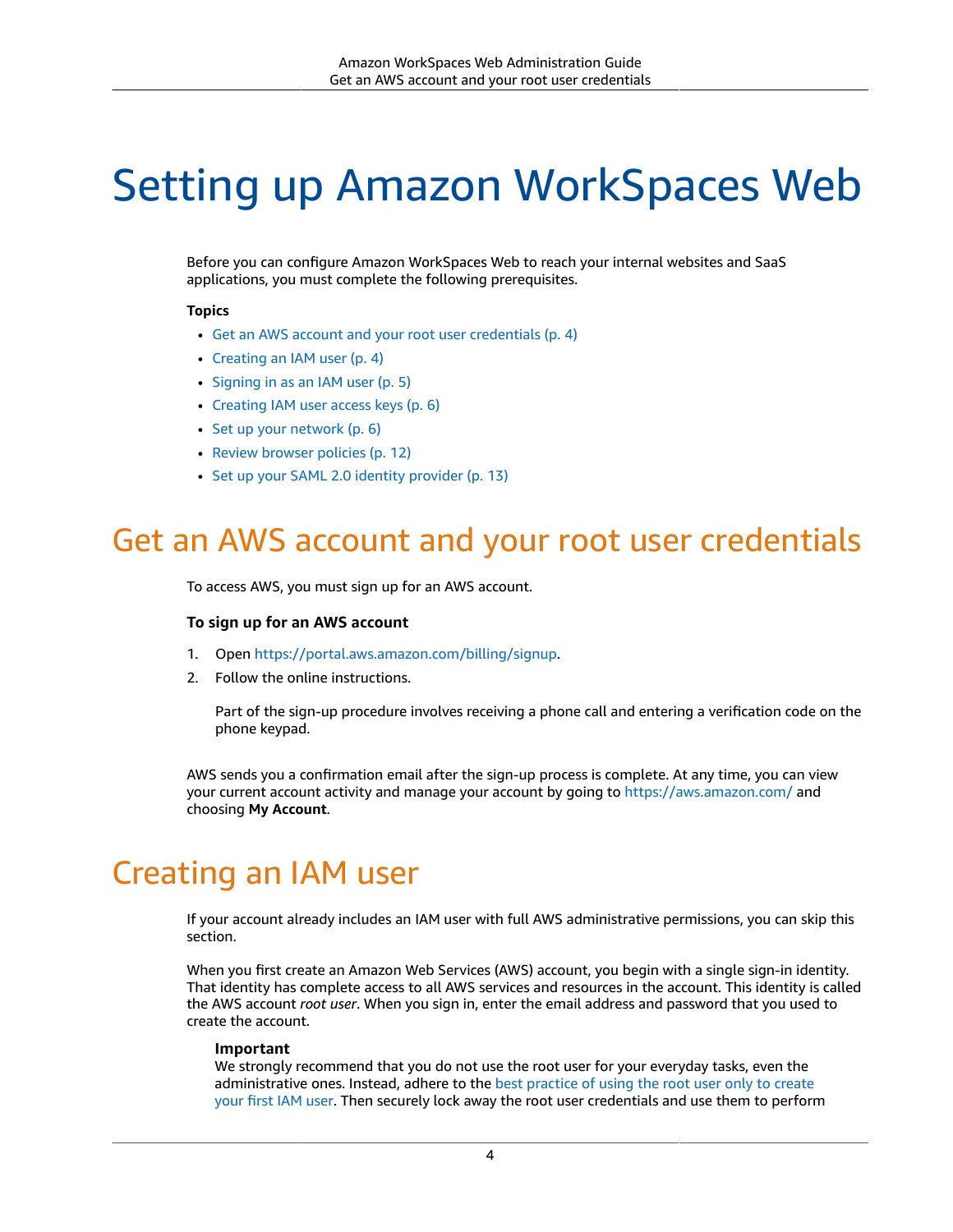only a few account and service management tasks. To view the tasks that require you to sign in as the root user, see Tasks that require root user [credentials](https://docs.aws.amazon.com/general/latest/gr/aws_tasks-that-require-root.html).

### **To create an administrator user for yourself and add the user to an administrators group (console)**

1. Sign in to the IAM [console](https://console.aws.amazon.com/iam/) as the account owner by choosing **Root user** and entering your AWS account email address. On the next page, enter your password.

### **Note**

We strongly recommend that you adhere to the best practice of using the **Administrator** IAM user that follows and securely lock away the root user credentials. Sign in as the root user only to perform a few account and service [management](https://docs.aws.amazon.com/general/latest/gr/aws_tasks-that-require-root.html) tasks.

- 2. In the navigation pane, choose **Users** and then choose **Add users**.
- 3. For **User name**, enter **Administrator**.
- 4. Select the check box next to **AWS Management Console access**. Then select **Custom password**, and then enter your new password in the text box.
- 5. (Optional) By default, AWS requires the new user to create a new password when first signing in. You can clear the check box next to **User must create a new password at next sign-in** to allow the new user to reset their password after they sign in.
- 6. Choose **Next: Permissions**.
- 7. Under **Set permissions**, choose **Add user to group**.
- 8. Choose **Create group**.
- 9. In the **Create group** dialog box, for **Group name** enter **Administrators**.
- 10. Choose **Filter policies**, and then select **AWS managed - job function** to filter the table contents.
- 11. In the policy list, select the check box for **AdministratorAccess**. Then choose **Create group**.

### **Note**

You must activate IAM user and role access to Billing before you can use the AdministratorAccess permissions to access the AWS Billing and Cost Management console. To do this, follow the instructions in step 1 of the tutorial about [delegating](https://docs.aws.amazon.com/IAM/latest/UserGuide/tutorial_billing.html) access to the billing [console](https://docs.aws.amazon.com/IAM/latest/UserGuide/tutorial_billing.html).

- 12. Back in the list of groups, select the check box for your new group. Choose **Refresh** if necessary to see the group in the list.
- 13. Choose **Next: Tags**.
- 14. (Optional) Add metadata to the user by attaching tags as key-value pairs. For more information about using tags in IAM, see [Tagging](https://docs.aws.amazon.com/IAM/latest/UserGuide/id_tags.html) IAM entities in the *IAM User Guide*.
- 15. Choose **Next: Review** to see the list of group memberships to be added to the new user. When you are ready to proceed, choose **Create user**.

You can use this same process to create more groups and users and to give your users access to your AWS account resources. To learn about using policies that restrict user permissions to specific AWS resources, see Access [management](https://docs.aws.amazon.com/IAM/latest/UserGuide/access.html) and [Example policies.](https://docs.aws.amazon.com/IAM/latest/UserGuide/access_policies_examples.html)

# <span id="page-8-0"></span>Signing in as an IAM user

Sign in to the IAM [console](https://console.aws.amazon.com/iam) by choosing **IAM user** and entering your AWS account ID or account alias. On the next page, enter your IAM user name and your password.

### **Note**

For your convenience, the AWS sign-in page uses a browser cookie to remember your IAM user name and account information. If you previously signed in as a different user, choose the sign-in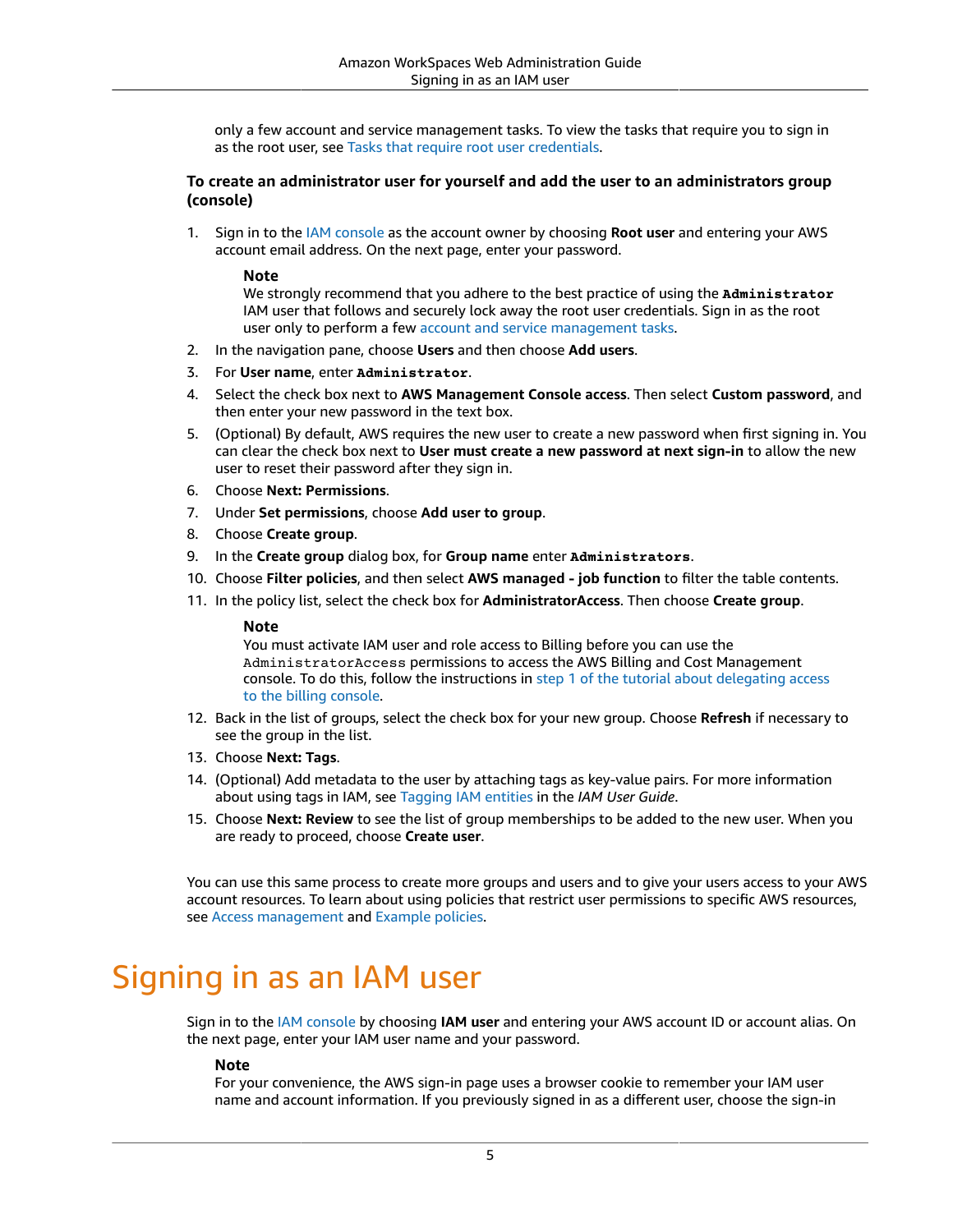link beneath the button to return to the main sign-in page. From there, you can enter your AWS account ID or account alias to be redirected to the IAM user sign-in page for your account.

# <span id="page-9-0"></span>Creating IAM user access keys

Access keys consist of an access key ID and secret access key, which are used to sign programmatic requests that you make to AWS. If you don't have access keys, you can create them from the AWS Management Console. As a best practice, do not use the AWS account root user access keys for any task where it's not required. Instead, create a new [administrator](https://docs.aws.amazon.com/IAM/latest/UserGuide/getting-started_create-admin-group.html) IAM user with access keys for yourself.

The only time that you can view or download the secret access key is when you create the keys. You cannot recover them later. However, you can create new access keys at any time. You must also have permissions to perform the required IAM actions. For more information, see [Permissions](https://docs.aws.amazon.com/IAM/latest/UserGuide/access_permissions-required.html) required to access IAM [resources](https://docs.aws.amazon.com/IAM/latest/UserGuide/access_permissions-required.html) in the *IAM User Guide*.

#### **To create access keys for an IAM user**

- 1. Sign in to the AWS Management Console and open the IAM console at [https://](https://console.aws.amazon.com/iam/) [console.aws.amazon.com/iam/](https://console.aws.amazon.com/iam/).
- 2. In the navigation pane, choose **Users**.
- 3. Choose the name of the user whose access keys you want to create, and then choose the **Security credentials** tab.
- 4. In the **Access keys** section, choose **Create access key**.
- 5. To view the new access key pair, choose **Show**. You will not have access to the secret access key again after this dialog box closes. Your credentials will look something like this:
	- Access key ID: AKIAIOSFODNN7EXAMPLE
	- Secret access key: wJalrXUtnFEMI/K7MDENG/bPxRfiCYEXAMPLEKEY
- 6. To download the key pair, choose **Download .csv file**. Store the keys in a secure location. You will not have access to the secret access key again after this dialog box closes.

Keep the keys confidential in order to protect your AWS account and never email them. Do not share them outside your organization, even if an inquiry appears to come from AWS or Amazon.com. No one who legitimately represents Amazon will ever ask you for your secret key.

7. After you download the .csv file, choose **Close**. When you create an access key, the key pair is active by default, and you can use the pair right away.

#### **Related topics**

- [What is IAM?](https://docs.aws.amazon.com/IAM/latest/UserGuide/introduction.html) in the *IAM User Guide*
- AWS security [credentials](https://docs.aws.amazon.com/general/latest/gr/aws-security-credentials.html) in *AWS General Reference*

# <span id="page-9-1"></span>Set up your network

Follow these steps to set up your network.

### **Topics**

- Review general [requirements \(p. 7\)](#page-10-0)
- Set up internet access in your [subnets \(p. 7\)](#page-10-1)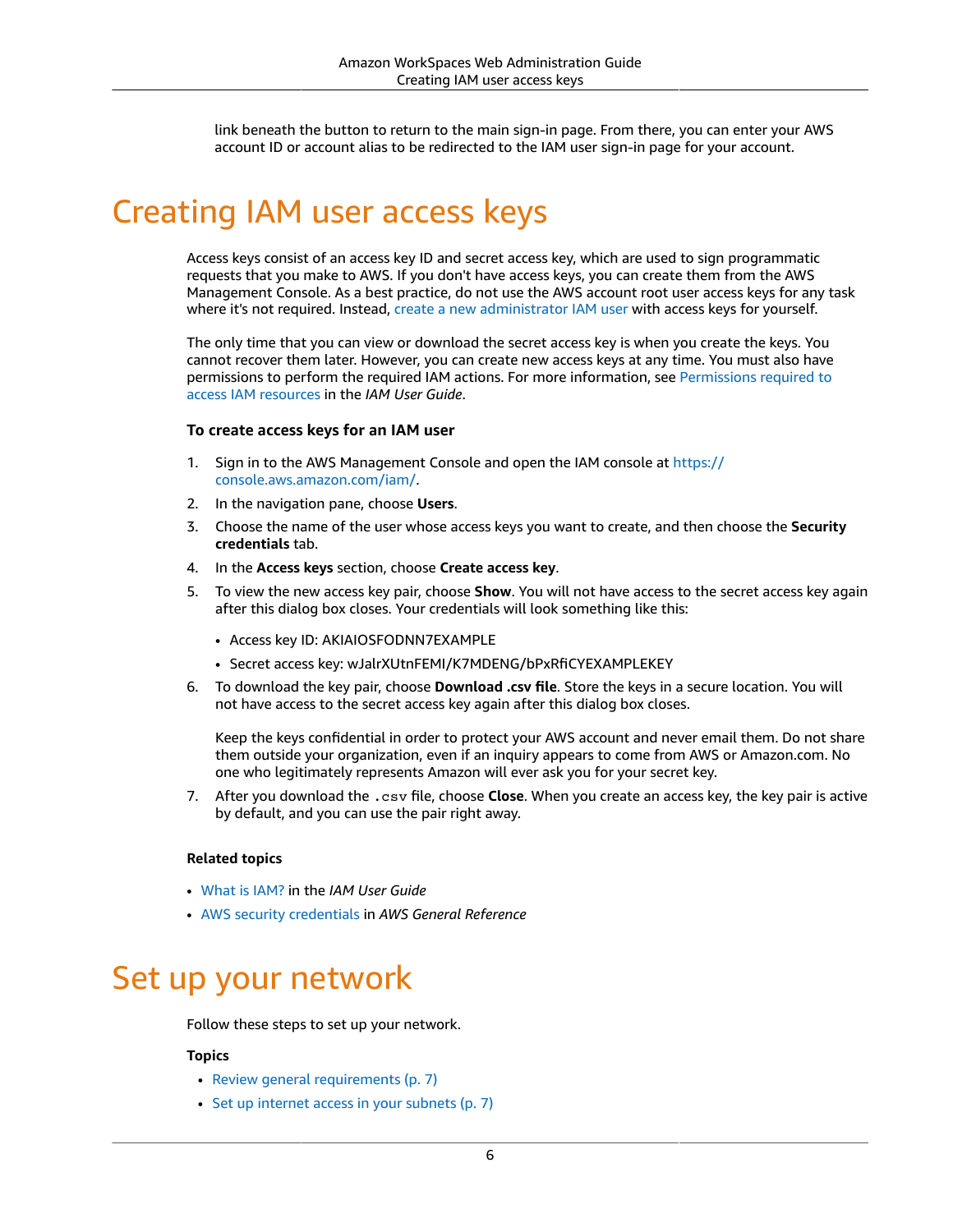- Create and configure a new [VPC \(p. 7\)](#page-10-2)
- Add a NAT gateway to an existing [VPC \(p. 11\)](#page-14-0)
- Set up VPC endpoints in your [subnets \(p. 11\)](#page-14-1)

## <span id="page-10-0"></span>Review general requirements

During WorkSpaces Web portal creation, you will select a VPC in your account, and choose at least two private subnets in two different Availability Zones that meet following requirements:

- All subnets must be private. This means that for each end user browser session, it will be assigned a private IP address that is not directly accessible from the internet. However, your end users can still have internet access if you complete the steps in Set up [internet](#page-10-1) access in your subnets [\(p. 7\).](#page-10-1) For private subnet definition, see VPC with public and private [subnets](https://docs.aws.amazon.com/vpc/latest/userguide/VPC_Scenario2.html) (NAT).
- All private subnets must have a stable connection to S3, KMS, and CloudWatch Logs service. You can choose to connect over the internet and/or through a VPC endpoint. For information about how to set up internet access in your private subnets, see Set up [internet](#page-10-1) access in your subnet[s \(p. 7\).](#page-10-1) For information about how to set up required VPC endpoints in your private subnets, see [Set up VPC](#page-14-1) [endpoints](#page-14-1) in your subnet[s \(p. 11\)](#page-14-1).

For example, you can choose to configure both internet access from your private subnet, so that your end users can browse internet content, while your WorkSpaces Web web portal has private connectivity to S3, KMS, and CloudWatch. WorkSpaces Web will not function as expected without these service connections.

• All private subnets must have a stable connection to any internal content, either located in AWS or on premises that users will access with WorkSpaces Web .

## <span id="page-10-1"></span>Set up internet access in your subnets

### **To configure a VPC with private subnets and a NAT gateway**

- 1. Create your WorkSpaces Web portal with private subnets and configure at least one NAT gateway in a public subnet in your VPC.
- 2. You can choose to create and configure a new VPC to use with a NAT gateway, or add a NAT gateway to an existing VPC. As a result, your WorkSpaces Web web portal will be able to browse the public internet.
- 3. For availability consideration, WorkSpaces Web requires at least two private subnets created in two different AZs, and your subnets should have sufficient IP space to support expected WorkSpaces Web traffic. You should allocate one IP for the maximum number of concurrent sessions.

## <span id="page-10-2"></span>Create and configure a new VPC

This section describes how to use the VPC wizard to create a VPC with a public subnet and one private subnet. As part of this process, the wizard creates an internet gateway and a NAT gateway. It also creates a custom route table associated with the public subnet, and updates the main route table associated with the private subnet. The NAT gateway is automatically created in the public subnet of your VPC.

After you use the wizard to create the initial VPC configuration, you'll add a second private subnet. For more information about this configuration, see VPC with public and private [subnets](https://docs.aws.amazon.com/vpc/latest/userguide/VPC_Scenario2.html) (NAT).

### **Note**

If you already have a VPC, skip this step and proceed to the next step, Add a NAT [gateway](#page-14-0) to an [existing VPC \(p. 11\).](#page-14-0)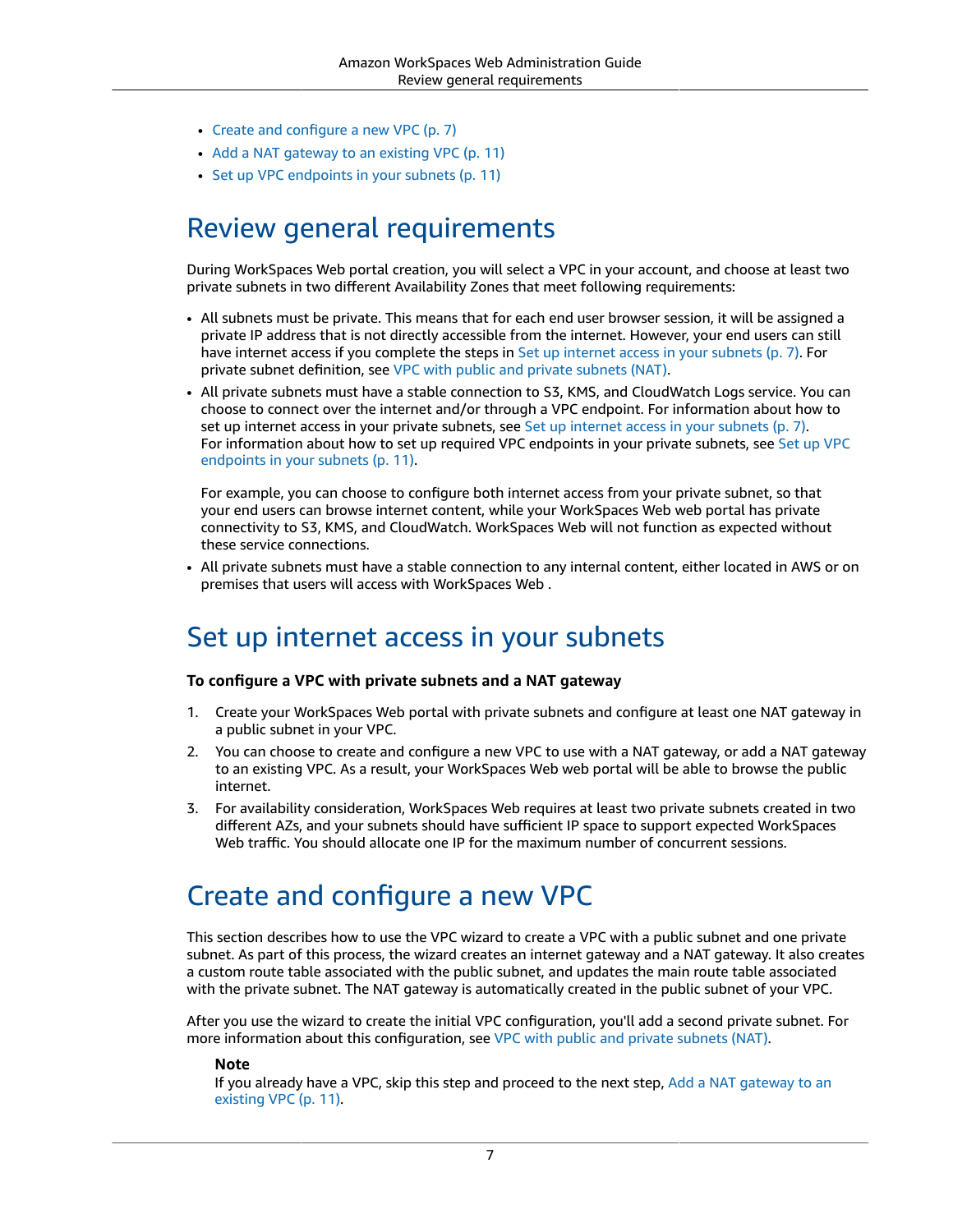## Step 1: Allocate an Elastic IP address

Before you create your VPC, you must allocate an Elastic IP address in your WorkSpaces Web Region. You must first allocate an Elastic IP address for use in your VPC, and then associate it with your NAT gateway. With an Elastic IP address, you can mask the failure of streaming instance by rapidly remapping the address to another streaming instance in your VPC. For more information, see Elastic IP [addresses.](https://docs.aws.amazon.com/vpc/latest/userguide/vpc-eips.html)

### **Note**

Charges might apply to Elastic IP addresses that you use. For more information, see the [Elastic](https://aws.amazon.com/ec2/pricing/on-demand/#Elastic_IP_Addresses) IP [addresses](https://aws.amazon.com/ec2/pricing/on-demand/#Elastic_IP_Addresses) pricing page.

If you don't already have an Elastic IP address, complete the following steps. If you want to use an existing Elastic IP address, verify that it's not currently associated with another instance or network interface.

### **To allocate an Elastic IP address**

- 1. Open the Amazon EC2 console at <https://console.aws.amazon.com/ec2/>.
- 2. In the navigation pane, under **Network & Security**, choose **Elastic IPs**.
- 3. Choose **Allocate New Address**, and then choose **Allocate**.
- 4. Note the Elastic IP address.
- 5. In the upper-right corner of the **Elastic IPs** pane, click the **X** icon to close the pane.

## Step 2: Create a new VPC

Complete the following steps to create a new VPC with one public subnet and one private subnet.

### **To create a new VPC**

- 1. Open the Amazon VPC console at [https://console.aws.amazon.com/vpc/.](https://console.aws.amazon.com/vpc/)
- 2. In the navigation pane, choose **VPC Dashboard**.
- 3. Choose **Launch VPC Wizard**.
- 4. In **Step 1: Select a VPC Configuration**, choose **VPC with Public and Private Subnets**, and then choose **Select**.
- 5. In **Step 2: VPC with Public and Private Subnets**, configure the VPC as follows:
	- For **IPv4 CIDR block**, specify an IPv4 CIDR block for the VPC.
	- For **IPv6 CIDR block**, keep the default value, **No IPv6 CIDR Block**.
	- For **VPC name**, type a unique name for the VPC.
	- Configure the public subnet as follows:
		- For **Public subnet's IPv4 CIDR**, specify the CIDR block for the subnet.
		- For **Availability Zone**, keep the default value, **No Preference**.
		- For **Public subnet name**, type a name for the subnet; for example, **WorkSpaces Web Public Subnet**.
	- Configure the first private subnet as follows:
		- For **Private subnet's IPv4 CIDR**, specify the CIDR block for the subnet. Make a note of the value that you specify.
		- For **Availability Zone**, select a specific zone and make a note of the zone that you select.
		- For **Private subnet name**, type a name for the subnet; for example, **WorkSpaces Web Private Subnet1**.
	- For the remaining fields, where applicable, keep the default values.
	- For **Elastic IP Allocation ID**, click in the text box and select the value that corresponds to the Elastic IP address that you created. This address is assigned to the NAT gateway. If you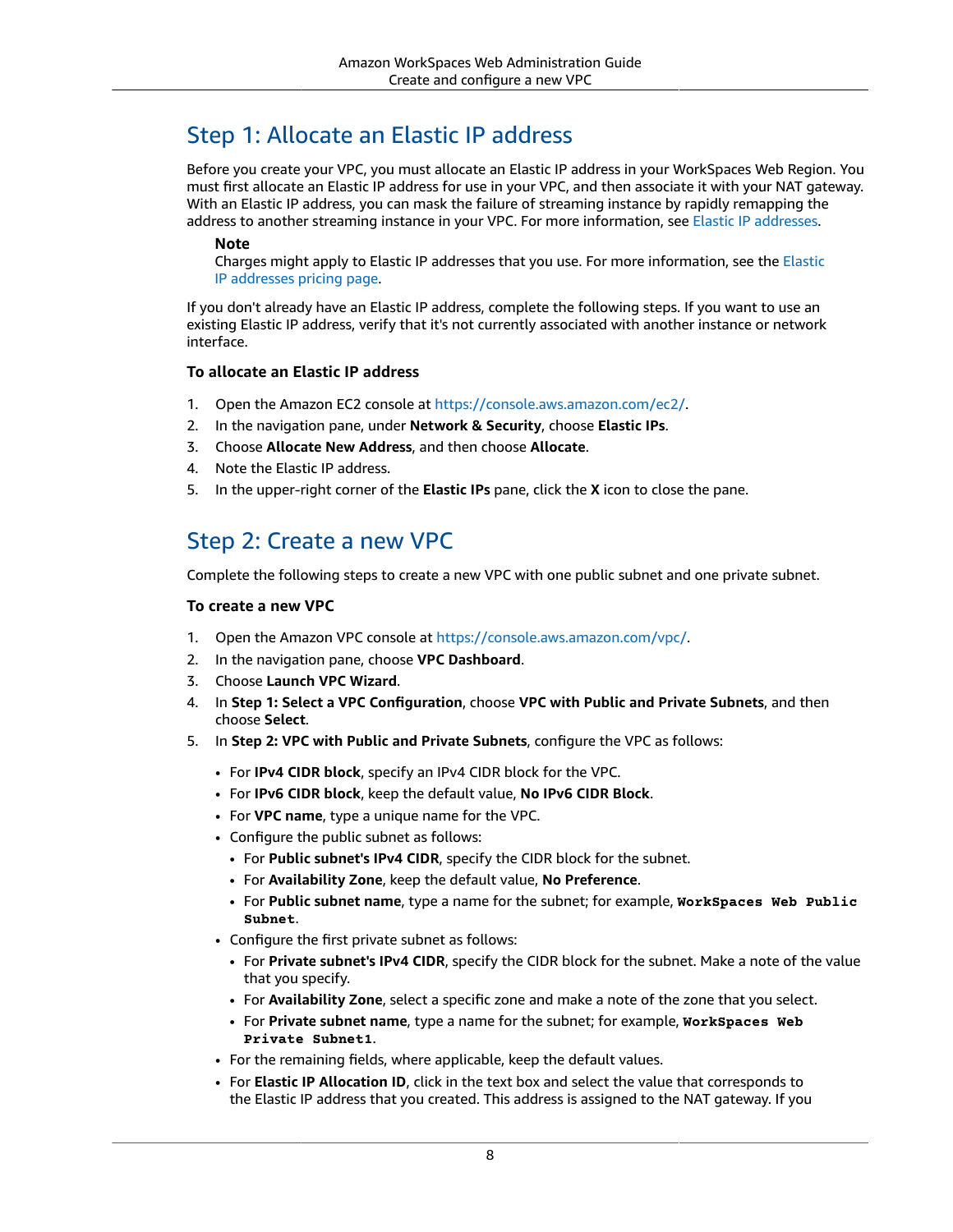don't have an Elastic IP address, create one by using the Amazon VPC console at [https://](https://console.aws.amazon.com/vpc/) [console.aws.amazon.com/vpc/.](https://console.aws.amazon.com/vpc/)

• For **Service endpoints**, if an Amazon S3 endpoint is required for your environment, specify one. An S3 endpoint is required to provide users with access to home folders or to enable application settings persistence for your users in a private network. For more information, see [Enable](https://docs.aws.amazon.com/appstream2/latest/developerguide/home-folders.html) and Administer Home Folders for Your [AppStream](https://docs.aws.amazon.com/appstream2/latest/developerguide/home-folders.html) 2.0 Users and Enable [Application](https://docs.aws.amazon.com/appstream2/latest/developerguide/app-settings-persistence.html) Settings Persistence for Your [AppStream](https://docs.aws.amazon.com/appstream2/latest/developerguide/app-settings-persistence.html) 2.0 Users.

To specify an Amazon S3 endpoint, do the following:

- 1. Choose **Add Endpoint**.
- 2. For **Service**, select the entry in the list that ends with "s3" (the com.amazonaws.region.s3 entry that corresponds to the Region in which the VPC is being created).
- 3. For **Subnet**, choose **Private subnet**.
- 4. For **Policy**, keep the default value, **Full Access**.
- For **Enable DNS hostnames**, keep the default value, **Yes**.
- For **Hardware tenancy**, keep the default value, **Default**.
- Choose **Create VPC**.
- It takes several minutes to set up your VPC. After the VPC is created, choose **OK**.

## Step 3: Add a second private subnet

In the previous step, you created a VPC with one public subnet and one private subnet. Complete the following steps to add a second private subnet. We recommend that you add a second private subnet in a different Availability Zone than your first private subnet.

### **To add a second private subnet**

- 1. In the navigation pane, choose **Subnets**.
- 2. Select the first private subnet that you created in the previous step. On the **Description** tab, below the list of subnets, make a note of the Availability Zone for this subnet.
- 3. On the upper left of the subnets pane, choose **Create Subnet**.
- 4. For **Name tag**, type a name for the private subnet; for example, **WorkSpaces Web Private Subnet2**.
- 5. For **VPC**, select the VPC that you created in the previous step.
- 6. For **Availability Zone**, select an Availability Zone other than the one you are using for your first private subnet. Selecting a different Availability Zone increases fault tolerance and helps prevent insufficient capacity errors.
- 7. For **IPv4 CIDR block**, specify a unique CIDR block range for the new subnet. For example, if your first private subnet has an IPv4 CIDR block range of **10.0.1.0/24**, you could specify a CIDR block range of **10.0.2.0/24** for the new private subnet.
- 8. Choose **Create**.
- 9. After your subnet is created, choose **Close**.

## Step 4: Verify and name your subnet route tables

After you've created and configured your VPC, complete the following steps to specify a name for your route tables, and to verify the following:

• The route table associated with the subnet in which your NAT gateway resides includes a route that points internet traffic to an internet gateway. This ensures that your NAT gateway can access the internet.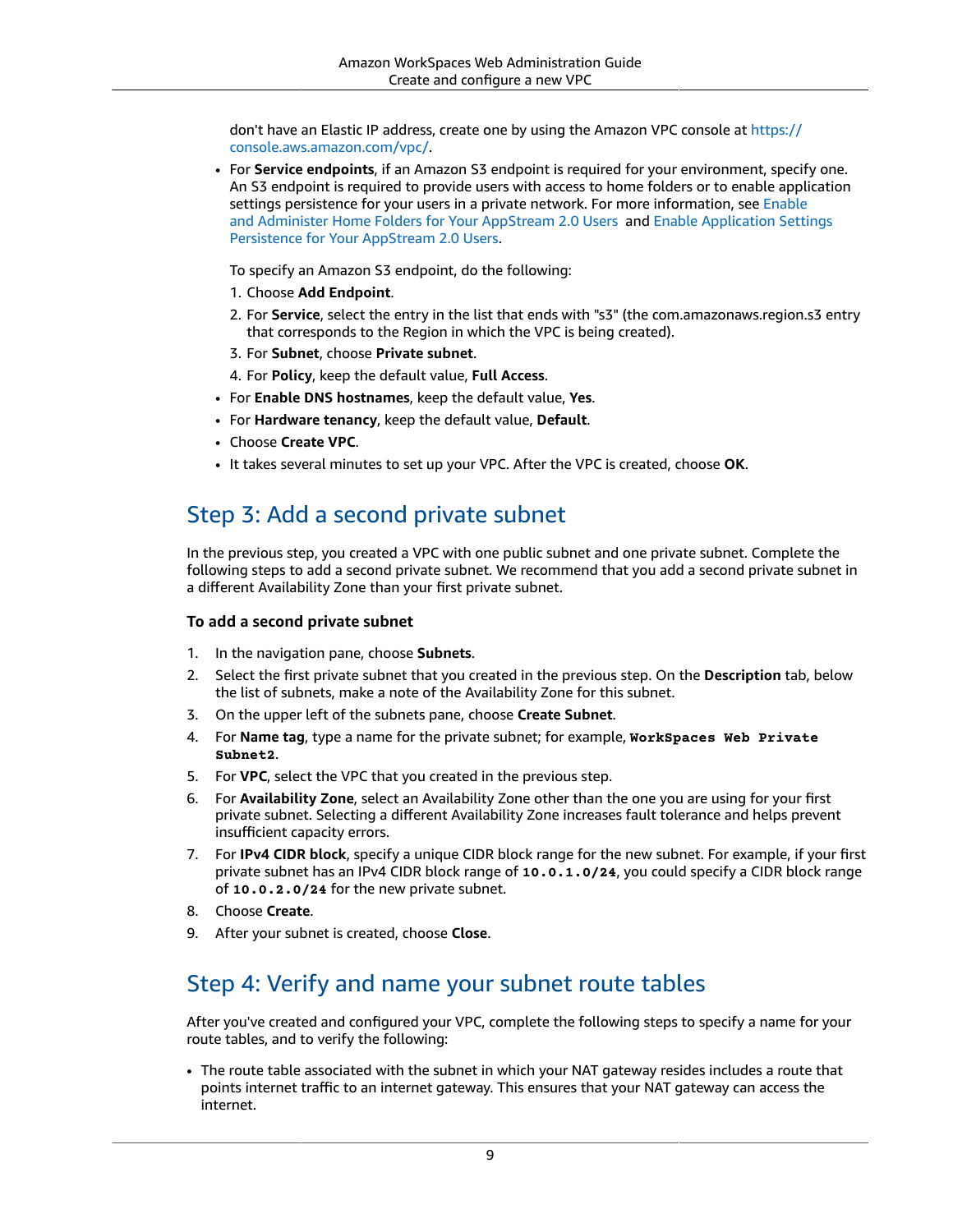• The route tables associated with your private subnets are configured to point internet traffic to the NAT gateway. This enables the streaming instances in your private subnets to communicate with the internet.

### **To verify and name your subnet route tables**

- 1. In the navigation pane, choose **Subnets**, and select the public subnet that you created; for example, **WorkSpaces Web 2.0 Public Subnet**.
- 2. On the **Route Table** tab, choose the ID of the route table; for example, **rtb-12345678**.
- 3. Select the route table. Under **Name**, choose the edit icon (the pencil), and type a name (for example, **workspacesweb-public-routetable**), and then select the check mark to save the name.
- 4. With the public route table still selected, on the **Routes** tab, verify that there is one route for local traffic, and another route that sends all other traffic to the internet gateway for the VPC. The following table describes these two routes:

| <b>Destination</b>                                                          | <b>Target</b>     | <b>Description</b>                                                                                                                                     |
|-----------------------------------------------------------------------------|-------------------|--------------------------------------------------------------------------------------------------------------------------------------------------------|
| Public subnet IPv4 CIDR block<br>(for example, 10.0.0/20)                   | Local             | All traffic from the resources<br>destined for IPv4 addresses<br>within the public subnet IPv4<br>CIDR block is routed locally<br>within the VPC.      |
| Traffic destined to all other<br>IPv4 addresses (for example,<br>0.0.0.0/0) | Outbound (igw-ID) | Traffic destined for all other<br>IPv4 addresses is routed to the<br>internet gateway (identified by<br>igw-ID) that was created by the<br>VPC wizard. |

- 5. In the navigation pane, choose **Subnets**, and select the first private subnet that you created (for example, **WorkSpaces Web Private Subnet1**).
- 6. On the **Route Table** tab, choose the ID of the route table.
- 7. Select the route table. Under **Name**, choose the edit icon (the pencil), and enter a name (for example, **workspacesweb-private-routetable**), and then choose the check mark to save the name.
- 8. On the **Routes** tab, verify that the route table includes the following routes:

| <b>Destination</b>                                                                                                      | <b>Target</b>     | <b>Description</b>                                                                                                                                |
|-------------------------------------------------------------------------------------------------------------------------|-------------------|---------------------------------------------------------------------------------------------------------------------------------------------------|
| Public subnet IPv4 CIDR block<br>(for example, 10.0.0/20)                                                               | Local             | All traffic from the resources<br>destined for IPv4 addresses<br>within the public subnet IPv4<br>CIDR block is routed locally<br>within the VPC. |
| Traffic destined to all other<br>IPv4 addresses (for example,<br>0.0.0.0/0)                                             | Outbound (nat-ID) | Traffic destined for all other<br>IPv4 addresses is routed to the<br>NAT gateway (identified by<br>$nat-ID$ ).                                    |
| Traffic destined for S3 buckets<br>(applicable if you specified<br>an S3 endpoint) [pl-ID<br>(com.amazonaws.region.s3)] | Storage (vpce-ID) | Traffic destined for S3 buckets<br>is routed to the S3 endpoint<br>(identified by vpce-ID).                                                       |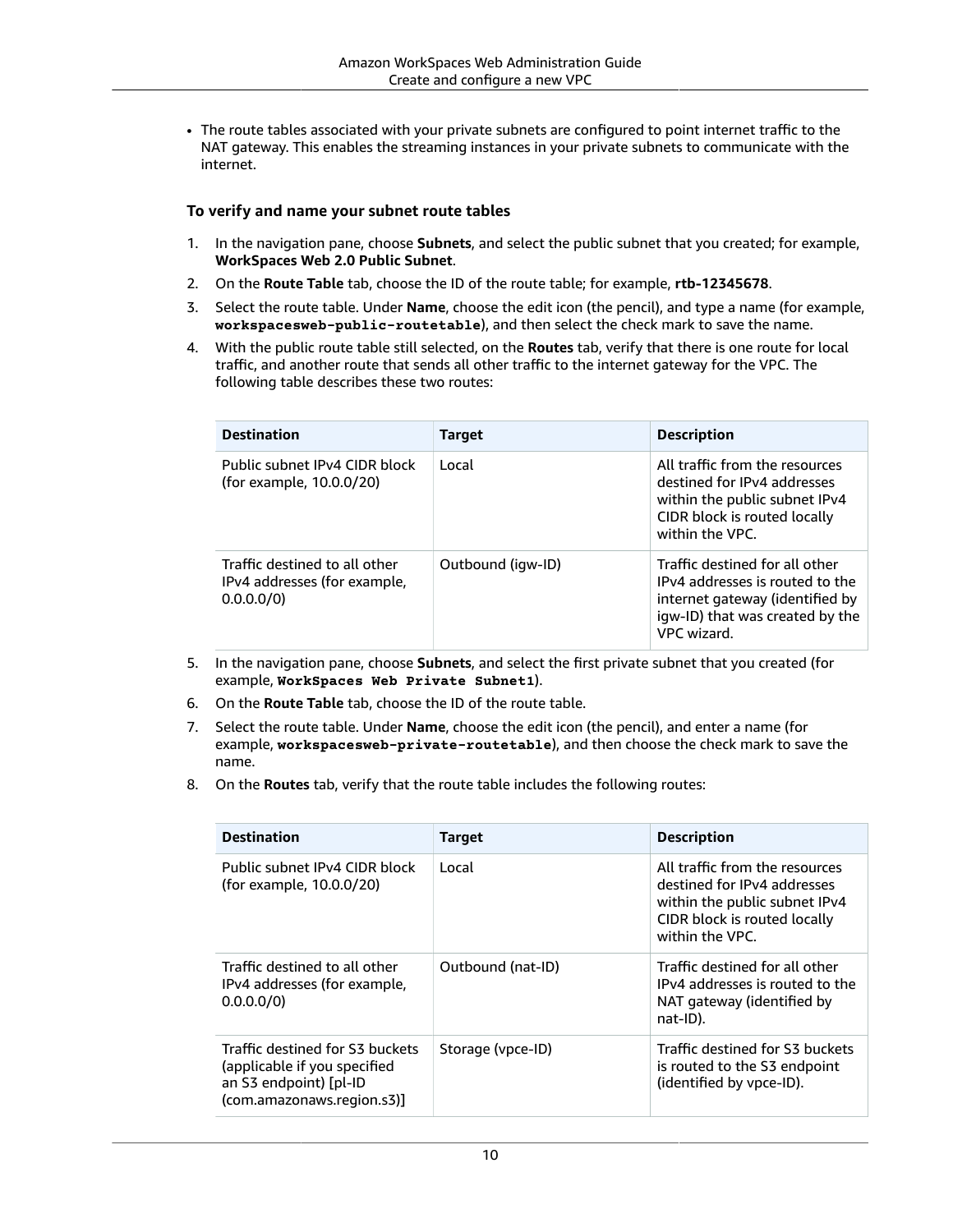- 9. In the navigation pane, choose **Subnets**, and select the second private subnet that you created (for example, **WorkSpaces Web Private Subnet2**).
- 10. On the **Route Table** tab, verify that the route table is the private route table (for example, **workspacesweb-private-routetable**). If the route table is different, choose **Edit** and select this route table.

# <span id="page-14-0"></span>Add a NAT gateway to an existing VPC

If you have already configured a VPC, complete the following steps to add a NAT gateway to your VPC. If you need to create a new VPC, see Create and [configure](#page-10-2) a new VP[C \(p. 7\).](#page-10-2)

### **To add a NAT gateway to an existing VPC**

- 1. To create your NAT gateway, complete the steps in Create a NAT [gateway](https://docs.aws.amazon.com/vpc/latest/userguide/vpc-nat-gateway.html#nat-gateway-creating).
- 2. You must specify two private subnets from different Availability Zones for high availability and fault tolerance. For information about how to create a second private subnet, see Step 3: Add a [Second](https://docs.aws.amazon.com/appstream2/latest/developerguide/create-configure-new-vpc-with-private-public-subnets-nat.html#vpc-with-private-and-public-subnets-add-private-subnet-nat) [Private Subnet.](https://docs.aws.amazon.com/appstream2/latest/developerguide/create-configure-new-vpc-with-private-public-subnets-nat.html#vpc-with-private-and-public-subnets-add-private-subnet-nat)
- 3. Update the route table associated with one or more of your private subnets to point internetbound traffic to the NAT gateway. This enables the streaming instances in your private subnets to communicate with the internet. To do this, complete the steps in Work with route [tables.](https://docs.aws.amazon.com/vpc/latest/userguide/WorkWithRouteTables.html)

# <span id="page-14-1"></span>Set up VPC endpoints in your subnets

WorkSpaces Web needs a connection with Amazon S3, KMS, and CloudWatch to provide basic functionality. If you choose to not enable a connection to these servcies over the internet from your VPC, you will need to ensure your VPC has a private connection.

## Step 1: Configure the Amazon S3 VPC Endpoint

WorkSpaces Web requires an Amazon S3 connection to download customized browser settings before launching your session.

### **To create the Amazon S3 Gateway VPC Endpoint in your VPC**

- 1. In the AWS VPC console, choose **Endpoints**.
- 2. Choose **Create Endpoint**, then select the **com.amazonaws.<Region>.s3** service with the gateway type.
- 3. For **VPC**, choose the VPC where you want to launch WorkSpaces Web.
- 4. For **Configure route tables**, choose all the route tables that are associated with the subnets that you selected during WorkSpaces Web portal creation.
- 5. Choose **Create Endpoint**.

## Step 2: Configure the AWS Key Management Service VPC endpoint

With WorkSpaces Web, all customer settings are encrypted by default. You can choose whether to use AWS Key Management Service to decrypt those encrypted customer settings and apply them before launching a session.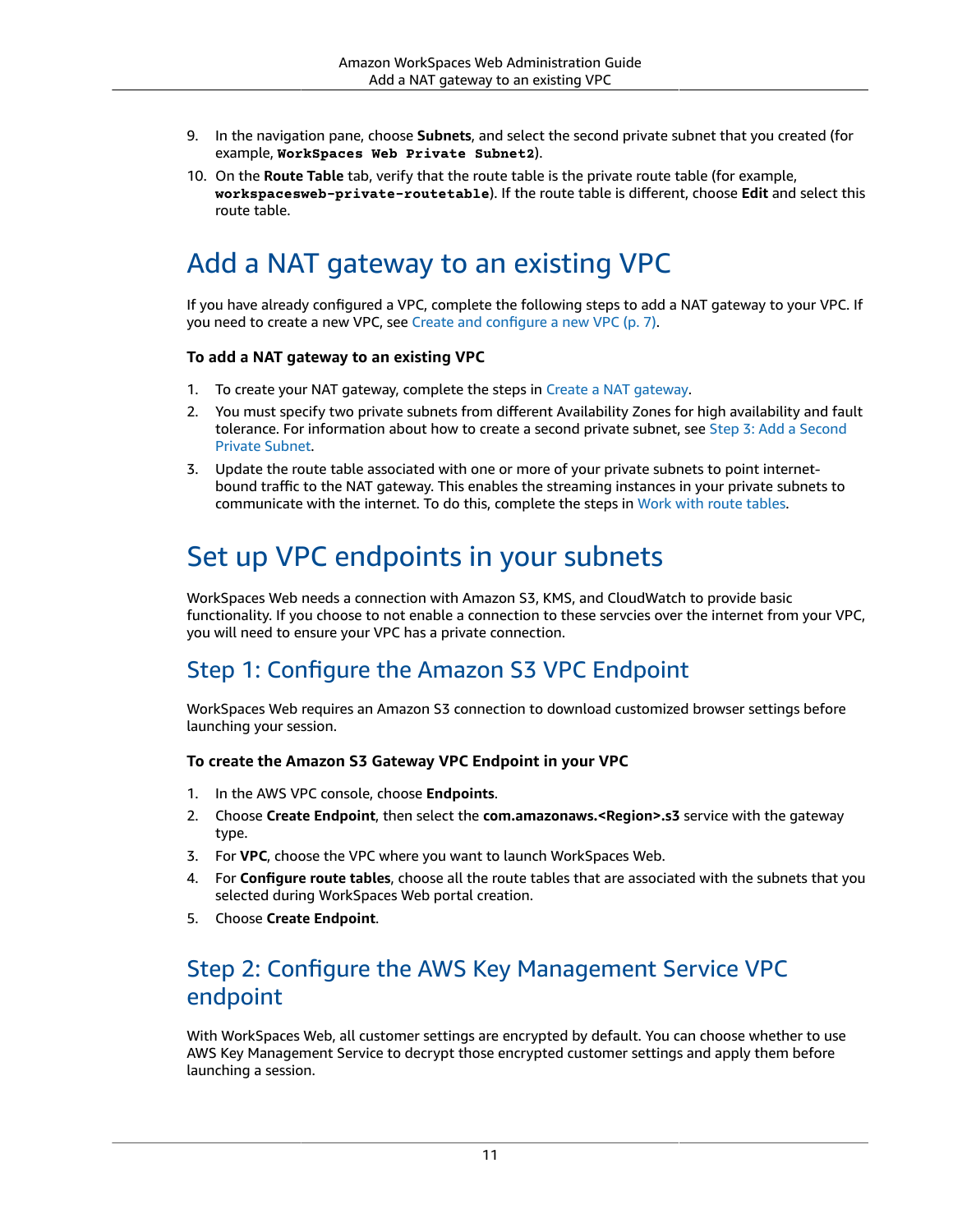### **To create the AWS Key Management Service Interface VPC endpoint in your VPC**

- 1. In the AWS VPC console, choose **Endpoints**.
- 2. Choose **Create Endpoint**, then select the **com.amazonaws.<Region>.kms** service with the Interface type.
- 3. For **VPC**, choose the VPC where you want to launch WorkSpaces Web.
- 4. For **Subnets**, choose all the subnets that you selected during WorkSpaces Web portal creation.
- 5. Choose **Create Endpoint**.

### **Note**

Using Interface VPCE will result in additional charges. For more information, see [AWS](https://aws.amazon.com/privatelink/pricing/) [PrivateLink pricing](https://aws.amazon.com/privatelink/pricing/).

## Step 3: Configure the Amazon CloudWatch Logs VPC endpoint

WorkSpaces Web requires the Amazon CloudWatch Logs service connection to collect log data to help improve the user experience.

### **To create the Amazon CloudWatch Logs Interface VPC endpoint in your VPC**

- 1. In the AWS VPC console, choose **Endpoints**.
- 2. Choose **Create Endpoint**, then select the **com.amazonaws.<Region>.logs** service with the Interface type.
- 3. For **VPC**, choose the VPC where you want to launch WorkSpaces Web.
- 4. For **Subnets**, choose all the subnets that you selected during WorkSpaces Web portal creation.
- 5. Choose **Create Endpoint**.

# <span id="page-15-0"></span>Review browser policies

To provide a more secure browsing experience for your users, WorkSpaces Web applies several browser policies in addition to the ones that you specify. The following is the list of policies we apply, in JSON format:

```
{
   "chromePolicies": {
     "DefaultDownloadDirectory": {
       "value": "/home/as2-streaming-user/MyFiles/TemporaryFiles"
     },
     "DownloadDirectory": {
       "value": "/home/as2-streaming-user/MyFiles/TemporaryFiles"
     },
     "DownloadRestrictions": {
       "value": 1
     },
     "URLAllowlist": {
       "value": [
         "file:///home/as2-streaming-user/MyFiles/TemporaryFiles",
         "file:///home/as2-streaming-user/MyFiles/TemporaryFiles/*",
         "file:///opt/appstream/tmp/TemporaryFiles",
         "file:///opt/appstream/tmp/TemporaryFiles/*"
       ]
     },
     "URLBlocklist": {
```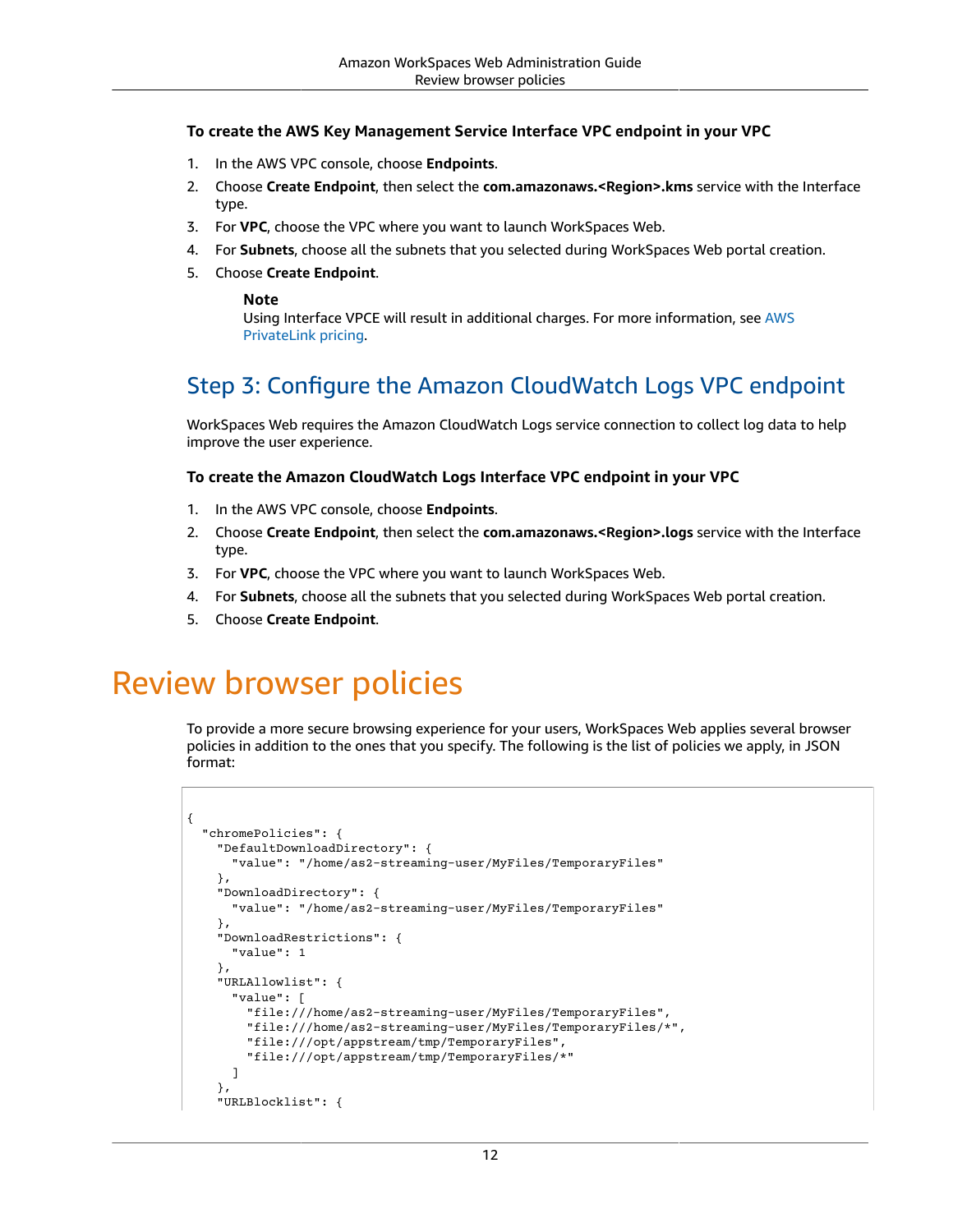```
 "value": [
         "file://*",
         "http://169.254.169.254 (http://169.254.169.254/)",
         "http://169.254.169.254/*",
          "http://[fd00:ec2::254]",
         "http://[fd00:ec2::254]/*"
       ]
     }
   }
}
```
The following policies will override any existing values that you have set:

- DefaultDownloadDirectory
- DownloadDirectory
- DownloadRestrictions

The following policies will be merged with any existing values that you have set:

- URLAllowlist
- URLBlocklist

# <span id="page-16-0"></span>Set up your SAML 2.0 identity provider

Follow these steps to learn how to integrate Amazon WorkSpaces Web with the following SAML 2.0 identity providers.

### **Topics**

- Set up AWS SSO as your [IdP \(p. 13\)](#page-16-1)
- Set up Azure AD as your [IdP \(p. 14\)](#page-17-0)
- Set up Okta as your [IdP \(p. 15\)](#page-18-0)
- Set up [PingIdentity](#page-18-1) as your IdP (p. 15)

## <span id="page-16-1"></span>Set up AWS SSO as your IdP

The following steps describe how to set up AWS Single Sign-On to use with WorkSpaces Web. This setup does not include any advanced features, such as Directory Services support.

If this is your first time visiting AWS SSO, you will be prompted to enable the service, which involves setting up AWS Organizations. For more information, see What is AWS [Organizations?](https://docs.aws.amazon.com/organizations/latest/userguide/orgs_introduction.html).

### **To set up AWS SSO as your IdP**

1. From the AWS SSO console, choose **Users**, **Add user**, and enter the user's details.

### **Note**

The email address entered will be used to send password reset requests.

- 2. (Optional) Choose **Next: Groups**, create a new group to assign this user to and choose **Add user**.
- 3. Choose **Applications**, **Add a new application**, and **Add a custom SAML 2.0 application**.
- 4. In another tab, from the WorkSpaces Web console, follow steps 1-3 of Step 1: [Create](#page-20-2) a web [portal \(p. 17\)](#page-20-2) to download the service provider (SP) metadata file. Keep this tab open.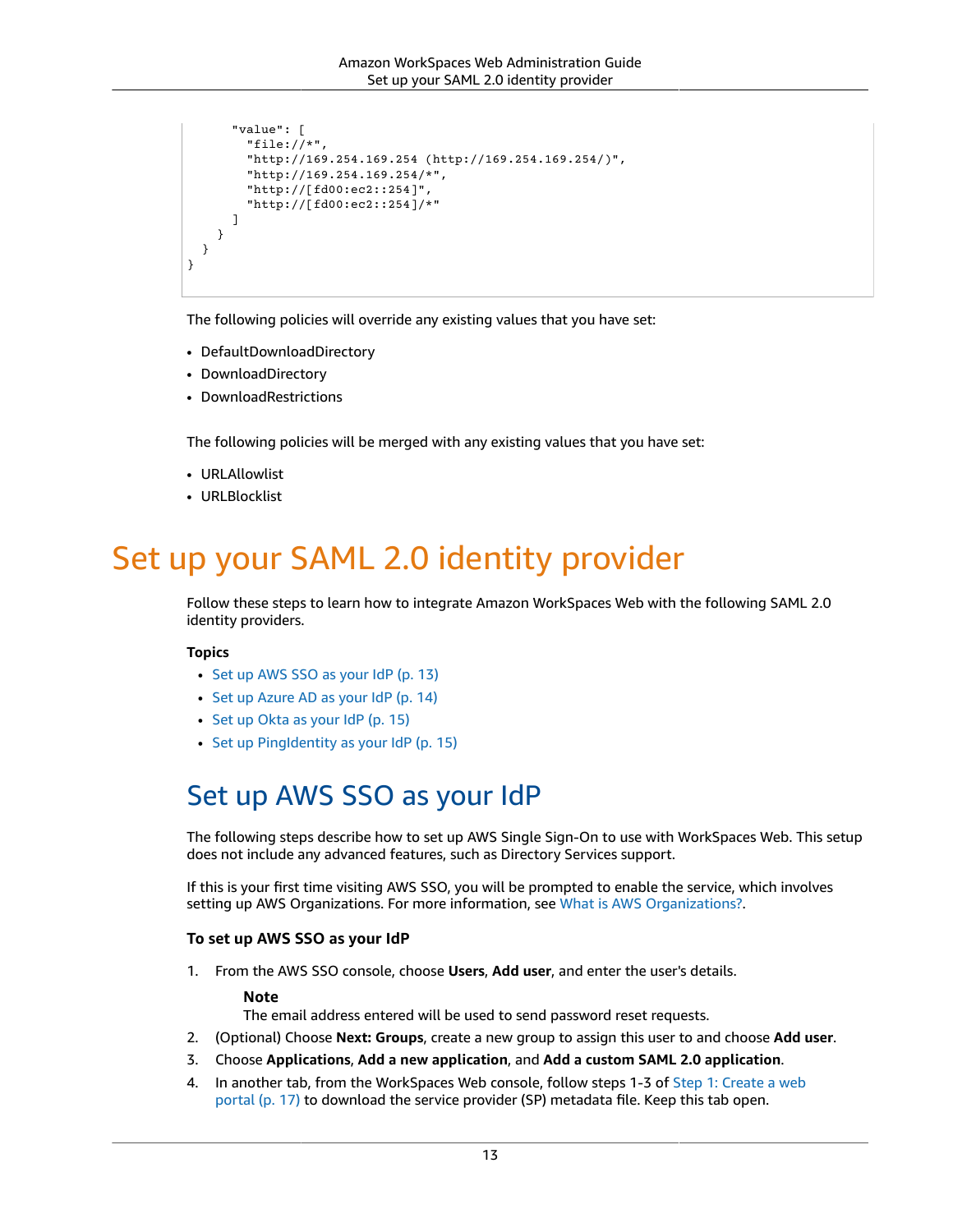- 5. Return to the AWS SSO console, and under **Application Metadata**, upload the downloaded SP metadata file.
- 6. Under the **AWS SSO Metadata** section, choose **Download** for the AWS SSO SAML metadata file, and then choose **Save changes** to finish creating the AWS SSO Application.
- 7. In the other tab, from the WorkSpaces Web console, follow step 5 and the remaining steps of [Step 1:](#page-20-2) [Create](#page-20-2) a web porta[l \(p. 17\)](#page-20-2) to upload the IdP metadata file and finish creating your web portal.
- 8. To configure SSO Application for users, follow these steps from the AWS SSO console:
	- 1. Choose **Attribute mappings** and enter the following fields:
		- For **User attribute in the application**, enter **Subject**.
		- For **Maps to this string value or user attribute in AWS SSO**, enter **\${user:email}**.
		- For **Format**, enter **emailAddress**.
	- 2. Choose **Assigned users** to grant access to either an individual user or an entire group.
- 9. Follow the steps in Step 2: Test the endpoint  $(p. 20)$  to validate setup.

## <span id="page-17-0"></span>Set up Azure AD as your IdP

The following steps describe how to set up Azure AD to use with WorkSpaces Web. This setup doesn't include any advanced features, such as connecting to an on-premises Active Directory controller. You must have an Azure account to complete these steps.

### **To set up Azure AD as your IdP**

- 1. Open the Microsoft Azure console.
- 2. To configure users and groups, follow these steps:
	- 1. On the overview page of your directory, choose **Users**, **New user**, **Create user**, and fill out the required user fields and password.
	- 2. If you want to manage user access to WorkSpaces Web with groups, choose a group.
	- 3. Choose **Create**.
- 3. To create a custom enterprise application, follow these steps:
	- 1. On the overview page of your directory, choose **Enterprise applications**, **New application**, and then **Create your own application**.
	- 2. Enter the name of the test application, and choose **Integrate any other application you don't find in the gallery (Non-gallery)**.
- 4. To assign users and groups, follow these steps:
	- 1. On the overview page for your enterprise application, choose **Assign users and groups**, **Add user/ group**, and **Users and groups**.
	- 2. Choose your users, and then choose **Select** and **Assign**.
- 5. To set up single sign-on, follow these steps:
	- 1. On the overview page of your enterprise application, under item 2 of the **Getting Started** section (**Set up single sign-on**), choose **Get started**.
	- 2. For the single sign-on method, choose **SAML**.
	- 3. In another tab, from the WorkSpaces Web console, follow steps 1-3 of Step 1: [Create](#page-20-2) a web [portal \(p. 17\)](#page-20-2) to download the service provider metadata file. Keep this tab open.
	- 4. Choose **Upload metadata file**, choose the file that you downloaded in the previous step, and choose **Add**.
	- 5. Under **Basic SAML Configuration**, verify that the **Entity ID** and **Assertion Consumer Service URL** fields are filled, and choose **Save**.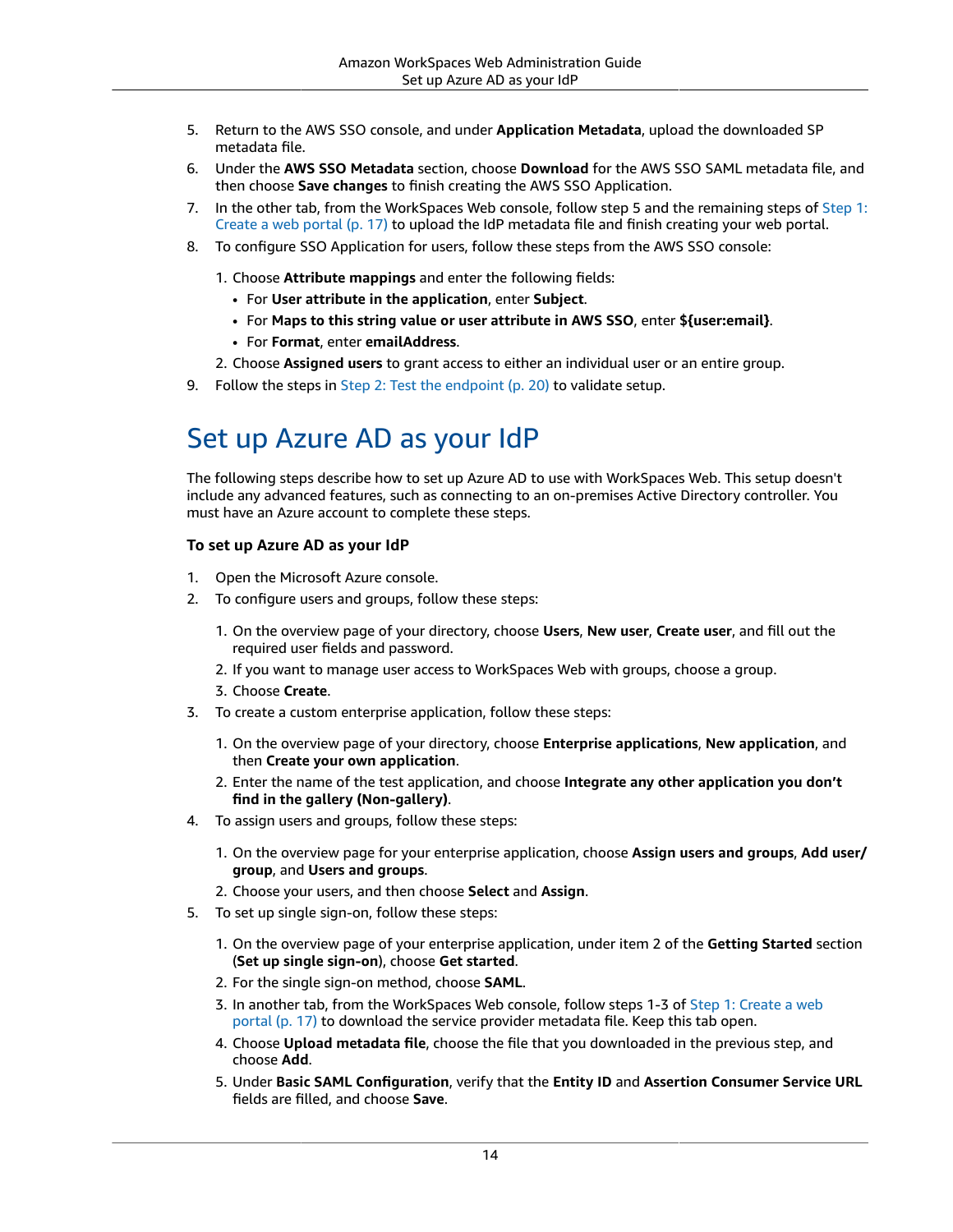- 6. Under **SAML Signing Certificate**, download the **Federation Metadata XML**. It might take a couple minutes for the file to be generated and downloaded.
- 7. In the other tab, from the WorkSpaces Web console, follow step 5 and the remaining steps of Step 1: [Create](#page-20-2) a web portal [\(p. 17\)](#page-20-2) to upload the IdP metadata file and finish creating your web portal.
- 6. Follow the steps in Step 2: Test the [endpoint \(p. 20\)](#page-23-0) to validate setup.

# <span id="page-18-0"></span>Set up Okta as your IdP

The following steps describe how to set up Okta to use with WorkSpaces Web. This setup does not use any advanced features, such as Dynamic IdP Metadata URL, or submitting an application template to be added to the Okta Integration Network. You must have Okta set up in order to proceed.

### **To set up Okta as your IdP**

- 1. To create application integration between Okta and Workspaces Web, follow these steps:
	- 1. From the Okta console, choose **Applications**, **Applications**, and **Create App Integration**.
	- 2. Choose **SAML 2.0**, **Next**, enter an **App Name**, and then choose **Next**.
	- 3. In another tab, from the WorkSpaces Web console, follow steps 1-3 of Step 1: [Create](#page-20-2) a web [portal \(p. 17\)](#page-20-2) to **Show individual metadata values** of the service provider metadata file. Keep this tab open.
	- 4. Enter the following values for Okta's **SAML Settings**:
		- For **Single sign on URL**, enter the **ACS URL** from the previous step.
		- For **Audience URI (SP Entity ID)**, enter the **SP Entity ID** from the previous step.
		- Change **Name ID Format** to **EmailAddress**.
		- Leave **Application username** as specified.
	- 5. Choose **Next**, specify if you are a customer or a partner when prompted, and choose **Finish**.
- 2. Retrieve and upload the the IdP Metadata XML file from Okta.
	- 1. In the Okta console for your new application, on the **Sign On** tab, right-click **Identity Provider metadata**.
	- 2. Choose **Save Link as...** and enter a name for the IdP metadata file that ends in **.xml**.
	- 3. In the other tab, from the WorkSpaces Web console, follow step 5 and the remaining steps of Step 1: [Create](#page-20-2) a web portal [\(p. 17\)](#page-20-2) to upload the IdP metadata file from Okta and finish creating your web portal.
- 3. (Optional) Set up a test user.
	- 1. From the Okta dashboard, expand the sidebar and choose **Directory**, **People**, and **Add Person**.
	- 2. Fill out the fields in the form, and choose **Save**.
- 4. Assign a test user to your application.
	- 1. In the Okta console for your new application, choose **Assignments**, **Assign**, and **Assign to People**.
	- 2. Assign your Test User, yourself, or both with the credentials setup during Okta registration and choose **Save and Go back** and **Done**.
- 5. Follow the steps in Step 2: Test the [endpoint \(p. 20\)](#page-23-0) to validate setup.

## <span id="page-18-1"></span>Set up PingIdentity as your IdP

The following steps describe how to set up PingIdentity to use with WorkSpaces Web. You must have PingIdentity set up in order to proceed.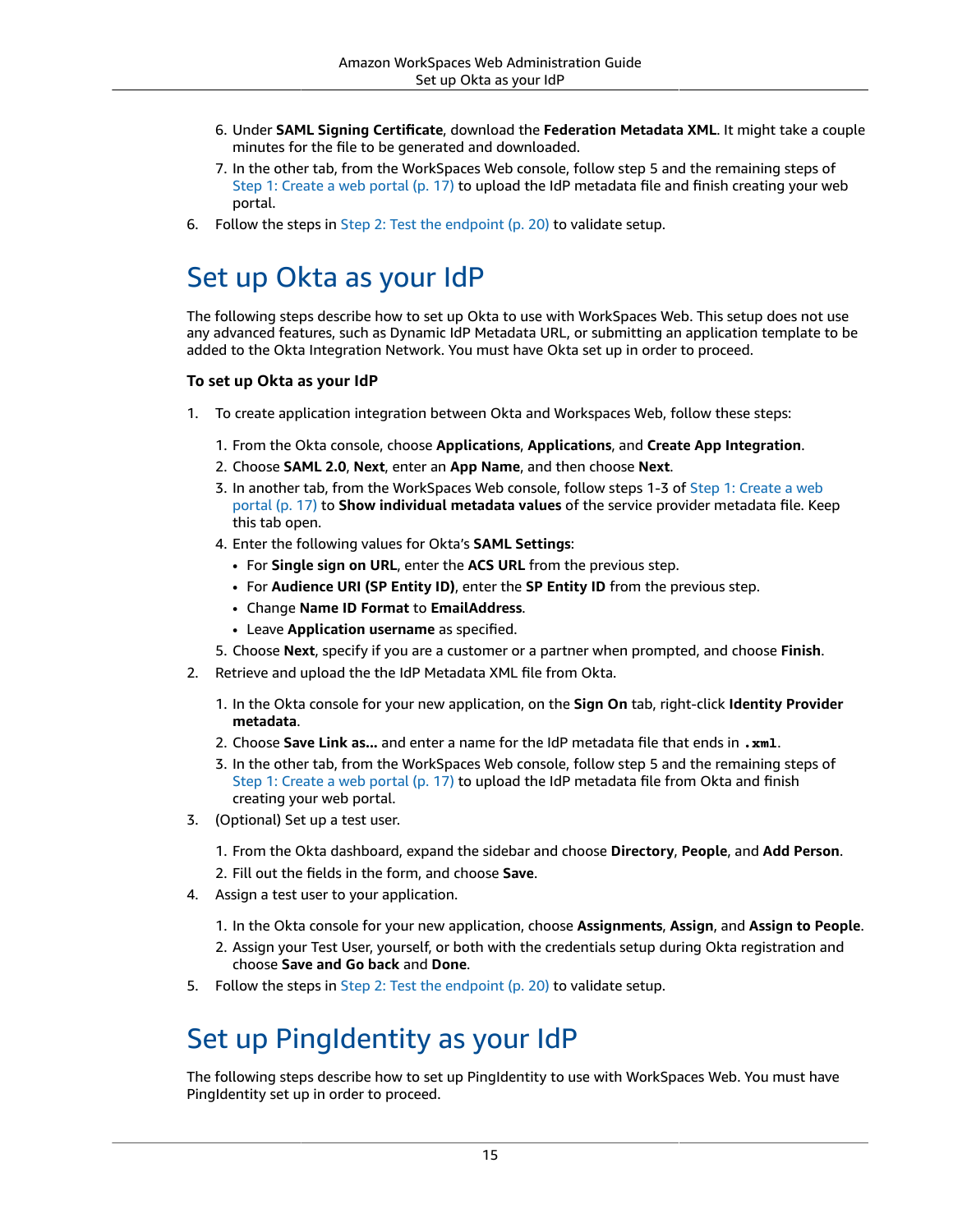### **To set up PingIdentity as your IdP**

- 1. Setup an environment. (Skip this step if you want to use the Administrator environment for SAML integration.)
	- 1. From the Okta console, choose **Add Environment**, **Customer Solution**, **Next**, and then **Next**.
	- 2. For your license's deployment options, enter the **Environment Name**, and select the **Generate sample populations and users in this environment** checkbox.
	- 3. Choose **Finish**.
- 2. In another tab, from the WorkSpaces Web console, follow steps 1-3 of Step 1: [Create](#page-20-2) a web [portal \(p. 17\)](#page-20-2) to download the service provider metadata file. Keep this tab open.
- 3. Setup SAML for your PingIdentity customer environment.
	- 1. From the PingIdentity homepage, select the environment you want to set up SAML on.
	- 2. From the left-hand navigation menu, choose **Connections**.
	- 3. In the top-right corner, choose **Add application**.
	- 4. Under **Select an application type**, select the first option for web application and choose **Configure** for the **SAML** connection type.
	- 5. Enter an **Application Name** and choose **Next**.
	- 6. On **Configure SAML Connection**, choose **Choose File** and select the SP SAML metadata that you downloaded in step 2.
	- 7. View the values and, for **ASSERTION VALIDITY DURATION (IN SECONDS)**, enter how long a user can stay logged in, in seconds.
	- 8. Choose **Save and Continue**, and then choose **Save and Close**.
- 4. Retrieve Ping Application's IdP metadata and upload it to WorkSpaces Web.
	- 1. Navigate to your environment and choose **Connections** and **Applications**.
	- 2. Expand your application info and choose **Configuration**.
	- 3. Under **Connection Details**, choose the **Download** button to download the IdP metadata.
	- 4. In the other tab, from the WorkSpaces Web console, follow step 5 and the remaining steps of Step 1: [Create](#page-20-2) a web porta[l \(p. 17\)](#page-20-2) to upload the IdP metadata file from Ping and finish creating your web portal.
- 5. Add a test user.
	- 1. From the PingIdentity console, choose **Identities**, **Add User**, fill in the fields, and choose **Save**.
	- 2. The user will be assigned to a **Population** that you automatically generated or a pre-existing population. If you don't have a population, choose **Population** and create one.
	- 3. Choose **Reset Password**, **Generate Password**, and choose the eye button to view the password. Copy the password for validation later and choose **Save**.
- 6. Validate.
	- 1. If you want to restrict users of the WorkSpaces Web application to a certain group, select groups to grant access to under the Ping Application's **Access** tab.
	- 2. To activate the Ping Application for **User Access**, navigate to your environment and choose **Connections** and **Applications**.
	- 3. Between the **Application name** and **Avg daily sign-ons**, toggle the application to **Enabled** for user access.
	- 4. Follow the steps in Step 2: Test the [endpoint \(p. 20\)](#page-23-0) to validate setup.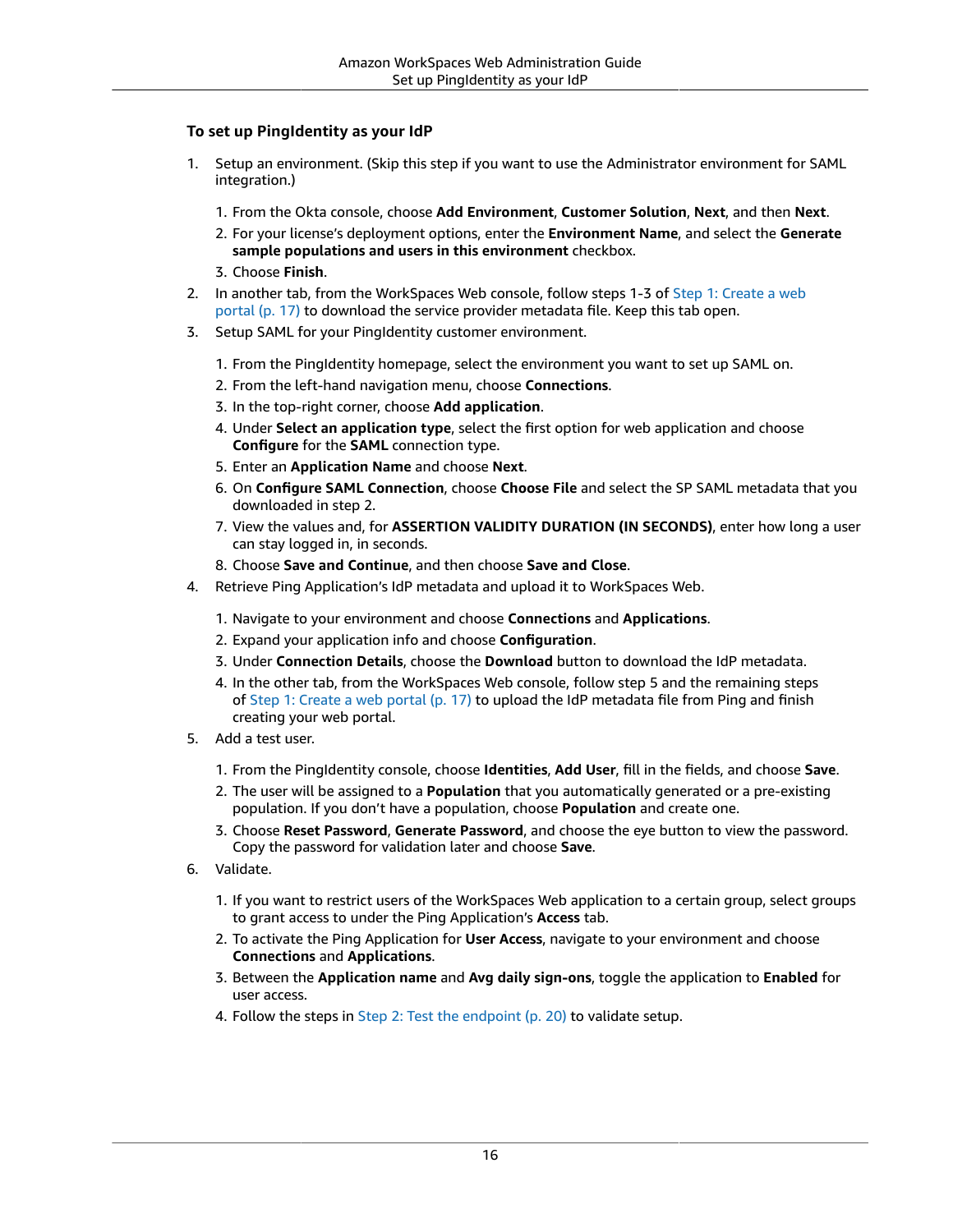# <span id="page-20-0"></span>Getting started with Amazon WorkSpaces Web

Follow these steps to create a WorkSpaces Web web portal and provide users with access to internal and SaaS websites from their existing browsers. You can create one web portal in any supported region per account.

### **Note**

To request a limit increase for more than one portal, please contact support with your AWS Account ID, number of portals to request, and region.

This process typically takes five minutes with the web portal creation wizard, plus up to 15 minutes for the portal to become **Active**.

There are no costs associated with setting up a web portal. WorkSpaces Web offers pay-as-you-go pricing, including a low, monthly price for users who actively use the service. There are no up-front costs, licenses, or long-term commitments.

### **Topics**

- [Prerequisites \(p. 17\)](#page-20-1)
- Step 1: Create a web [portal \(p. 17\)](#page-20-2)
- Step 2: Test the [endpoint \(p. 20\)](#page-23-0)
- [Step 3: Distribute the endpoint \(p. 20\)](#page-23-1)
- Next [steps \(p. 20\)](#page-23-2)

# <span id="page-20-1"></span>**Prerequisites**

Before you begin, make sure that you've completed all of the necessary prerequisites. For more information, see Setting up Amazon [WorkSpaces](#page-7-0) We[b \(p. 4\).](#page-7-0)

# <span id="page-20-2"></span>Step 1: Create a web portal

Follow these steps to create a web portal.

If you already completed these steps in Set up your SAML 2.0 identity [provider \(p. 13\),](#page-16-0) you can skip this section and go to Step 2: Test the [endpoint \(p. 20\).](#page-23-0)

- 1. Open the WorkSpaces Web console at [https://console.aws.amazon.com/workspaces-web/home?](https://console.aws.amazon.com/workspaces-web/home?region=us-east-1#/) [region=us-east-1#/](https://console.aws.amazon.com/workspaces-web/home?region=us-east-1#/).
- 2. Choose **WorkSpaces Web**, **Web portals**, and then choose **Create web portal**.
- 3. On the **Step 1: Specify networking connection** page, complete the following steps to connect your VPC to your web portal, and configure your VPC and subnets.

### **Note**

You can choose to skip this step for now and complete it after you create a web portal, in step 13 below.

1. For **Networking details**, choose a VPC.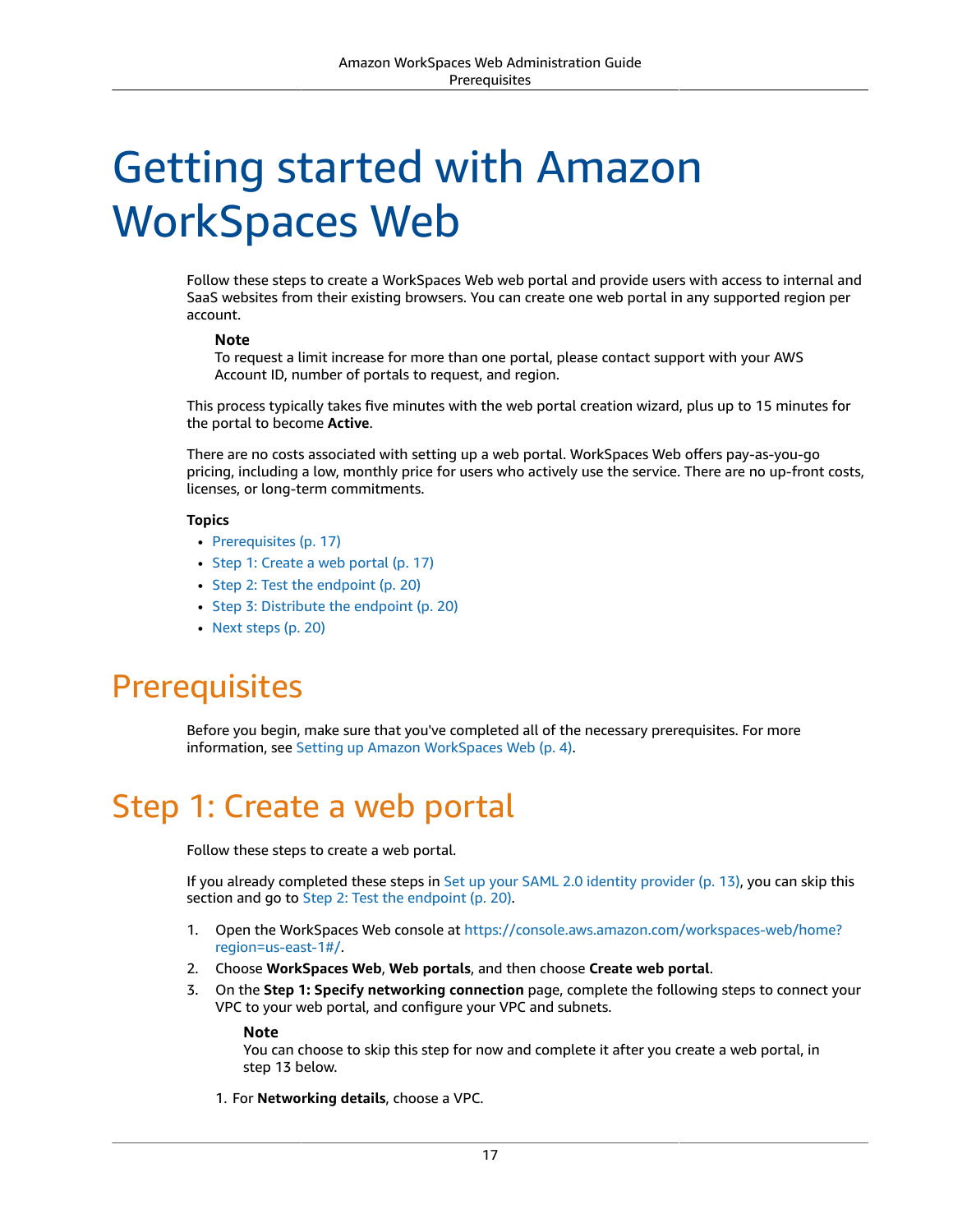- 2. Choose at lease two private subnets that meet all requirements. For more information, see [Set up](#page-9-1) your [network \(p. 6\).](#page-9-1)
- 3. Choose a security group.
- 4. On the **Step 2: Configure web portal settings** page, complete the following steps to customize your users' browsing experience when they start a session, and then choose **Next**:

#### **Note**

WorkSpaces Web applies additional browser policies to isolate users to the browser interface sessions, on behalf of the customer. For more information, see Review [browser](#page-15-0) [policies \(p. 12\).](#page-15-0)

- 1. Under **Web portal details**, for **Display name**, enter an identifiable name for your web portal.
- 2. Under **Policy settings**, enter the following details:
	- For **Policy options**, choose **Visual editor** or **JSON file upload** to choose how to provide the policy configuration details for your web portal. WorkSpaces Web includes support for Chrome enterprise policies, and you can add and manage policies using either a visual editor, or a manual upload for policy files. You can switch between either option at any time.

When you upload a policy file, you will see the available policies in the file. However, not all policies can be edited in the visual editor. You might need to manually edit the JSON data to make changes to a policy.

- For **Startup URL - optional**, you can enter a domain to use as the homepage when users launch their browser. Your VPC must have a stable connection to this URL.
- For **Browser bookmarks - optional**, you can enter the **Display name**, **Domain**, and **Folder** for any bookmarks you want your users to see in their browser, and choose **Add bookmark**.

#### **Note**

**Domain** is a required field for browser bookmarks.

- 5. On the **Step 3: Select user settings** page, complete the following steps to choose which features your users can access from the top navigation bar during their session, and then choose **Next**:
	- 1. For **Clipboard**, choose **Disabled** or **Enabled**.
	- 2. Under **File transfer**, choose **Disabled** or **Enabled**.
	- 3. For **Print to local device**, choose **Allowed** or **Not allowed**.
	- 4. For **User session details**, specify the following:
		- For **Disconnect timeout in minutes**, choose the amount of time that a streaming session remains active after users disconnect. If users try to reconnect to the streaming session after a disconnection or network interruption within this time interval, they are connected to their previous session. Otherwise, they are connected to a new session with a new streaming instance.

If a user ends the session, the disconnect timeout does not apply. Instead, the user is prompted to save any open documents, and then is immediately disconnected from the streaming instance. The instance the user was using is then terminated.

• For **Idle disconnect timeout in minutes**, choose the amount of time that users can be idle (inactive) before they are disconnected from their streaming session and the **Disconnect timeout in minutes** time interval begins. Users are notified before they are disconnected due to inactivity. If they try to reconnect to the streaming session before the time interval specified in **Disconnect timeout in minutes** has elapsed, they are connected to their previous session. Otherwise, they are connected to a new session with a new streaming instance. Setting this value to 0 disables it. When this value is disabled, users are not disconnected due to inactivity.

#### **Note**

Users are considered idle when they stop providing keyboard or mouse input during their streaming session. File uploads and downloads, audio in, audio out, and pixels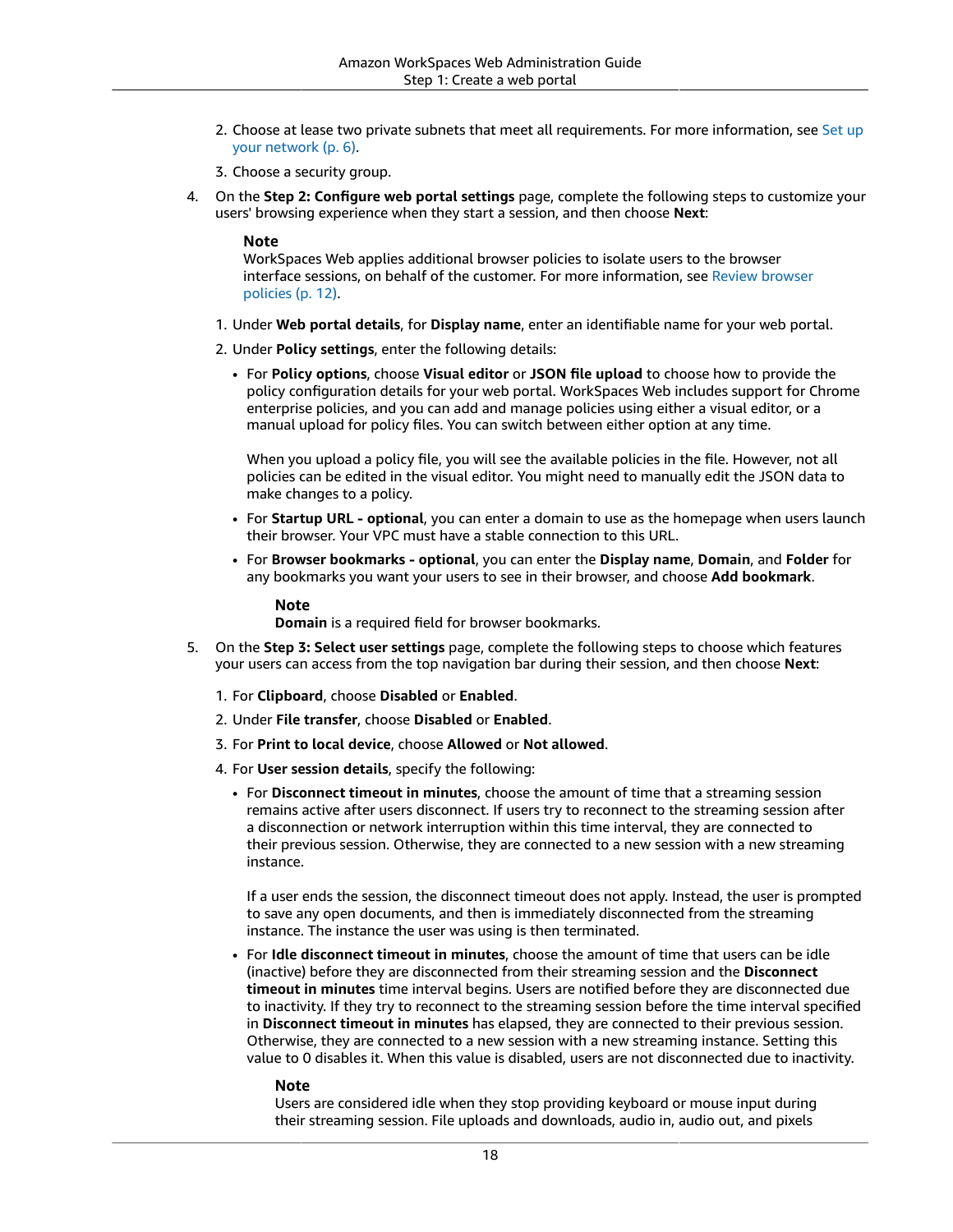changing do not qualify as user activity. If users continue to be idle after the time interval in **Idle disconnect timeout in minutes** elapses, they are disconnected.

6. On the **Step 4: Configure identity provider** page of the creation wizard, choose **Download metadata file** to download the service provider (SP) metadata document that you will upload to your identity provider (IdP) in the next step. You must upload the service provider metadata file to your IdP. Otherwise, your users won't be able to log in.

### **Note**

WorkSpaces Web supports service provider initiated (SP-initiated) sign-in flows with your SAML 2.0-compliant IdP. WorkSpaces Web does not yet support identity provider initiated (IdP-initiated) sign-in flows.

- 7. Open another tab in your browser, and complete the following steps for your IdP:
	- 1. Upload the SP metadata document that you downloaded in the previous step to your IdP. You must either upload the file to your IdP, or copy and paste the metadata values (for providers like Okta). The details of this configuration process vary between providers. Check your provider's documentation for detailed help on adding the details provided by WorkSpaces Web to your configuration.
	- 2. Grant access to your users in your IdP to use WorkSpaces Web.
	- 3. Download a metadata exchange file from your IdP. You will upload this metadata to WorkSpaces Web in the next step.
- 8. Return to the WorkSpaces Web console, and on the **Configure identity provider** page of the creation wizard, under **IdP metadata document**, choose **Choose file** to upload the XML-formatted metadata file from IdP that you downloaded in the previous step. WorkSpaces Web requires this metadata from your IdP to establish trust. When you are done, choose **Next**.

### **Note**

WorkSpaces Web requires the subject or NameID to be mapped and set in the SAML assertion within your IdP's settings. Your IdP can create these mappings automatically. If these mappings are not configured correctly, a user who attemps to sign in to the web portal might be unable to start a session.

- 9. On the **Step 5: Review and launch** page, review the settings you've selected for your web portal. You can choose **Edit** to make any changes, or you can change these settings later on from the **Web portals** tab of the console.
- 10. When you're done, choose **Launch web portal**.
- 11. To view the status of your web portal, choose **Web portals**, choose your portal, and choose **View details**.

A web portal can have one of the following statuses:

- **Incomplete** The web portal's configuration is missing required identity provider settings.
- **Pending** The web portal is applying changes to its settings.
- **Active** The web portal is ready and available for use.
- 12. Wait up to 15 minutes for your portal to become **Active**.
- 13. If you skipped step 3 above, follow these steps to configure your subnets:
	- 1. Choose **Web portals**, choose your portal, and then choose **Edit**.
	- 2. In **Networking details**, choose a VPC with VPC endpoints.
	- 3. Choose at lease two private subnets with all three VPC endpoints that you created previously. Make sure they are in different AZs.
	- 4. Choose **Save**, and wait up to 15 minutes for the changes to take effect.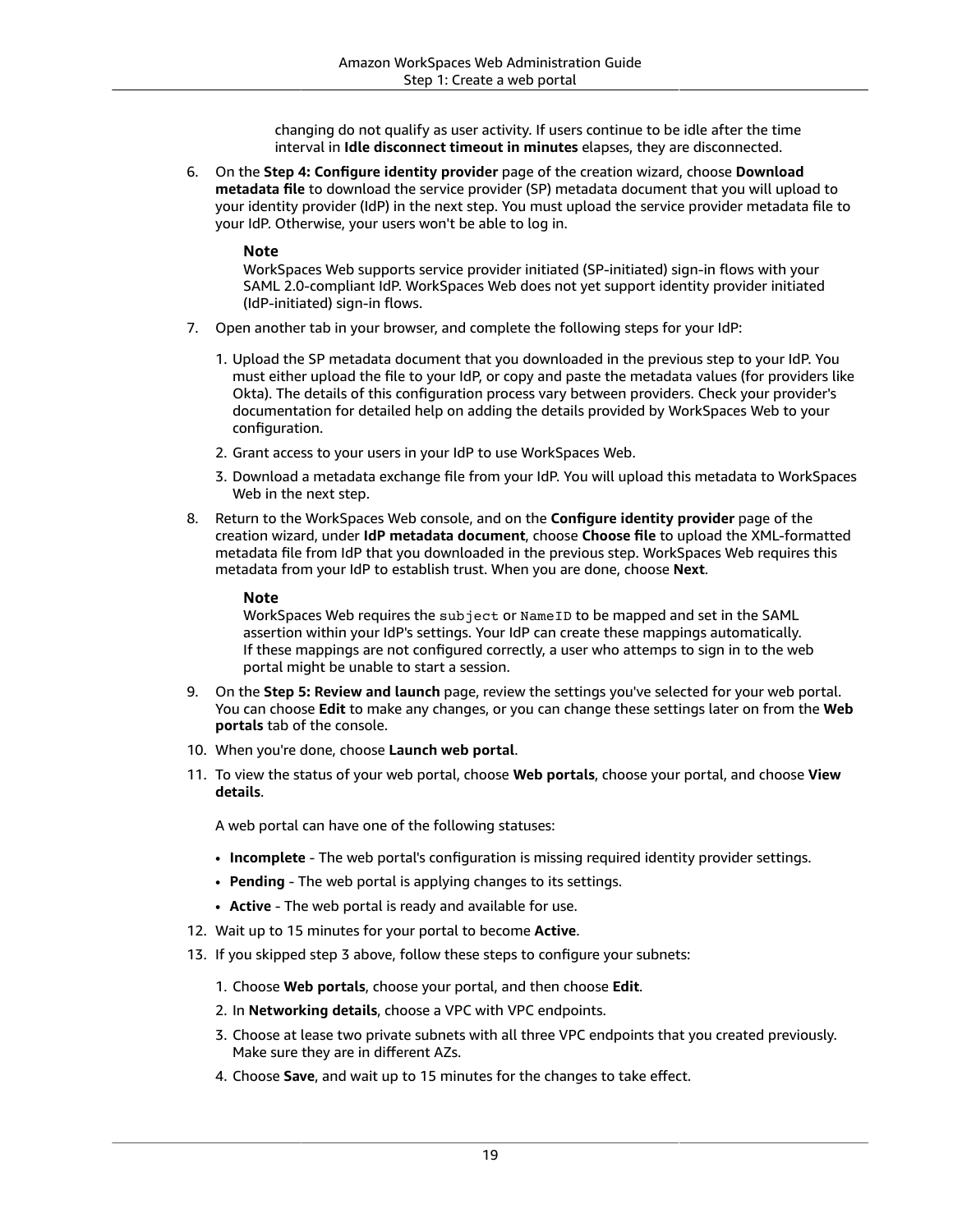# <span id="page-23-0"></span>Step 2: Test the endpoint

After you create a web portal, you can sign into the WorkSpaces Web endpoint to browse your connected websites as an end user would.

If you already completed these steps in Set up your SAML 2.0 identity [provider \(p. 13\),](#page-16-0) you can skip this section and go to [Step 3: Distribute the endpoint \(p. 20\).](#page-23-1)

- 1. Open the WorkSpaces Web console at [https://console.aws.amazon.com/workspaces-web/home?](https://console.aws.amazon.com/workspaces-web/home?region=us-east-1#/) [region=us-east-1#/](https://console.aws.amazon.com/workspaces-web/home?region=us-east-1#/).
- 2. Choose **WorkSpaces Web**, **Web portals**, choose your web portal, and then choose **View details**
- 3. Under **Web portal endpoint**, go to the specified URL for your portal. The web portal endpoint is the access point your users will launch your web portal from after signing in with the identity provider configured for the portal. It's publicly available on the internet and can be embedded into your network.
- 4. On the WorkSpaces Web sign-in page, choose **Sign in**, **SAML**, and enter your SAML credentials.
- 5. When you see the **Your session is being prepared** page, your WorkSpaces Web session is launching. Do not close or exit this page.
- 6. The web browser launches, displaying your startup URL and any other additional behavior configured through your browser policy settings.
- 7. You can now browse to connected websites by choosing links or enter URLs into the address bar.

# <span id="page-23-1"></span>Step 3: Distribute the endpoint

When you are ready for your users to begin using WorkSpaces Web to access their streaming browser, you choose from the following options to distribute the endpoint to them:

- Email the endpoint URL to your users.
- Use a URL that you own, by choosing one of the following options:
	- Use your IdP to register an arbitrary link (in this case, the web portal endpoint) as something that will show up as an application for users who log into their IdP directly.
	- Add the endpoint to a website that you own, and use a browser redirect to direct users to the web portal.

# <span id="page-23-2"></span>Next steps

After you create your first web portal, you can view details, edit details, or delete the web portal at any time. For more information, see [Managing](#page-24-0) your web porta[l \(p. 21\)](#page-24-0).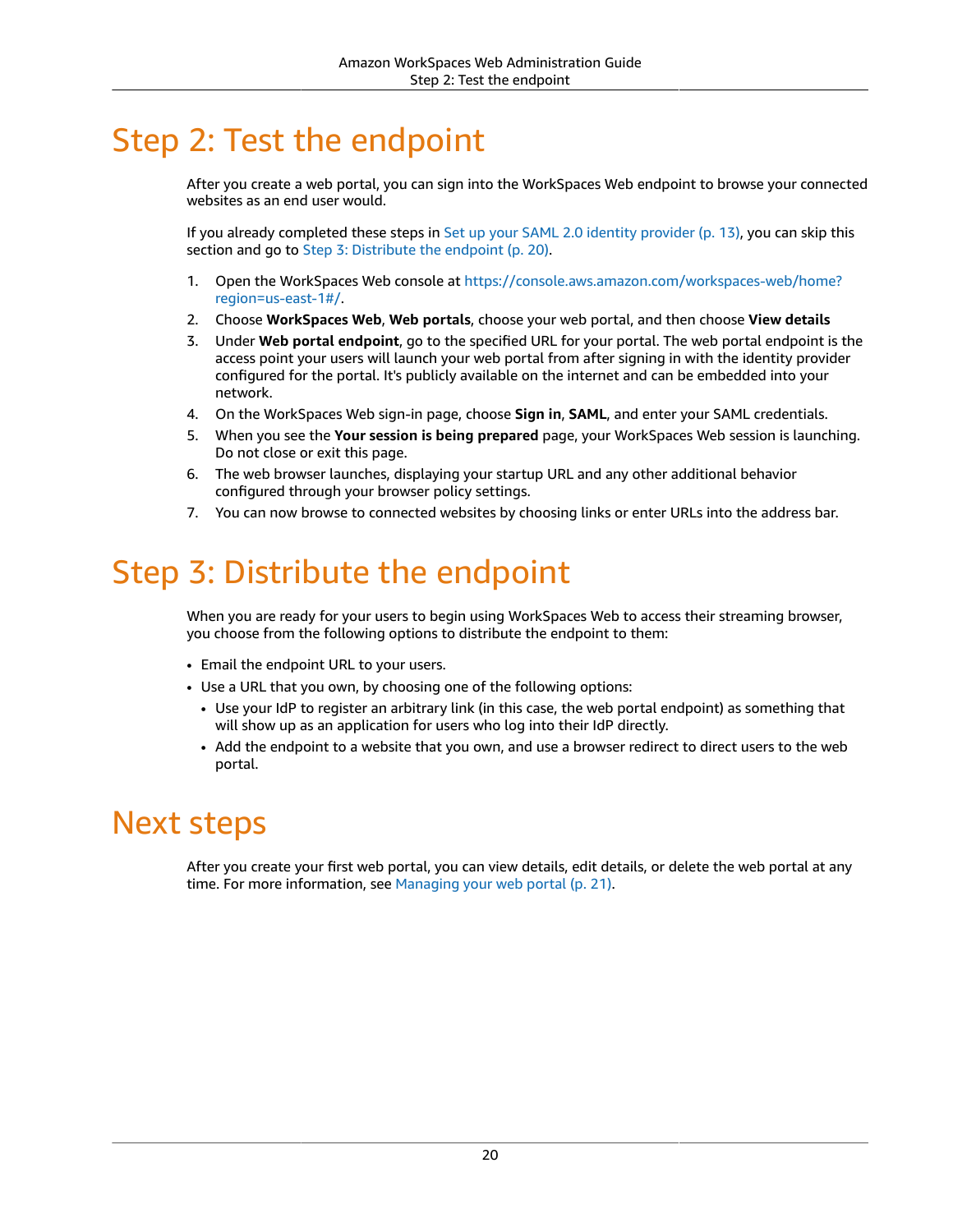# <span id="page-24-0"></span>Managing your web portal

After you set up your web portal, you can view or edit its details, as well as delete the portal if it is no longer needed.

### **Topics**

- View web portal [details \(p. 21\)](#page-24-1)
- Edit a web [portal \(p. 21\)](#page-24-2)
- Delete a web [portal \(p. 21\)](#page-24-3)
- Request a service quota [increase \(p. 21\)](#page-24-4)
- Control the interval for [re-authenticating](#page-25-0) a SAML IdP token (p. 22)

# <span id="page-24-1"></span>View web portal details

To view web portal details

- 1. Open the WorkSpaces Web console at [https://console.aws.amazon.com/workspaces-web/home?](https://console.aws.amazon.com/workspaces-web/home?region=us-east-1#/) [region=us-east-1#/](https://console.aws.amazon.com/workspaces-web/home?region=us-east-1#/).
- 2. Choose **WorkSpaces Web**, **Web portals**, choose your web portal, and then choose **View details**.

# <span id="page-24-2"></span>Edit a web portal

### To edit a web portal

- 1. Open the WorkSpaces Web console at [https://console.aws.amazon.com/workspaces-web/home?](https://console.aws.amazon.com/workspaces-web/home?region=us-east-1#/) [region=us-east-1#/](https://console.aws.amazon.com/workspaces-web/home?region=us-east-1#/).
- 2. Choose **WorkSpaces Web**, **Web portals**, choose your web portal, and then choose **Edit**.

### **Note**

If you make changes to a user's settings while the user is actively using a session, your changes will take effect the next time the user starts a new session.

# <span id="page-24-3"></span>Delete a web portal

To delete a web portal

- 1. Open the WorkSpaces Web console at [https://console.aws.amazon.com/workspaces-web/home?](https://console.aws.amazon.com/workspaces-web/home?region=us-east-1#/) [region=us-east-1#/](https://console.aws.amazon.com/workspaces-web/home?region=us-east-1#/).
- 2. Choose **WorkSpaces Web**, **Web portals**, choose your web portal, and then choose **Delete**.

# <span id="page-24-4"></span>Request a service quota increase

When you create your AWS account, we automatically set default service quotas (also referred to as limits) for resource usage with AWS Services. WorkSpaces Web sets quotas on two types of resources web portals (per region) and maximum concurrent sessions (per web portal). WorkSpaces Web currently has the following service quotas limits: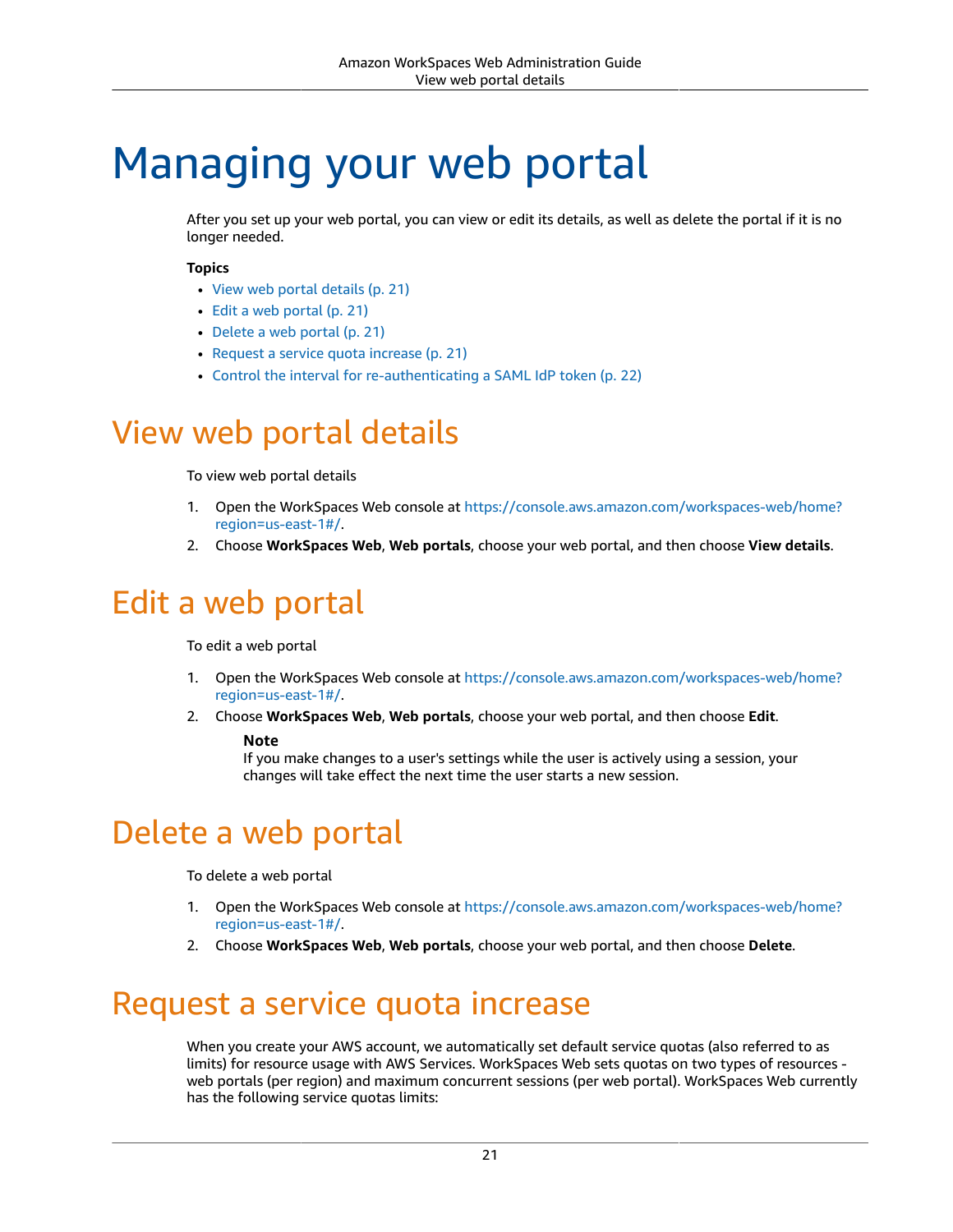| Default quotas per AWS region per account | Value |
|-------------------------------------------|-------|
| Web portals                               |       |
| Maximum concurrent sessions               |       |

A *web portal* is the foundational resource for the WorkSpaces Web service. It is an association between your SAML 2.0 identity provider, and your networking connection to the internet and your content. You can create a web portal in any region where WorkSpaces Web is available. See the region table for current availability.

The *maximum concurrent sessions* is the highest amount of users that will be connected at the same time to a given web portal. If the service quota limit for maximum concurrent sessions is not set appropriately, users may find that their session is not available when they sign into WorkSpaces Web. You should also ensure that your VPC and subnets have sufficient IP space to support the maximum concurrent sessions, or users might be unable to connect to a session.

For example, a customer has two web portals in US East (Northern Virginia) and 125 users. The first web portal (portal A) will be used by 25 users, and does not require a service quota increase. The second web portal (portal B) will be used by 100 users. These users are spread across two shifts, and their working hours do not overlap. Therefore, the customer would need to request a service quota increase for Portal B to a maximum concurrent session of 50 users.

You can request an increase for either one of these service quota limits. For more information, see [Requesting](https://docs.aws.amazon.com/servicequotas/latest/userguide/request-quota-increase.html) a quota increase.

To request a service quota increase

- 1. Open the AWS Support [dashboard](https://console.aws.amazon.com/support/cases#/create).
- 2. Choose **Service Limit Increase**.

### **Important**

WorkSpaces Web service quotas affect one Region at a time. You must request service quota increases in each AWS Region where you need more resources. For more information, see AWS service [endpoints.](https://docs.aws.amazon.com/general/latest/gr/rande.html)

- 3. Under **Use case description**, enter the following information:
	- If you are requesting an increase for the number of web portals, specify this resource type, and include your AWS Account ID, the region where you would like the increase, and the new limit value.
	- If you are requesting an increase for maximum concurrent sessions, specify this resource type, and include your AWS Account ID, the region where you would like the increase, the web portal ARN, and the new limit value.
- 4. (Optional) To request multiple service quota increases at the same time, complete one quota increase request in the **Requests section**, and then choose **Add another request**.

# <span id="page-25-0"></span>Control the interval for re-authenticating a SAML IdP token

When a user visits a WorkSpaces Web portal, they can sign in to launch a streaming session. Every sessions begins on the start page, unless they sign in less than 5 minutes ago. The portal checks for identity provider (IdP) tokens to determine whether to prompt the user for credentials when it launches a session. A user without a valid IdP token must enter a user name, password, and (optionally multifactor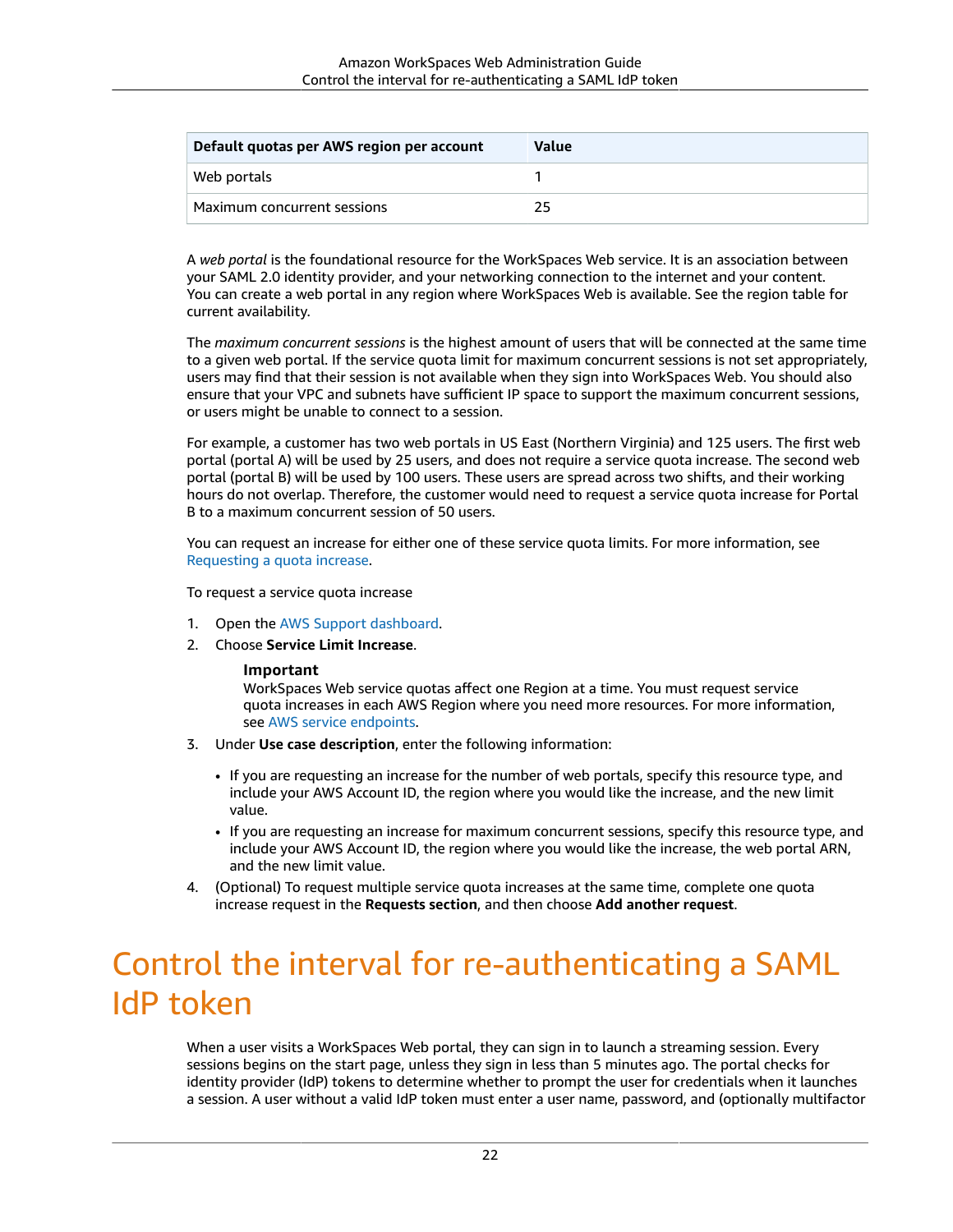authentication (MFA) to launch a streaming session. If a user already generated a SAML IdP token by signing into their IdP or an app protected by the same IdP, they won't be asked for a user name or password.

If a user has a valid SAML IdP token, they can access WorkSpaces Web. You can control the interval required for re-authenticating a SAML IdP token.

To control the interval for re-authenticating a SAML IdP token

- 1. Set the IdP timeout duration with your SAML IdP provider. We recommend configuring your IdP timeout duration with the shortest amount of time necessary for a user to complete their tasks.
	- For more information about Okta, see Enforce a limited session [lifetime](https://help.okta.com/en/prod/Content/Topics/Security/healthinsight/session-lifetime.htm) for all policies.
	- For more information about Azure AD, see Configuring [authentication](https://docs.microsoft.com/en-us/azure/active-directory/conditional-access/howto-conditional-access-session-lifetime#configuring-authentication-session-controls) session controls.
	- For more information about Ping, see [Sessions](https://docs.pingidentity.com/bundle/pingfederate-93/page/pqn1564002990312.html).
	- For more information about AWS Single Sign-On, see [Set session duration.](https://docs.aws.amazon.com/singlesignon/latest/userguide/howtosessionduration.html)
- 2. Set your WorkSpaces Web portal's inactivity and idle timeout values. These values controls the amount of time between a user's last interaction and when a WorkSpaces Web session ends due to inactivity. When a session ends, a user will lose their session state (including open tabs, unsaved web content, and history), and return to a fresh state at the start of the next session. For more information, see step 5 in the [section](#page-20-2) called "Step 1: Create a web portal" [\(p. 17\).](#page-20-2)

### **Note**

If a user's session times out but the user still has a valid SAML IdP token, they don't have to enter their user name and password to start a new WorkSpaces Web session. To control how tokens are re-authenticated, follow the guides in the previous step.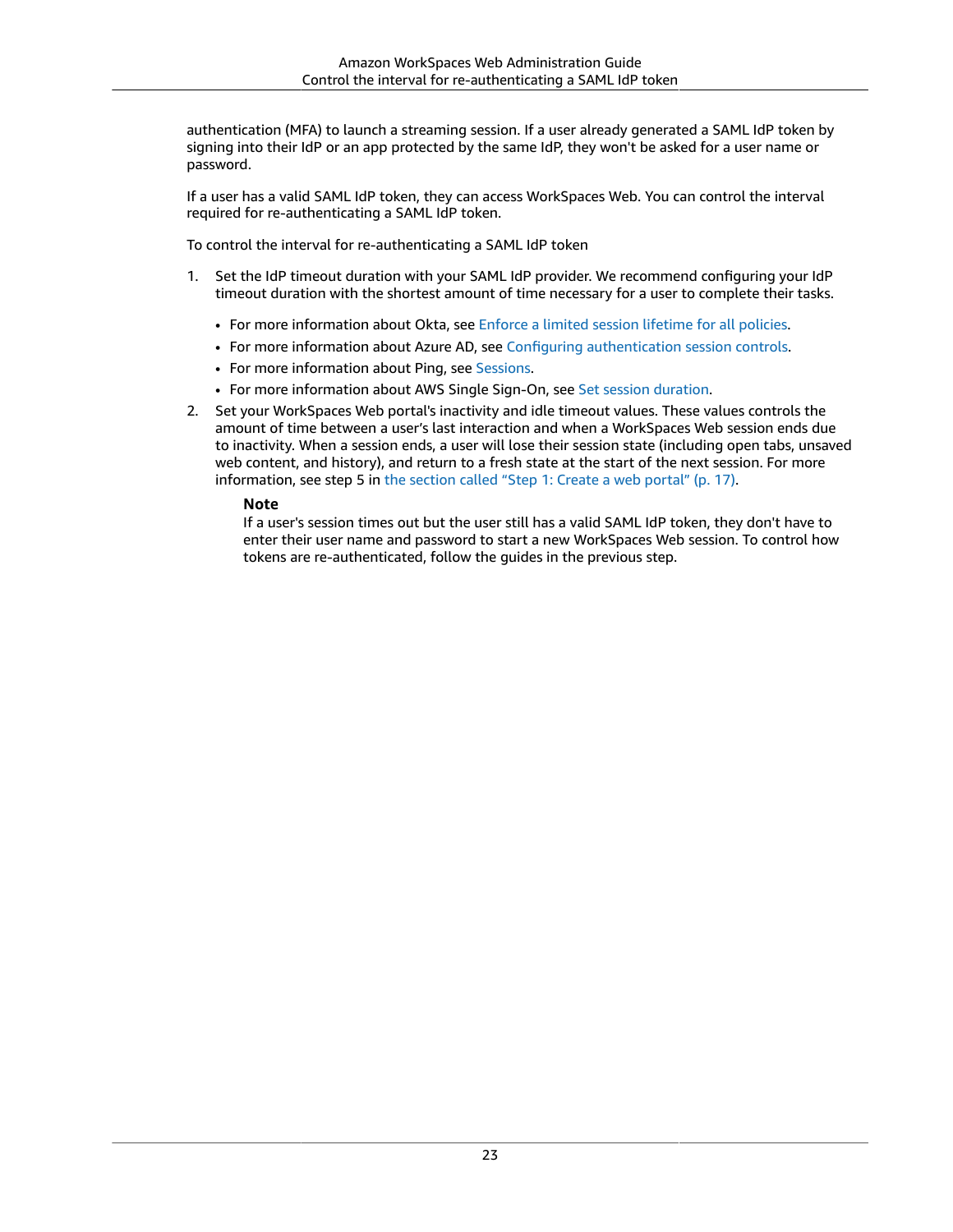# <span id="page-27-0"></span>Security in Amazon WorkSpaces Web

Cloud security at AWS is the highest priority. As an AWS customer, you benefit from a data center and network architecture that is built to meet the requirements of the most security-sensitive organizations.

Security is a shared [responsibility](http://aws.amazon.com/compliance/shared-responsibility-model/) between AWS and you. The shared responsibility model describes this as security of the cloud and security in the cloud:

- **Security of the cloud** AWS is responsible for protecting the infrastructure that runs AWS services in the AWS Cloud. AWS also provides you with services that you can use securely. Third-party auditors regularly test and verify the effectiveness of our security as part of the AWS [Compliance](http://aws.amazon.com/compliance/programs/) Programs. To learn about the compliance programs that apply to Amazon WorkSpaces Web, see AWS [Services](http://aws.amazon.com/compliance/services-in-scope/) in Scope by [Compliance](http://aws.amazon.com/compliance/services-in-scope/) Program.
- **Security in the cloud** Your responsibility is determined by the AWS service that you use. You are also responsible for other factors, including the sensitivity of your data, your company's requirements, and any applicable laws and regulations that apply to your data.

This documentation helps you understand how to apply the shared responsibility model when using Amazon WorkSpaces Web. It shows you how to configure Amazon WorkSpaces Web to meet your security and compliance objectives. You also learn how to use other AWS services that help you to monitor and secure your Amazon WorkSpaces Web resources.

### **Contents**

- Data protection in Amazon [WorkSpaces](#page-27-1) Web (p. 24)
- Identity and Access [Management](#page-29-1) for Amazon WorkSpaces Web (p. 26)
- Incident response in Amazon [WorkSpaces](#page-47-0) Web (p. 44)
- Compliance validation for Amazon [WorkSpaces](#page-47-1) Web (p. 44)
- Resilience in Amazon [WorkSpaces](#page-48-0) Web (p. 45)
- [Infrastructure](#page-48-1) security in Amazon WorkSpaces Web (p. 45)
- [Configuration](#page-48-2) and vulnerability analysis in Amazon WorkSpaces Web (p. 45)
- Security best practices for Amazon [WorkSpaces](#page-49-0) Web (p. 46)

# <span id="page-27-1"></span>Data protection in Amazon WorkSpaces Web

The AWS shared [responsibility](http://aws.amazon.com/compliance/shared-responsibility-model/) model applies to data protection in Amazon WorkSpaces Web. As described in this model, AWS is responsible for protecting the global infrastructure that runs all of the AWS Cloud. You are responsible for maintaining control over your content that is hosted on this infrastructure. This content includes the security configuration and management tasks for the AWS services that you use. For more information about data privacy, see the Data [Privacy](http://aws.amazon.com/compliance/data-privacy-faq) FAQ. For information about data protection in Europe, see the AWS Shared [Responsibility](http://aws.amazon.com/blogs/security/the-aws-shared-responsibility-model-and-gdpr/) Model and GDPR blog post on the *AWS Security Blog*.

For data protection purposes, we recommend that you protect AWS account credentials and set up individual user accounts with AWS Identity and Access Management (IAM). That way each user is given only the permissions necessary to fulfill their job duties. We also recommend that you secure your data in the following ways:

- Use multi-factor authentication (MFA) with each account.
- Use SSL/TLS to communicate with AWS resources. We recommend TLS 1.2 or later.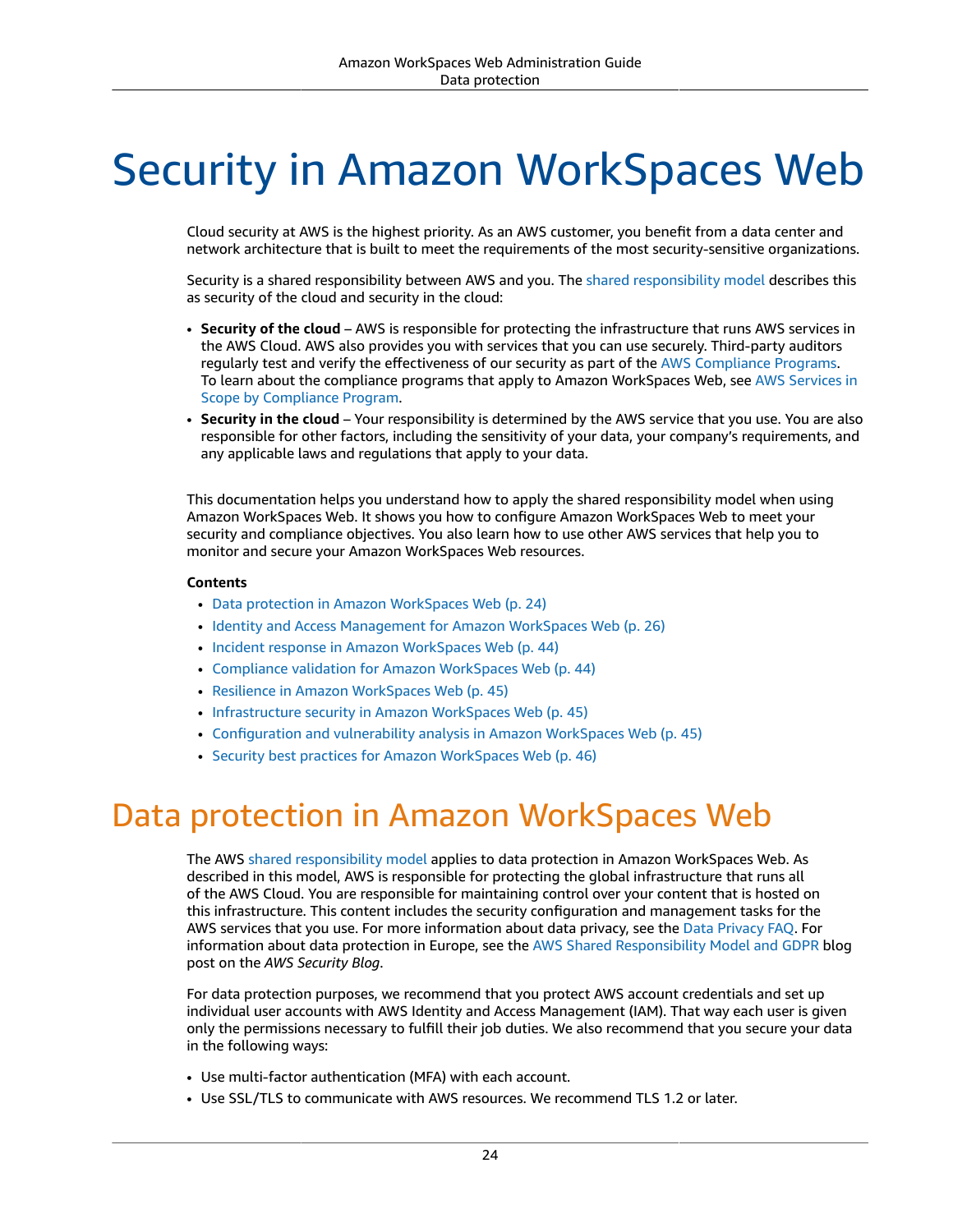- Set up API and user activity logging with AWS CloudTrail.
- Use AWS encryption solutions, along with all default security controls within AWS services.
- Use advanced managed security services such as Amazon Macie, which assists in discovering and securing personal data that is stored in Amazon S3.
- If you require FIPS 140-2 validated cryptographic modules when accessing AWS through a command line interface or an API, use a FIPS endpoint. For more information about the available FIPS endpoints, see Federal [Information](http://aws.amazon.com/compliance/fips/) Processing Standard (FIPS) 140-2.

We strongly recommend that you never put confidential or sensitive information, such as your customers' email addresses, into tags or free-form fields such as a **Name** field. This includes when you work with WorkSpaces Web or other AWS services using the console, API, AWS CLI, or AWS SDKs. Any data that you enter into tags or free-form fields used for names may be used for billing or diagnostic logs. If you provide a URL to an external server, we strongly recommend that you do not include credentials information in the URL to validate your request to that server.

# <span id="page-28-0"></span>Data encryption

Amazon WorkSpaces Web collects portal customization data, such as browser settings, user settings, network settings, identity provider information, trust store data, and trust store certificate data. WorkSpaces Web also collects browser policy data, user preferences (for browser settings), and session logs. Collected data is stored in Amazon DynamoDB and Amazon S3. WorkSpaces Web uses AWS Key Management Service for encryption.

To secure your content, follow these guidelines:

- Implement least privilege access and create specific roles to be used for WorkSpaces Web actions. Use IAM templates to create a Full Access role or Read Only role. For more information, see AWS [managed](#page-40-0) policies for [WorkSpaces](#page-40-0) Web [\(p. 37\).](#page-40-0)
- Protect data end to end by providing a customer managed key, so WorkSpaces Web can encrypt your data at rest with the keys you supply.
- Be careful with sharing portal domains and user credentials:
	- Admins are required to log into the Amazon WorkSpaces console, and users are required to log into the WorkSpaces Web portal.
	- Anyone on the internet can access the web portal, but they can't start a session unless they have valid user credentials to the portal.
- Users can explicitly end their sessions by choosing **End Session**. This discards the instance hosting the browser session, and results in browser isolation.

WorkSpaces Web secures content and metadata by default by encrypting all sensitive data with AWS KMS. It collects browser policy and user preferences to enforce policy and settings during WorkSpaces Web sessions. If there is an error applying existing settings, a user can't access new sessions and can't access the company's internal sites and SaaS applications.

## Encryption at rest

*Encryption at rest* is configured by default. Customer-specific data used in WorkSpaces Web is encrypted using AWS KMS. WorkSpaces Web provides encryption at rest for resources you create. The service accepts a AWS KMS Customer Managed Key on resource creation, and if one is not provided, an AWS Owned Key will be used to encrypt the resources at rest. The service encrypts the Browser Policy document you can provide to customize your browser sessions, as well as your identity provider configuration, and display names for your portals. This information will remain encrypted using either the Customer Managed Key, or the AWS Owned Key, while it is stored in our backend.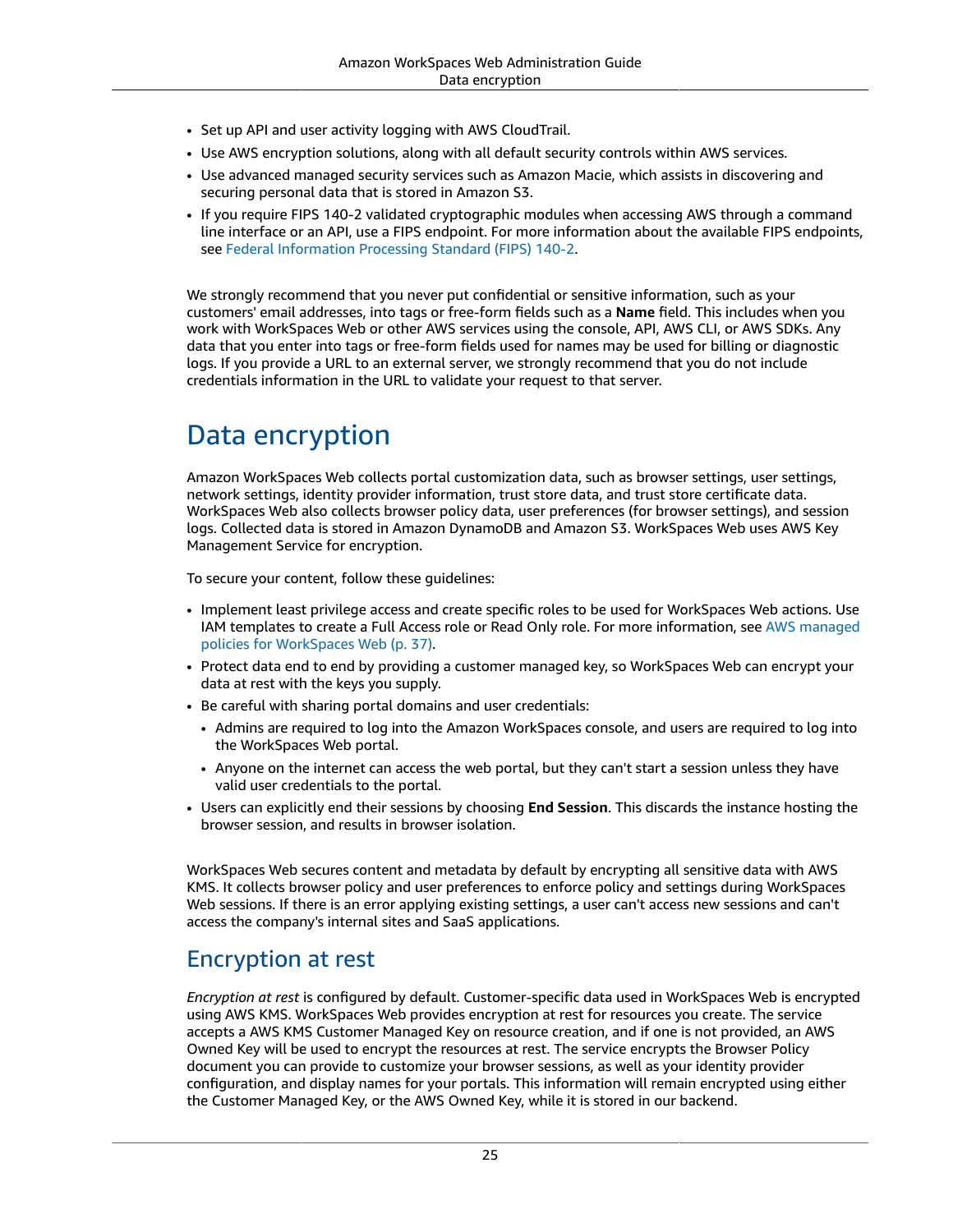You can decide which key will be used when you create a WorkSpaces Web resource. If data that is part of that resource is encrypted, WorkSpaces Web accepts the customerManagedKeyArn field as part of the create API. The key provided must be a Symmetric AWS KMS key, and the administrator who creates the resource using this key must have kms: Decrypt, kms: GenerateDataKey, and kms:CreateGrant permissions. After a resource is created with the key, the key can't be removed or changed. If you used a Customer Managed Key, the administrator who accesses the resource must have kms:Decrypt and kms:GenerateDataKey permissions. If you see an error about access being denied while using the console, make sure that the user using the console has these permissions with the key that was used.

You can troubleshoot and audit key usage by checking the status of the AWS KMS grants. For more information, see [Managing grants.](https://docs.aws.amazon.com/kms/latest/developerguide/grant-manage.html) During portal creation, WorkSpaces Web create a grant to allow the service to access the key asynchronously. You can check the status of our key usage by checking the grant, as well as the Encryption Context provided when the grant is used. The encryption context always contains an entry with the key aws:workspaces-web:portal:id and a value equal to your portal ID. For other resources, the encryption context will always contain an entry in the format aws:workspaces-web:*RESOURCE\_TYPE*:id and the corresponding resource ID.

## Encryption in transit

WorkSpaces Web encrypts data in transit over HTTPS and TLS 1.2. You can send a request to WorkSpaces by using the console or direct API calls. The request data that is transferred is encrypted by sending everything through a HTTPS or TLS connection. Request data can be transferred from the AWS Console, AWS Command Line Interface, or AWS SDK to WorkSpaces Web.

Encryption in transit is configured by default, and secure connections (HTTPS, TLS) are configured by default.

### Key management

You can supply your own Customer Managed AWS KMS Key to encrypt your customer information. If you don't supply one, WorkSpaces Web will use an AWS Owned Key. You can set your key using the AWS SDK.

## <span id="page-29-0"></span>Inter-network traffic privacy

To secure connections between WorkSpaces Web and on-premise applications, you use WorkSpaces Web to launch browser sessions inside of your own VPC. The connection to on-premise applications is configured in your own VPC, and is not controlled by WorkSpaces Web.

To secure connections between accounts, WorkSpaces Web uses a service-linked role to securely connect to customer accounts and run operations on behalf of the customer. For more information, see [Using](#page-45-0) [service-linked](#page-45-0) roles for WorkSpaces We[b \(p. 42\).](#page-45-0)

# <span id="page-29-1"></span>Identity and Access Management for Amazon WorkSpaces Web

AWS Identity and Access Management (IAM) is an AWS service that helps an administrator securely control access to AWS resources. IAM administrators control who can be *authenticated* (signed in) and *authorized* (have permissions) to use WorkSpaces Web resources. IAM is an AWS service that you can use with no additional charge.

**Topics**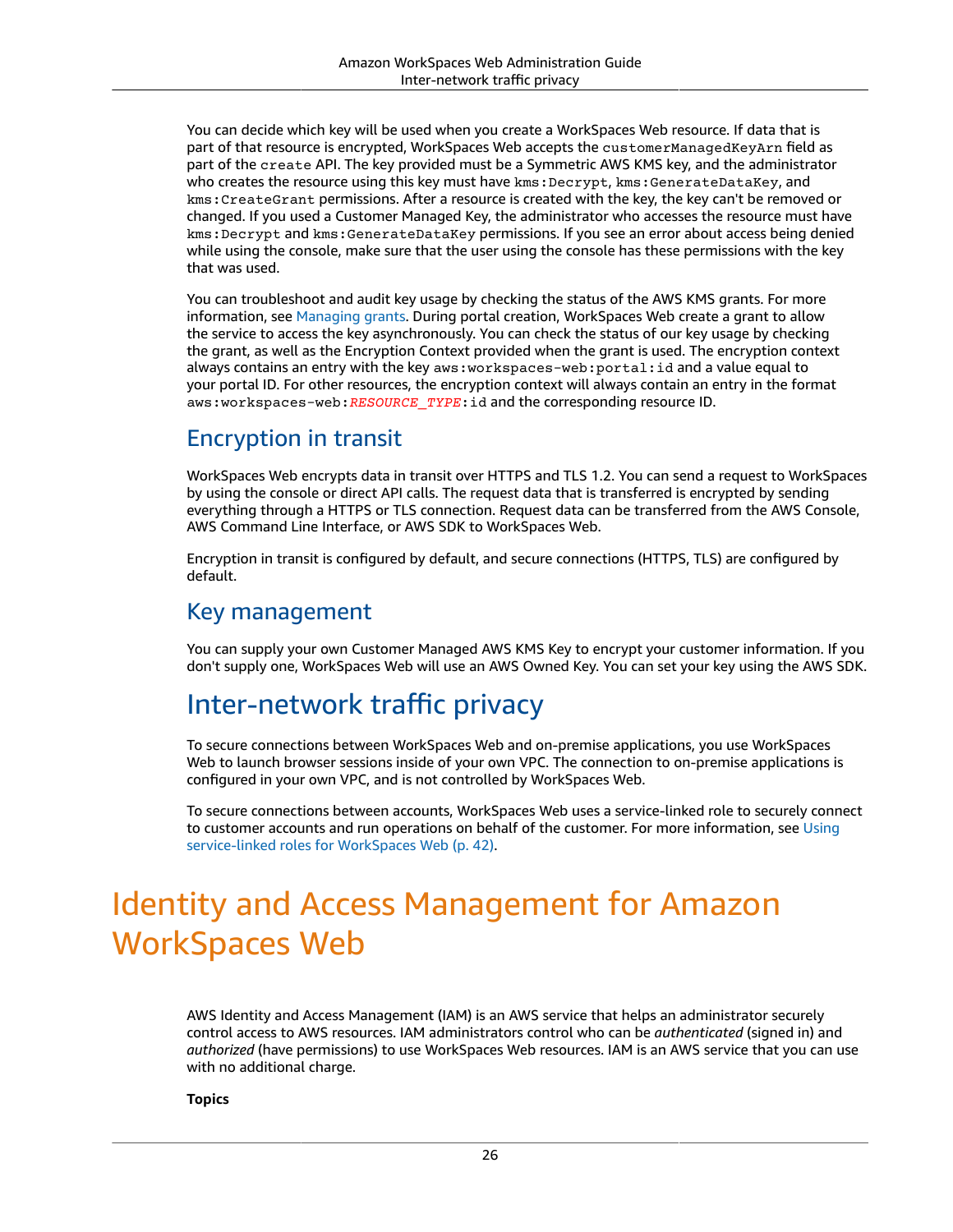- [Audience \(p. 27\)](#page-30-0)
- [Authenticating with identities \(p. 27\)](#page-30-1)
- Managing access using [policies \(p. 29\)](#page-32-0)
- How Amazon [WorkSpaces](#page-34-0) Web works with IAM (p. 31)
- [Identity-based](#page-38-0) policy examples for Amazon WorkSpaces Web (p. 35)
- AWS managed policies for [WorkSpaces](#page-40-0) Web (p. 37)
- [Troubleshooting](#page-43-0) Amazon WorkSpaces Web identity and access (p. 40)
- Using [service-linked](#page-45-0) roles for WorkSpaces Web (p. 42)

# <span id="page-30-0"></span>Audience

How you use AWS Identity and Access Management (IAM) differs, depending on the work that you do in WorkSpaces Web.

**Service user** – If you use the WorkSpaces Web service to do your job, then your administrator provides you with the credentials and permissions that you need. As you use more WorkSpaces Web features to do your work, you might need additional permissions. Understanding how access is managed can help you request the right permissions from your administrator. If you cannot access a feature in WorkSpaces Web, see [Troubleshooting](#page-43-0) Amazon WorkSpaces Web identity and access [\(p. 40\).](#page-43-0)

**Service administrator** – If you're in charge of WorkSpaces Web resources at your company, you probably have full access to WorkSpaces Web. It's your job to determine which WorkSpaces Web features and resources your employees should access. You must then submit requests to your IAM administrator to change the permissions of your service users. Review the information on this page to understand the basic concepts of IAM. To learn more about how your company can use IAM with WorkSpaces Web, see How Amazon [WorkSpaces](#page-34-0) Web works with IA[M \(p. 31\).](#page-34-0)

**IAM administrator** – If you're an IAM administrator, you might want to learn details about how you can write policies to manage access to WorkSpaces Web. To view example WorkSpaces Web identitybased policies that you can use in IAM, see [Identity-based](#page-38-0) policy examples for Amazon WorkSpaces [Web \(p. 35\).](#page-38-0)

## <span id="page-30-1"></span>Authenticating with identities

Authentication is how you sign in to AWS using your identity credentials. For more information about signing in using the AWS [Management](https://docs.aws.amazon.com/IAM/latest/UserGuide/console.html) Console, see Signing in to the AWS Management Console as an IAM [user](https://docs.aws.amazon.com/IAM/latest/UserGuide/console.html) or root user in the *IAM User Guide*.

You must be *authenticated* (signed in to AWS) as the AWS account root user, an IAM user, or by assuming an IAM role. You can also use your company's single sign-on authentication or even sign in using Google or Facebook. In these cases, your administrator previously set up identity federation using IAM roles. When you access AWS using credentials from another company, you are assuming a role indirectly.

To sign in directly to the AWS [Management](https://console.aws.amazon.com/) Console, use your password with your root user email address or your IAM user name. You can access AWS programmatically using your root user or IAM users access keys. AWS provides SDK and command line tools to cryptographically sign your request using your credentials. If you don't use AWS tools, you must sign the request yourself. Do this using *Signature Version 4*, a protocol for authenticating inbound API requests. For more information about authenticating requests, see [Signature](https://docs.aws.amazon.com/general/latest/gr/signature-version-4.html) Version 4 signing process in the *AWS General Reference*.

Regardless of the authentication method that you use, you might also be required to provide additional security information. For example, AWS recommends that you use multi-factor authentication (MFA) to increase the security of your account. To learn more, see Using multi-factor [authentication](https://docs.aws.amazon.com/IAM/latest/UserGuide/id_credentials_mfa.html) (MFA) in AWS in the *IAM User Guide*.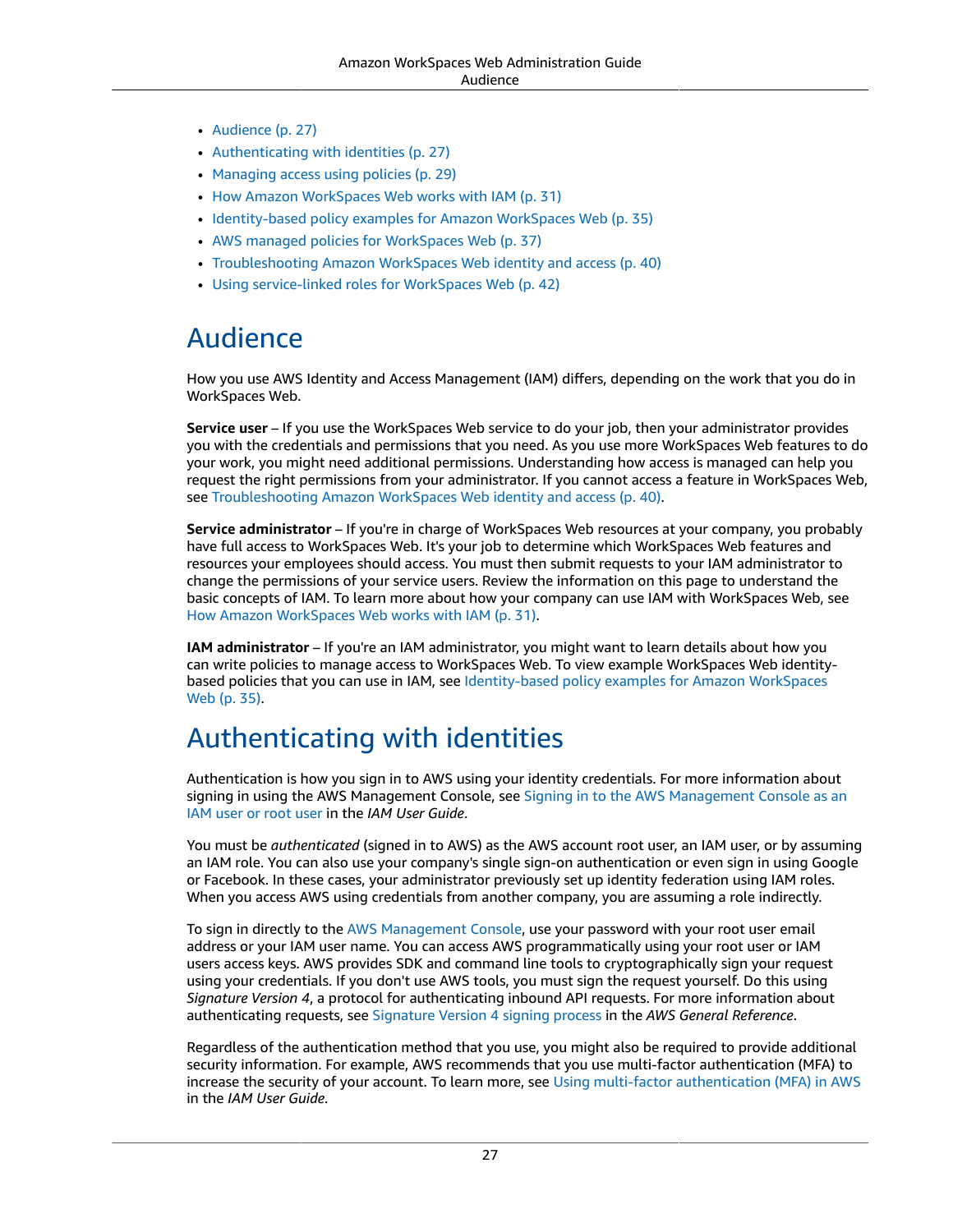## AWS account root user

When you first create an AWS account, you begin with a single sign-in identity that has complete access to all AWS services and resources in the account. This identity is called the AWS account *root user* and is accessed by signing in with the email address and password that you used to create the account. We strongly recommend that you do not use the root user for your everyday tasks, even the administrative ones. Instead, adhere to the best [practice](https://docs.aws.amazon.com/IAM/latest/UserGuide/best-practices.html#create-iam-users) of using the root user only to create your first IAM user. Then securely lock away the root user credentials and use them to perform only a few account and service management tasks.

## IAM users and groups

An *[IAM user](https://docs.aws.amazon.com/IAM/latest/UserGuide/id_users.html)* is an identity within your AWS account that has specific permissions for a single person or application. An IAM user can have long-term credentials such as a user name and password or a set of access keys. To learn how to generate access keys, see [Managing](https://docs.aws.amazon.com/IAM/latest/UserGuide/id_credentials_access-keys.html) access keys for IAM users in the *IAM User Guide*. When you generate access keys for an IAM user, make sure you view and securely save the key pair. You cannot recover the secret access key in the future. Instead, you must generate a new access key pair.

An *[IAM group](https://docs.aws.amazon.com/IAM/latest/UserGuide/id_groups.html)* is an identity that specifies a collection of IAM users. You can't sign in as a group. You can use groups to specify permissions for multiple users at a time. Groups make permissions easier to manage for large sets of users. For example, you could have a group named *IAMAdmins* and give that group permissions to administer IAM resources.

Users are different from roles. A user is uniquely associated with one person or application, but a role is intended to be assumable by anyone who needs it. Users have permanent long-term credentials, but roles provide temporary credentials. To learn more, see When to create an IAM user [\(instead](https://docs.aws.amazon.com/IAM/latest/UserGuide/id.html#id_which-to-choose) of a role) in the *IAM User Guide*.

## IAM roles

An *[IAM role](https://docs.aws.amazon.com/IAM/latest/UserGuide/id_roles.html)* is an identity within your AWS account that has specific permissions. It is similar to an IAM user, but is not associated with a specific person. You can temporarily assume an IAM role in the AWS Management Console by [switching](https://docs.aws.amazon.com/IAM/latest/UserGuide/id_roles_use_switch-role-console.html) roles. You can assume a role by calling an AWS CLI or AWS API operation or by using a custom URL. For more information about methods for using roles, see [Using IAM](https://docs.aws.amazon.com/IAM/latest/UserGuide/id_roles_use.html) [roles](https://docs.aws.amazon.com/IAM/latest/UserGuide/id_roles_use.html) in the *IAM User Guide*.

IAM roles with temporary credentials are useful in the following situations:

- **Temporary IAM user permissions** An IAM user can assume an IAM role to temporarily take on different permissions for a specific task.
- **Federated user access** Instead of creating an IAM user, you can use existing identities from AWS Directory Service, your enterprise user directory, or a web identity provider. These are known as *federated users*. AWS assigns a role to a federated user when access is requested through an [identity](https://docs.aws.amazon.com/IAM/latest/UserGuide/id_roles_providers.html) [provider.](https://docs.aws.amazon.com/IAM/latest/UserGuide/id_roles_providers.html) For more information about federated users, see [Federated](https://docs.aws.amazon.com/IAM/latest/UserGuide/introduction_access-management.html#intro-access-roles) users and roles in the *IAM User Guide*.
- **Cross-account access** You can use an IAM role to allow someone (a trusted principal) in a different account to access resources in your account. Roles are the primary way to grant cross-account access. However, with some AWS services, you can attach a policy directly to a resource (instead of using a role as a proxy). To learn the difference between roles and resource-based policies for cross-account access, see How IAM roles differ from [resource-based](https://docs.aws.amazon.com/IAM/latest/UserGuide/id_roles_compare-resource-policies.html) policies in the *IAM User Guide*.
- **Cross-service access** Some AWS services use features in other AWS services. For example, when you make a call in a service, it's common for that service to run applications in Amazon EC2 or store objects in Amazon S3. A service might do this using the calling principal's permissions, using a service role, or using a service-linked role.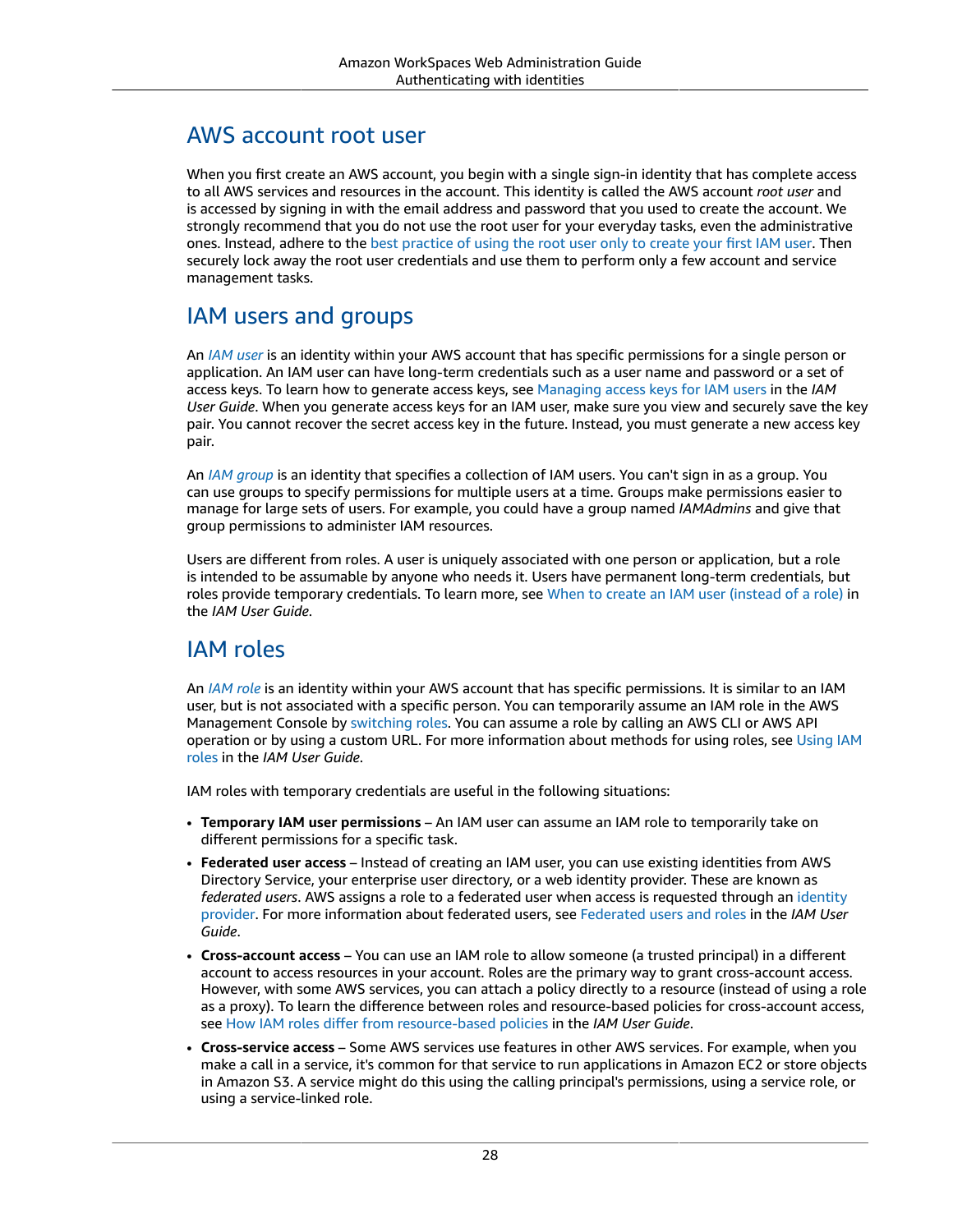- **Principal permissions** When you use an IAM user or role to perform actions in AWS, you are considered a principal. Policies grant permissions to a principal. When you use some services, you might perform an action that then triggers another action in a different service. In this case, you must have permissions to perform both actions. To see whether an action requires additional dependent actions in a policy, see Actions, resources, and condition keys for Amazon [WorkSpaces](https://docs.aws.amazon.com/service-authorization/latest/reference/list_amazonworkspacesweb.html) [Web](https://docs.aws.amazon.com/service-authorization/latest/reference/list_amazonworkspacesweb.html) in the *Service Authorization Reference*.
- **Service role** A service role is an IAM [role](https://docs.aws.amazon.com/IAM/latest/UserGuide/id_roles.html) that a service assumes to perform actions on your behalf. An IAM administrator can create, modify, and delete a service role from within IAM. For more information, see Creating a role to delegate [permissions](https://docs.aws.amazon.com/IAM/latest/UserGuide/id_roles_create_for-service.html) to an AWS service in the *IAM User Guide*.
- **Service-linked role** A service-linked role is a type of service role that is linked to an AWS service. The service can assume the role to perform an action on your behalf. Service-linked roles appear in your IAM account and are owned by the service. An IAM administrator can view, but not edit the permissions for service-linked roles.
- **Applications running on Amazon EC2** You can use an IAM role to manage temporary credentials for applications that are running on an EC2 instance and making AWS CLI or AWS API requests. This is preferable to storing access keys within the EC2 instance. To assign an AWS role to an EC2 instance and make it available to all of its applications, you create an instance profile that is attached to the instance. An instance profile contains the role and enables programs that are running on the EC2 instance to get temporary credentials. For more information, see [Using](https://docs.aws.amazon.com/IAM/latest/UserGuide/id_roles_use_switch-role-ec2.html) an IAM role to grant permissions to [applications](https://docs.aws.amazon.com/IAM/latest/UserGuide/id_roles_use_switch-role-ec2.html) running on Amazon EC2 instances in the *IAM User Guide*.

To learn whether to use IAM roles or IAM users, see When to create an IAM role [\(instead](https://docs.aws.amazon.com/IAM/latest/UserGuide/id.html#id_which-to-choose_role) of a user) in the *IAM User Guide*.

# <span id="page-32-0"></span>Managing access using policies

You control access in AWS by creating policies and attaching them to IAM identities or AWS resources. A policy is an object in AWS that, when associated with an identity or resource, defines their permissions. You can sign in as the root user or an IAM user, or you can assume an IAM role. When you then make a request, AWS evaluates the related identity-based or resource-based policies. Permissions in the policies determine whether the request is allowed or denied. Most policies are stored in AWS as JSON documents. For more information about the structure and contents of JSON policy documents, see [Overview](https://docs.aws.amazon.com/IAM/latest/UserGuide/access_policies.html#access_policies-json) of JSON policies in the *IAM User Guide*.

Administrators can use AWS JSON policies to specify who has access to what. That is, which **principal** can perform **actions** on what **resources**, and under what **conditions**.

Every IAM entity (user or role) starts with no permissions. In other words, by default, users can do nothing, not even change their own password. To give a user permission to do something, an administrator must attach a permissions policy to a user. Or the administrator can add the user to a group that has the intended permissions. When an administrator gives permissions to a group, all users in that group are granted those permissions.

IAM policies define permissions for an action regardless of the method that you use to perform the operation. For example, suppose that you have a policy that allows the iam:GetRole action. A user with that policy can get role information from the AWS Management Console, the AWS CLI, or the AWS API.

## Identity-based policies

Identity-based policies are JSON permissions policy documents that you can attach to an identity, such as an IAM user, group of users, or role. These policies control what actions users and roles can perform, on which resources, and under what conditions. To learn how to create an identity-based policy, see [Creating](https://docs.aws.amazon.com/IAM/latest/UserGuide/access_policies_create.html) IAM policies in the *IAM User Guide*.

Identity-based policies can be further categorized as *inline policies* or *managed policies*. Inline policies are embedded directly into a single user, group, or role. Managed policies are standalone policies that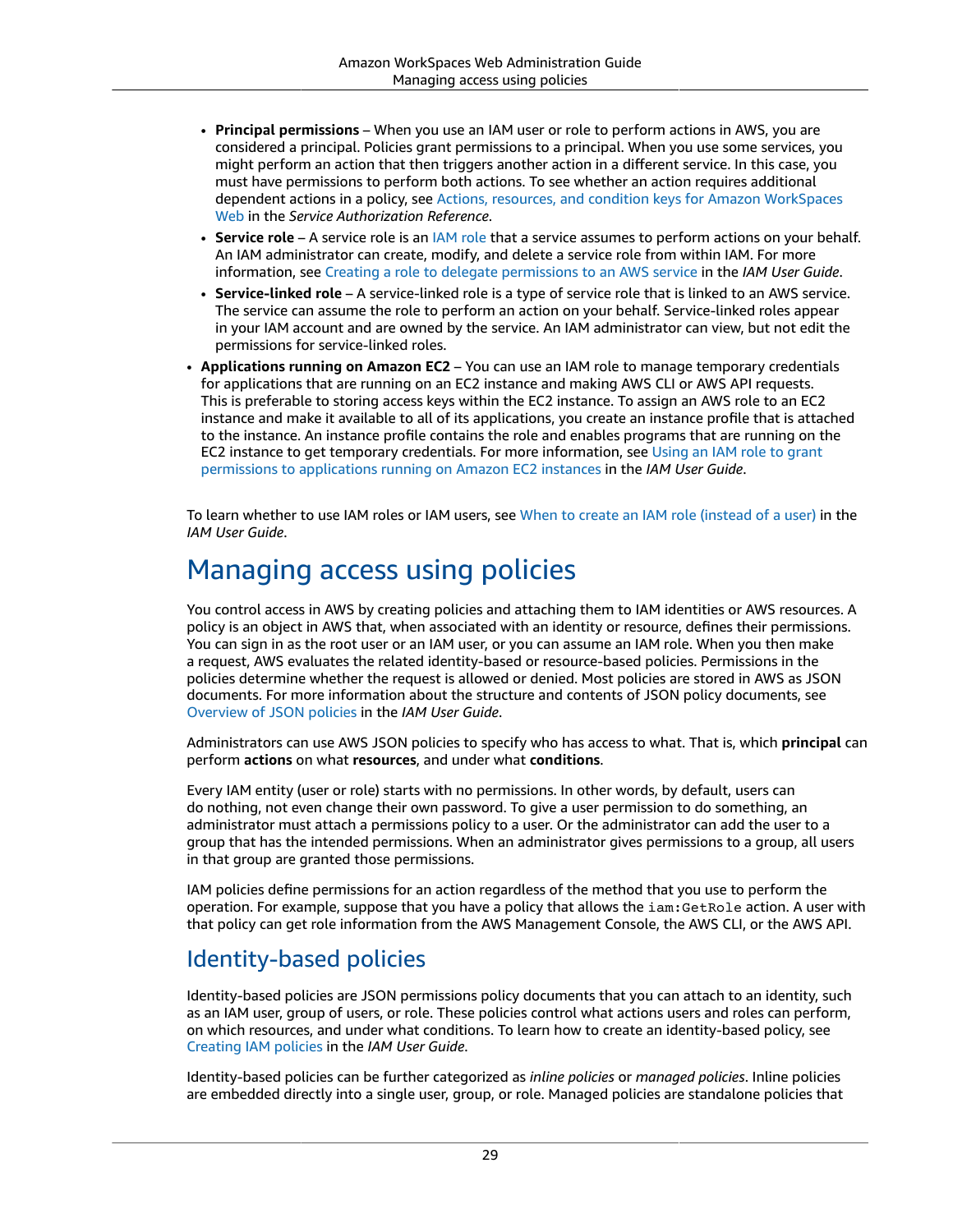you can attach to multiple users, groups, and roles in your AWS account. Managed policies include AWS managed policies and customer managed policies. To learn how to choose between a managed policy or an inline policy, see Choosing between [managed](https://docs.aws.amazon.com/IAM/latest/UserGuide/access_policies_managed-vs-inline.html#choosing-managed-or-inline) policies and inline policies in the *IAM User Guide*.

## Resource-based policies

Resource-based policies are JSON policy documents that you attach to a resource. Examples of resourcebased policies are IAM *role trust policies* and Amazon S3 *bucket policies*. In services that support resourcebased policies, service administrators can use them to control access to a specific resource. For the resource where the policy is attached, the policy defines what actions a specified principal can perform on that resource and under what conditions. You must specify a [principal](https://docs.aws.amazon.com/IAM/latest/UserGuide/reference_policies_elements_principal.html) in a resource-based policy. Principals can include accounts, users, roles, federated users, or AWS services.

Resource-based policies are inline policies that are located in that service. You can't use AWS managed policies from IAM in a resource-based policy.

## Access control lists (ACLs)

Access control lists (ACLs) control which principals (account members, users, or roles) have permissions to access a resource. ACLs are similar to resource-based policies, although they do not use the JSON policy document format.

Amazon S3, AWS WAF, and Amazon VPC are examples of services that support ACLs. To learn more about ACLs, see Access control list (ACL) [overview](https://docs.aws.amazon.com/AmazonS3/latest/dev/acl-overview.html) in the *Amazon Simple Storage Service Developer Guide*.

## Other policy types

AWS supports additional, less-common policy types. These policy types can set the maximum permissions granted to you by the more common policy types.

- **Permissions boundaries** A permissions boundary is an advanced feature in which you set the maximum permissions that an identity-based policy can grant to an IAM entity (IAM user or role). You can set a permissions boundary for an entity. The resulting permissions are the intersection of entity's identity-based policies and its permissions boundaries. Resource-based policies that specify the user or role in the Principal field are not limited by the permissions boundary. An explicit deny in any of these policies overrides the allow. For more information about permissions boundaries, see [Permissions](https://docs.aws.amazon.com/IAM/latest/UserGuide/access_policies_boundaries.html) boundaries for IAM entities in the *IAM User Guide*.
- **Service control policies (SCPs)** SCPs are JSON policies that specify the maximum permissions for an organization or organizational unit (OU) in AWS Organizations. AWS Organizations is a service for grouping and centrally managing multiple AWS accounts that your business owns. If you enable all features in an organization, then you can apply service control policies (SCPs) to any or all of your accounts. The SCP limits permissions for entities in member accounts, including each AWS account root user. For more information about Organizations and SCPs, see How SCPs [work](https://docs.aws.amazon.com/organizations/latest/userguide/orgs_manage_policies_about-scps.html) in the *AWS Organizations User Guide*.
- **Session policies** Session policies are advanced policies that you pass as a parameter when you programmatically create a temporary session for a role or federated user. The resulting session's permissions are the intersection of the user or role's identity-based policies and the session policies. Permissions can also come from a resource-based policy. An explicit deny in any of these policies overrides the allow. For more information, see [Session policies](https://docs.aws.amazon.com/IAM/latest/UserGuide/access_policies.html#policies_session) in the *IAM User Guide*.

## Multiple policy types

When multiple types of policies apply to a request, the resulting permissions are more complicated to understand. To learn how AWS determines whether to allow a request when multiple policy types are involved, see Policy [evaluation](https://docs.aws.amazon.com/IAM/latest/UserGuide/reference_policies_evaluation-logic.html) logic in the *IAM User Guide*.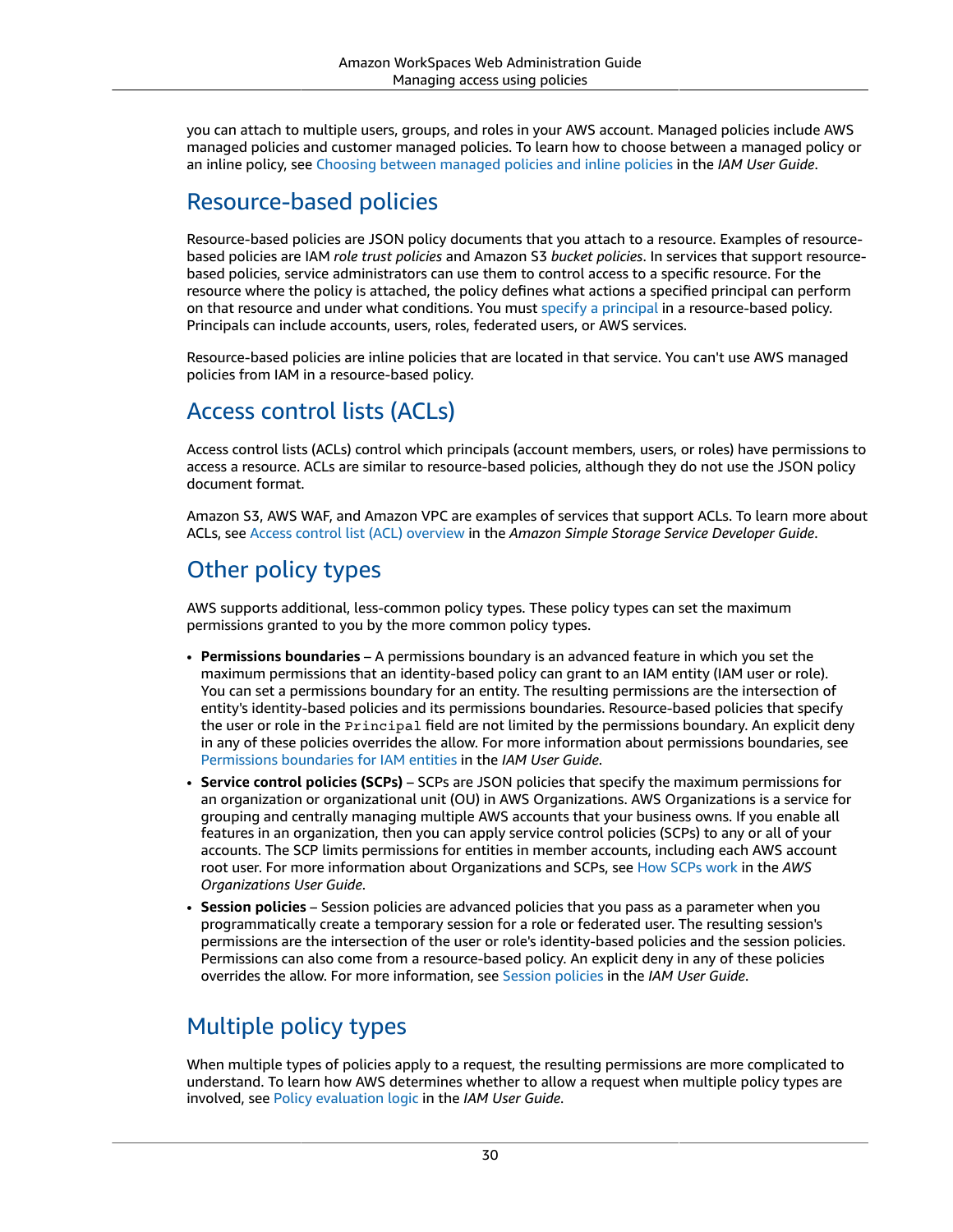# <span id="page-34-0"></span>How Amazon WorkSpaces Web works with IAM

Before you use IAM to manage access to WorkSpaces Web, learn what IAM features are available to use with WorkSpaces Web.

### **IAM features you can use with Amazon WorkSpaces Web**

| <b>IAM</b> feature              | <b>WorkSpaces Web support</b> |
|---------------------------------|-------------------------------|
| Identity-based policies (p. 31) | Yes                           |
| Resource-based policies (p. 32) | No                            |
| Policy actions (p. 32)          | Yes                           |
| Policy resources (p. 33)        | Yes                           |
| Policy condition keys (p. 33)   | Yes                           |
| <b>ACLs (p. 34)</b>             | No                            |
| ABAC (tags in policies) (p. 34) | Partial                       |
| Temporary credentials (p. 34)   | Yes                           |
| Principal permissions (p. 34)   | Yes                           |
| Service roles (p. 35)           | No                            |
| Service-linked roles (p. 35)    | Yes                           |

To get a high-level view of how WorkSpaces Web and other AWS services work with most IAM features, see AWS [services](https://docs.aws.amazon.com/IAM/latest/UserGuide/reference_aws-services-that-work-with-iam.html) that work with IAM in the *IAM User Guide*.

## <span id="page-34-1"></span>Identity-based policies for WorkSpaces Web

| Supports identity-based policies |  |
|----------------------------------|--|
|                                  |  |

Identity-based policies are JSON permissions policy documents that you can attach to an identity, such as an IAM user, group of users, or role. These policies control what actions users and roles can perform, on which resources, and under what conditions. To learn how to create an identity-based policy, see [Creating](https://docs.aws.amazon.com/IAM/latest/UserGuide/access_policies_create.html) IAM policies in the *IAM User Guide*.

With IAM identity-based policies, you can specify allowed or denied actions and resources as well as the conditions under which actions are allowed or denied. You can't specify the principal in an identity-based policy because it applies to the user or role to which it is attached. To learn about all of the elements that you can use in a JSON policy, see IAM JSON policy elements [reference](https://docs.aws.amazon.com/IAM/latest/UserGuide/reference_policies_elements.html) in the *IAM User Guide*.

### Identity-based policy examples for WorkSpaces Web

To view examples of WorkSpaces Web identity-based policies, see [Identity-based](#page-38-0) policy examples for Amazon [WorkSpaces](#page-38-0) Web [\(p. 35\).](#page-38-0)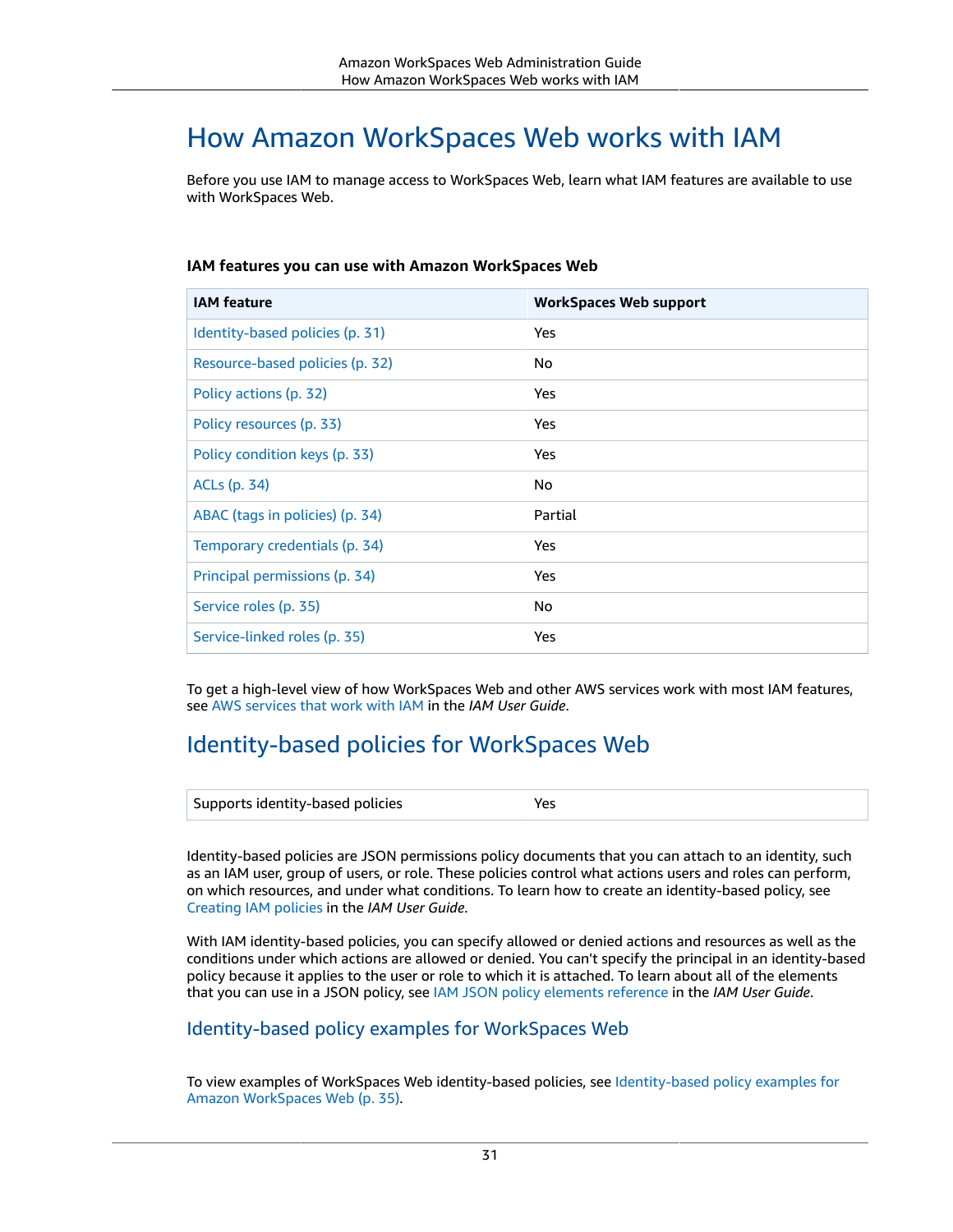## <span id="page-35-0"></span>Resource-based policies within WorkSpaces Web

| Supports resource-based policies | No |
|----------------------------------|----|
|----------------------------------|----|

Resource-based policies are JSON policy documents that you attach to a resource. Examples of resourcebased policies are IAM *role trust policies* and Amazon S3 *bucket policies*. In services that support resourcebased policies, service administrators can use them to control access to a specific resource. For the resource where the policy is attached, the policy defines what actions a specified principal can perform on that resource and under what conditions. You must specify a [principal](https://docs.aws.amazon.com/IAM/latest/UserGuide/reference_policies_elements_principal.html) in a resource-based policy. Principals can include accounts, users, roles, federated users, or AWS services.

To enable cross-account access, you can specify an entire account or IAM entities in another account as the principal in a resource-based policy. Adding a cross-account principal to a resource-based policy is only half of establishing the trust relationship. When the principal and the resource are in different AWS accounts, an IAM administrator in the trusted account must also grant the principal entity (user or role) permission to access the resource. They grant permission by attaching an identity-based policy to the entity. However, if a resource-based policy grants access to a principal in the same account, no additional identity-based policy is required. For more information, see How IAM roles differ from [resource-based](https://docs.aws.amazon.com/IAM/latest/UserGuide/id_roles_compare-resource-policies.html) [policies i](https://docs.aws.amazon.com/IAM/latest/UserGuide/id_roles_compare-resource-policies.html)n the *IAM User Guide*.

## <span id="page-35-1"></span>Policy actions for WorkSpaces Web

| Supports policy actions | Yes |
|-------------------------|-----|
|                         |     |

Administrators can use AWS JSON policies to specify who has access to what. That is, which **principal** can perform **actions** on what **resources**, and under what **conditions**.

The Action element of a JSON policy describes the actions that you can use to allow or deny access in a policy. Policy actions usually have the same name as the associated AWS API operation. There are some exceptions, such as *permission-only actions* that don't have a matching API operation. There are also some operations that require multiple actions in a policy. These additional actions are called *dependent actions*.

Include actions in a policy to grant permissions to perform the associated operation.

To see a list of WorkSpaces Web actions, see Actions defined by Amazon [WorkSpaces](https://docs.aws.amazon.com/service-authorization/latest/reference/list_amazonworkspacesweb.html#amazonworkspacesweb-actions-as-permissions) Web in the *Service Authorization Reference*.

Policy actions in WorkSpaces Web use the following prefix before the action:

```
workspaces-web
```
To specify multiple actions in a single statement, separate them with commas.

```
"Action": [
       "workspaces-web:action1",
       "workspaces-web:action2"
          ]
```
To view examples of WorkSpaces Web identity-based policies, see [Identity-based](#page-38-0) policy examples for Amazon [WorkSpaces](#page-38-0) Web [\(p. 35\).](#page-38-0)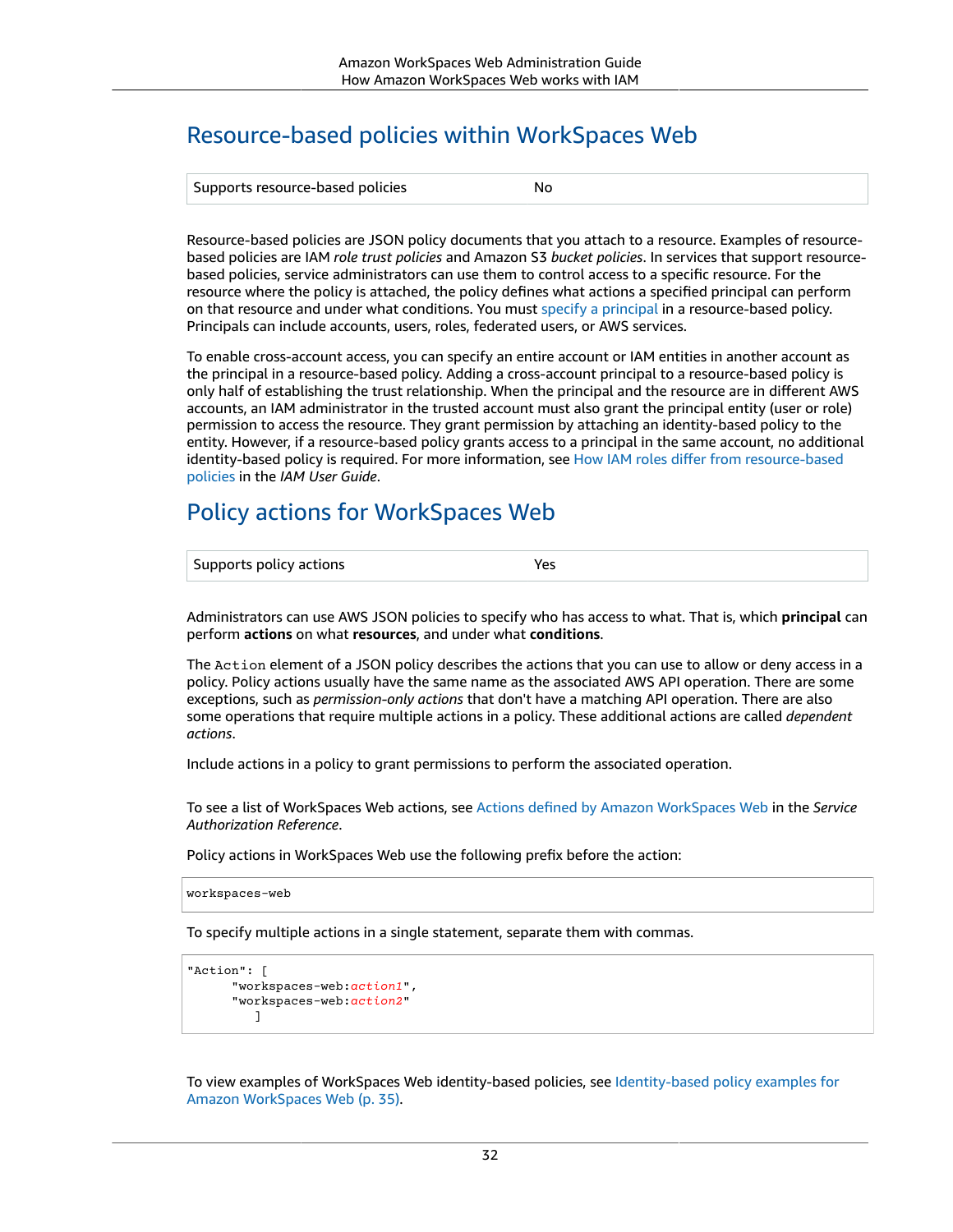## <span id="page-36-0"></span>Policy resources for WorkSpaces Web

| Supports policy resources | Yes |
|---------------------------|-----|
|---------------------------|-----|

Administrators can use AWS JSON policies to specify who has access to what. That is, which **principal** can perform **actions** on what **resources**, and under what **conditions**.

The Resource JSON policy element specifies the object or objects to which the action applies. Statements must include either a Resource or a NotResource element. As a best practice, specify a resource using its Amazon [Resource](https://docs.aws.amazon.com/general/latest/gr/aws-arns-and-namespaces.html) Name (ARN). You can do this for actions that support a specific resource type, known as *resource-level permissions*.

For actions that don't support resource-level permissions, such as listing operations, use a wildcard (\*) to indicate that the statement applies to all resources.

"Resource": "\*"

To see a list of WorkSpaces Web resource types and their ARNs, see [Resources](https://docs.aws.amazon.com/service-authorization/latest/reference/list_amazonworkspacesweb.html#amazonworkspacesweb-resources-for-iam-policies) defined by Amazon [WorkSpaces](https://docs.aws.amazon.com/service-authorization/latest/reference/list_amazonworkspacesweb.html#amazonworkspacesweb-resources-for-iam-policies) Web in the *Service Authorization Reference*. To learn with which actions you can specify the ARN of each resource, see Actions defined by Amazon [WorkSpaces](https://docs.aws.amazon.com/service-authorization/latest/reference/list_amazonworkspacesweb.html#amazonworkspacesweb-actions-as-permissions) Web.

To view examples of WorkSpaces Web identity-based policies, see [Identity-based](#page-38-0) policy examples for Amazon [WorkSpaces](#page-38-0) Web [\(p. 35\).](#page-38-0)

## <span id="page-36-1"></span>Policy condition keys for WorkSpaces Web

Supports service-specific policy condition keys | Yes

Administrators can use AWS JSON policies to specify who has access to what. That is, which **principal** can perform **actions** on what **resources**, and under what **conditions**.

The Condition element (or Condition *block*) lets you specify conditions in which a statement is in effect. The Condition element is optional. You can create conditional expressions that use [condition](https://docs.aws.amazon.com/IAM/latest/UserGuide/reference_policies_elements_condition_operators.html) [operators](https://docs.aws.amazon.com/IAM/latest/UserGuide/reference_policies_elements_condition_operators.html), such as equals or less than, to match the condition in the policy with values in the request.

If you specify multiple Condition elements in a statement, or multiple keys in a single Condition element, AWS evaluates them using a logical AND operation. If you specify multiple values for a single condition key, AWS evaluates the condition using a logical OR operation. All of the conditions must be met before the statement's permissions are granted.

You can also use placeholder variables when you specify conditions. For example, you can grant an IAM user permission to access a resource only if it is tagged with their IAM user name. For more information, see IAM policy [elements:](https://docs.aws.amazon.com/IAM/latest/UserGuide/reference_policies_variables.html) variables and tags in the *IAM User Guide*.

AWS supports global condition keys and service-specific condition keys. To see all AWS global condition keys, see AWS global [condition](https://docs.aws.amazon.com/IAM/latest/UserGuide/reference_policies_condition-keys.html) context keys in the *IAM User Guide*.

To see a list of WorkSpaces Web condition keys, see Condition keys for Amazon [WorkSpaces](https://docs.aws.amazon.com/service-authorization/latest/reference/list_amazonworkspacesweb.html#amazonworkspacesweb-policy-keys) Web in the *Service Authorization Reference*. To learn with which actions and resources you can use a condition key, see Actions defined by Amazon [WorkSpaces](https://docs.aws.amazon.com/service-authorization/latest/reference/list_amazonworkspacesweb.html#amazonworkspacesweb-actions-as-permissions) Web.

To view examples of WorkSpaces Web identity-based policies, see [Identity-based](#page-38-0) policy examples for Amazon [WorkSpaces](#page-38-0) Web [\(p. 35\).](#page-38-0)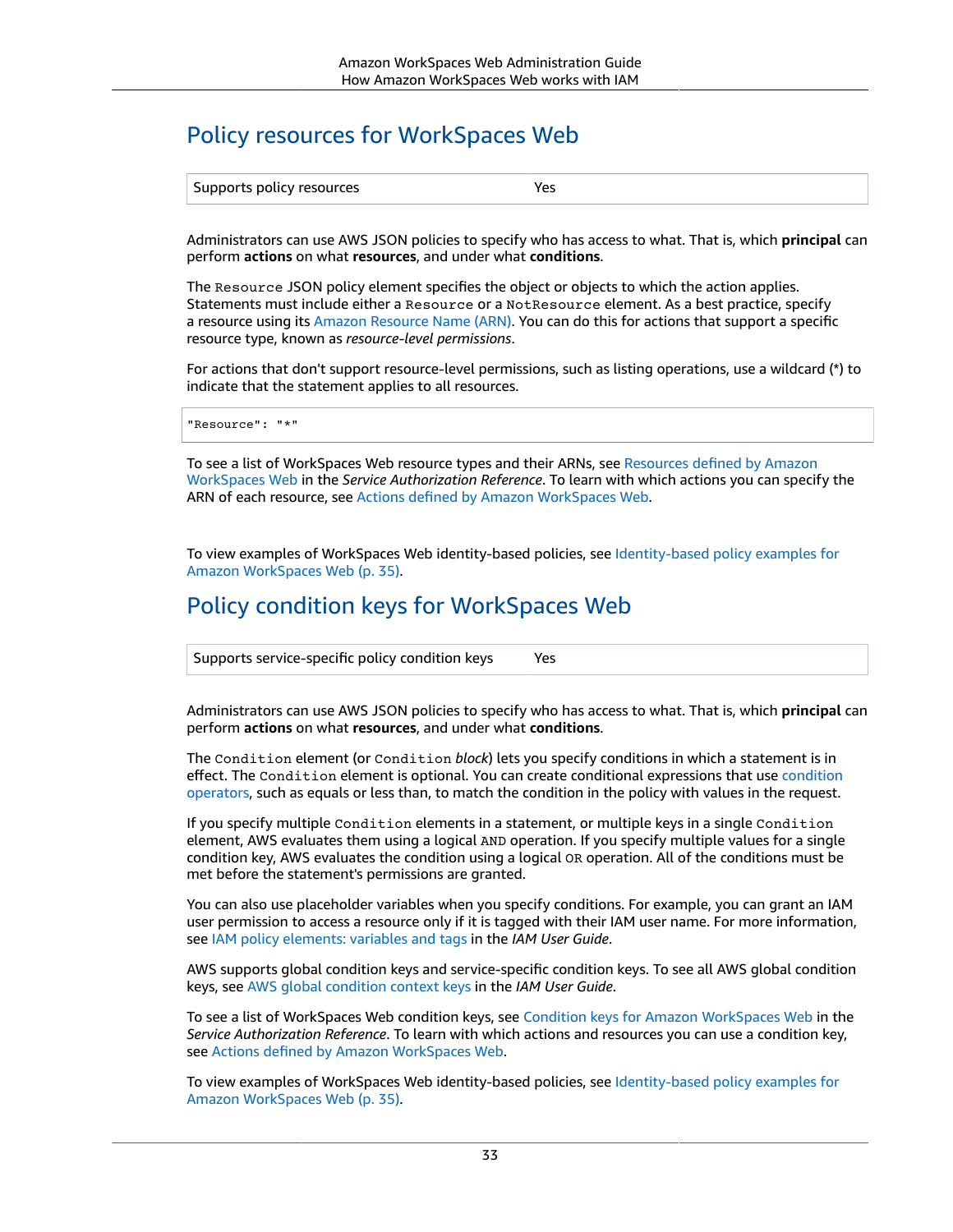## <span id="page-37-0"></span>Access control lists (ACLs) in WorkSpaces Web

| . .<br>$\Gamma$<br>orts ACLs<br><b>Supports</b> | Nc. |
|-------------------------------------------------|-----|
|-------------------------------------------------|-----|

Access control lists (ACLs) control which principals (account members, users, or roles) have permissions to access a resource. ACLs are similar to resource-based policies, although they do not use the JSON policy document format.

## <span id="page-37-1"></span>Attribute-based access control (ABAC) with WorkSpaces Web

| Supports ABAC (tags in policies) | Partiau |  |
|----------------------------------|---------|--|
|                                  |         |  |

Attribute-based access control (ABAC) is an authorization strategy that defines permissions based on attributes. In AWS, these attributes are called *tags*. You can attach tags to IAM entities (users or roles) and to many AWS resources. Tagging entities and resources is the first step of ABAC. Then you design ABAC policies to allow operations when the principal's tag matches the tag on the resource that they are trying to access.

ABAC is helpful in environments that are growing rapidly and helps with situations where policy management becomes cumbersome.

To control access based on tags, you provide tag information in the [condition](https://docs.aws.amazon.com/IAM/latest/UserGuide/reference_policies_elements_condition.html) element of a policy using the aws:ResourceTag/*key-name*, aws:RequestTag/*key-name*, or aws:TagKeys condition keys.

For more information about ABAC, see What is [ABAC?](https://docs.aws.amazon.com/IAM/latest/UserGuide/introduction_attribute-based-access-control.html) in the *IAM User Guide*. To view a tutorial with steps for setting up ABAC, see Use [attribute-based](https://docs.aws.amazon.com/IAM/latest/UserGuide/tutorial_attribute-based-access-control.html) access control (ABAC) in the *IAM User Guide*.

## <span id="page-37-2"></span>Using Temporary credentials with WorkSpaces Web

| $\rightarrow$ Supports temporary credentials |  |
|----------------------------------------------|--|
|----------------------------------------------|--|

Some AWS services don't work when you sign in using temporary credentials. For additional information, including which AWS services work with temporary credentials, see AWS [services](https://docs.aws.amazon.com/IAM/latest/UserGuide/reference_aws-services-that-work-with-iam.html) that work with IAM in the *IAM User Guide*.

You are using temporary credentials if you sign in to the AWS Management Console using any method except a user name and password. For example, when you access AWS using your company's single sign-on (SSO) link, that process automatically creates temporary credentials. You also automatically create temporary credentials when you sign in to the console as a user and then switch roles. For more information about switching roles, see [Switching](https://docs.aws.amazon.com/IAM/latest/UserGuide/id_roles_use_switch-role-console.html) to a role (console) in the *IAM User Guide*.

You can manually create temporary credentials using the AWS CLI or AWS API. You can then use those temporary credentials to access AWS. AWS recommends that you dynamically generate temporary credentials instead of using long-term access keys. For more information, see [Temporary](https://docs.aws.amazon.com/IAM/latest/UserGuide/id_credentials_temp.html) security [credentials](https://docs.aws.amazon.com/IAM/latest/UserGuide/id_credentials_temp.html) in IAM.

## <span id="page-37-3"></span>Cross-service principal permissions for WorkSpaces Web

| Supports principal permissions | Yes |
|--------------------------------|-----|
|--------------------------------|-----|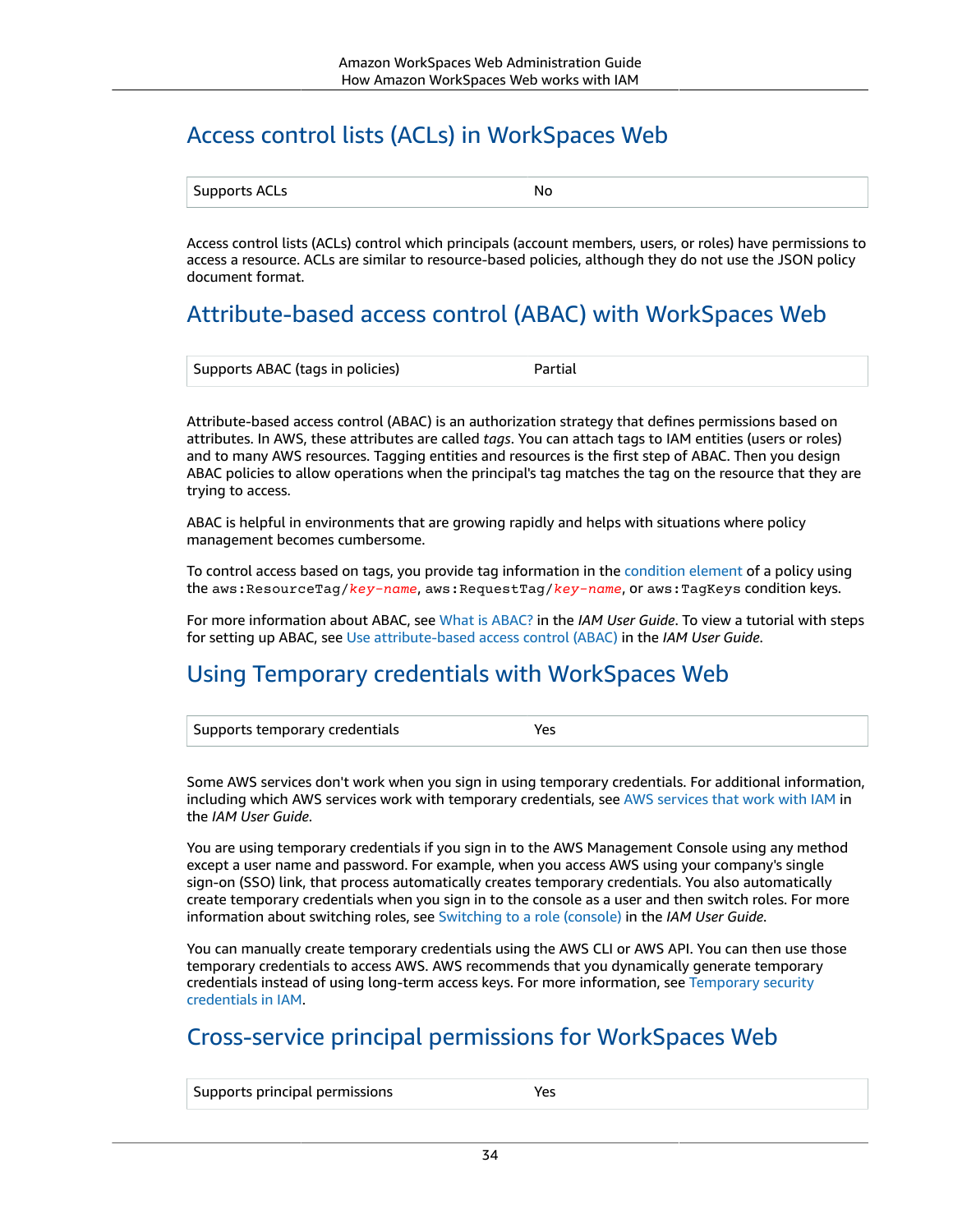When you use an IAM user or role to perform actions in AWS, you are considered a principal. Policies grant permissions to a principal. When you use some services, you might perform an action that then triggers another action in a different service. In this case, you must have permissions to perform both actions. To see whether an action requires additional dependent actions in a policy, see [Actions,](https://docs.aws.amazon.com/service-authorization/latest/reference/list_amazonworkspacesweb.html) resources, and condition keys for Amazon [WorkSpaces](https://docs.aws.amazon.com/service-authorization/latest/reference/list_amazonworkspacesweb.html) Web in the *Service Authorization Reference*.

## <span id="page-38-1"></span>Service roles for WorkSpaces Web

| $\sim$ common wet<br>s service roles<br><b>Jupports</b> |  |
|---------------------------------------------------------|--|
|---------------------------------------------------------|--|

A service role is an [IAM](https://docs.aws.amazon.com/IAM/latest/UserGuide/id_roles.html) role that a service assumes to perform actions on your behalf. An IAM administrator can create, modify, and delete a service role from within IAM. For more information, see Creating a role to delegate [permissions](https://docs.aws.amazon.com/IAM/latest/UserGuide/id_roles_create_for-service.html) to an AWS service in the *IAM User Guide*.

### **Warning**

Changing the permissions for a service role might break WorkSpaces Web's functionality. Edit service roles only when WorkSpaces Web provides guidance to do so.

## <span id="page-38-2"></span>Service-linked roles for WorkSpaces Web

| Supports service-linked roles |  |
|-------------------------------|--|

A service-linked role is a type of service role that is linked to an AWS service. The service can assume the role to perform an action on your behalf. Service-linked roles appear in your IAM account and are owned by the service. An IAM administrator can view, but not edit the permissions for service-linked roles.

For details about creating or managing service-linked roles, see AWS [services](https://docs.aws.amazon.com/IAM/latest/UserGuide/reference_aws-services-that-work-with-iam.html) that work with IAM. Find a service in the table that includes a Yes in the **Service-linked role** column. Choose the **Yes** link to view the service-linked role documentation for that service.

# <span id="page-38-0"></span>Identity-based policy examples for Amazon WorkSpaces Web

By default, IAM users and roles don't have permission to create or modify WorkSpaces Web resources. They also can't perform tasks using the AWS Management Console, AWS CLI, or AWS API. An IAM administrator must create IAM policies that grant users and roles permission to perform actions on the resources that they need. The administrator must then attach those policies to the IAM users or groups that require those permissions.

To learn how to create an IAM identity-based policy using these example JSON policy documents, see [Creating](https://docs.aws.amazon.com/IAM/latest/UserGuide/access_policies_create-console.html) IAM policies in the *IAM User Guide*.

### **Topics**

- Policy best [practices \(p. 35\)](#page-38-3)
- Using the WorkSpaces Web [console \(p. 36\)](#page-39-0)
- Allow users to view their own [permissions \(p. 36\)](#page-39-1)

## <span id="page-38-3"></span>Policy best practices

Identity-based policies are very powerful. They determine whether someone can create, access, or delete WorkSpaces Web resources in your account. These actions can incur costs for your AWS account. When you create or edit identity-based policies, follow these guidelines and recommendations: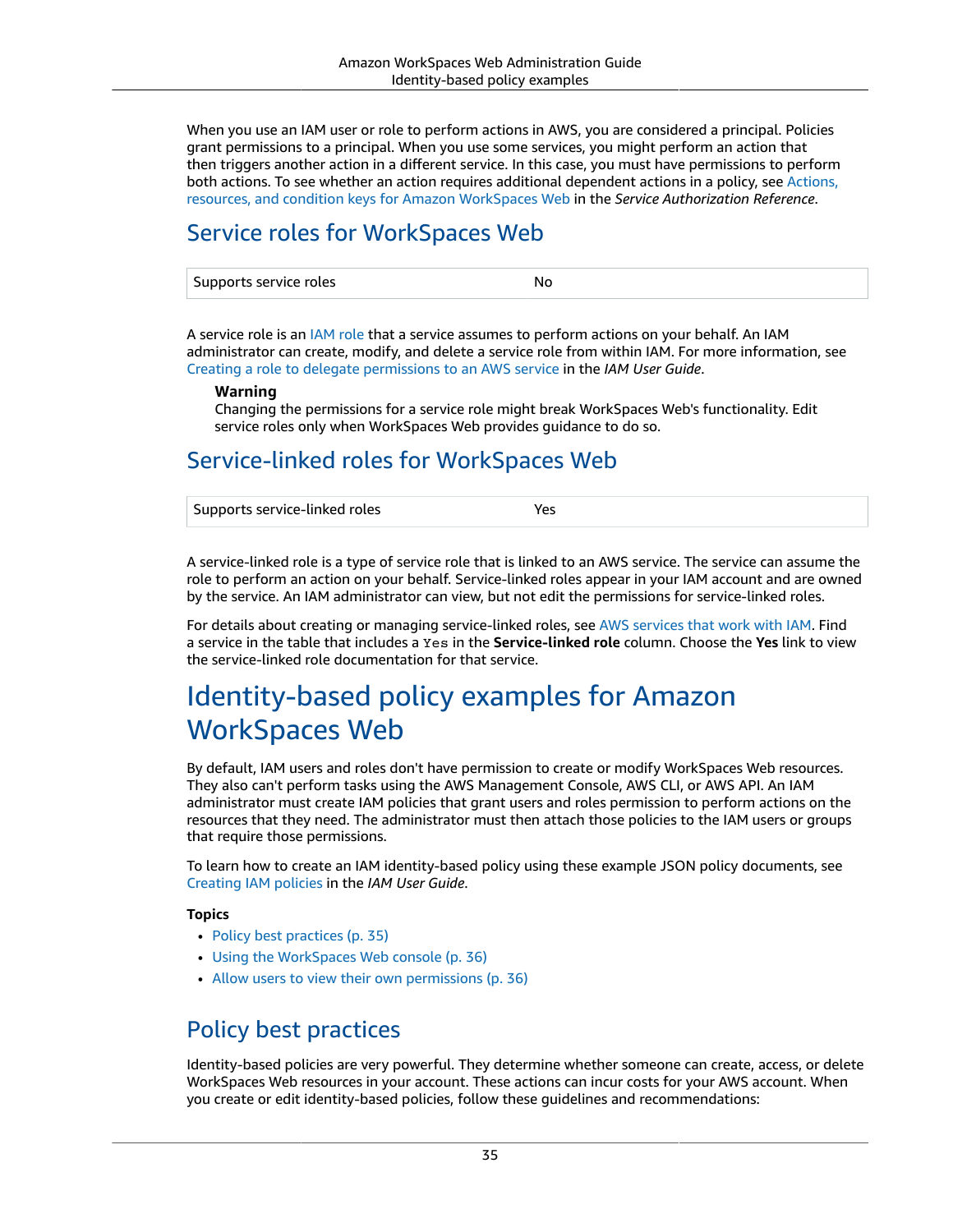- **Get started using AWS managed policies** To start using WorkSpaces Web quickly, use AWS managed policies to give your employees the permissions they need. These policies are already available in your account and are maintained and updated by AWS. For more information, see Get [started](https://docs.aws.amazon.com/IAM/latest/UserGuide/best-practices.html#bp-use-aws-defined-policies) using [permissions](https://docs.aws.amazon.com/IAM/latest/UserGuide/best-practices.html#bp-use-aws-defined-policies) with AWS managed policies in the *IAM User Guide*.
- **Grant least privilege** When you create custom policies, grant only the permissions required to perform a task. Start with a minimum set of permissions and grant additional permissions as necessary. Doing so is more secure than starting with permissions that are too lenient and then trying to tighten them later. For more information, see [Grant least privilege](https://docs.aws.amazon.com/IAM/latest/UserGuide/best-practices.html#grant-least-privilege) in the *IAM User Guide*.
- **Enable MFA for sensitive operations** For extra security, require IAM users to use multi-factor authentication (MFA) to access sensitive resources or API operations. For more information, see [Using](https://docs.aws.amazon.com/IAM/latest/UserGuide/id_credentials_mfa.html) multi-factor [authentication](https://docs.aws.amazon.com/IAM/latest/UserGuide/id_credentials_mfa.html) (MFA) in AWS in the *IAM User Guide*.
- **Use policy conditions for extra security** To the extent that it's practical, define the conditions under which your identity-based policies allow access to a resource. For example, you can write conditions to specify a range of allowable IP addresses that a request must come from. You can also write conditions to allow requests only within a specified date or time range, or to require the use of SSL or MFA. For more information, see IAM JSON policy elements: [Condition](https://docs.aws.amazon.com/IAM/latest/UserGuide/reference_policies_elements_condition.html) in the *IAM User Guide*.

## <span id="page-39-0"></span>Using the WorkSpaces Web console

To access the Amazon WorkSpaces Web console, you must have a minimum set of permissions. These permissions must allow you to list and view details about the WorkSpaces Web resources in your AWS account. If you create an identity-based policy that is more restrictive than the minimum required permissions, the console won't function as intended for entities (IAM users or roles) with that policy.

You don't need to allow minimum console permissions for users that are making calls only to the AWS CLI or the AWS API. Instead, allow access to only the actions that match the API operation that you're trying to perform.

To ensure that users and roles can still use the WorkSpaces Web console, also attach the WorkSpaces Web ConsoleAccess or ReadOnly AWS managed policy to the entities. For more information, see Adding [permissions](https://docs.aws.amazon.com/IAM/latest/UserGuide/id_users_change-permissions.html#users_change_permissions-add-console) to a user in the *IAM User Guide*.

## <span id="page-39-1"></span>Allow users to view their own permissions

This example shows how you might create a policy that allows IAM users to view the inline and managed policies that are attached to their user identity. This policy includes permissions to complete this action on the console or programmatically using the AWS CLI or AWS API.

```
{
     "Version": "2012-10-17",
     "Statement": [
          {
              "Sid": "ViewOwnUserInfo",
              "Effect": "Allow",
              "Action": [
                   "iam:GetUserPolicy",
                   "iam:ListGroupsForUser",
                   "iam:ListAttachedUserPolicies",
                  "iam:ListUserPolicies",
                  "iam:GetUser"
              ],
              "Resource": ["arn:aws:iam::*:user/${aws:username}"]
          },
\overline{\mathcal{A}} "Sid": "NavigateInConsole",
              "Effect": "Allow",
              "Action": [
                  "iam:GetGroupPolicy",
```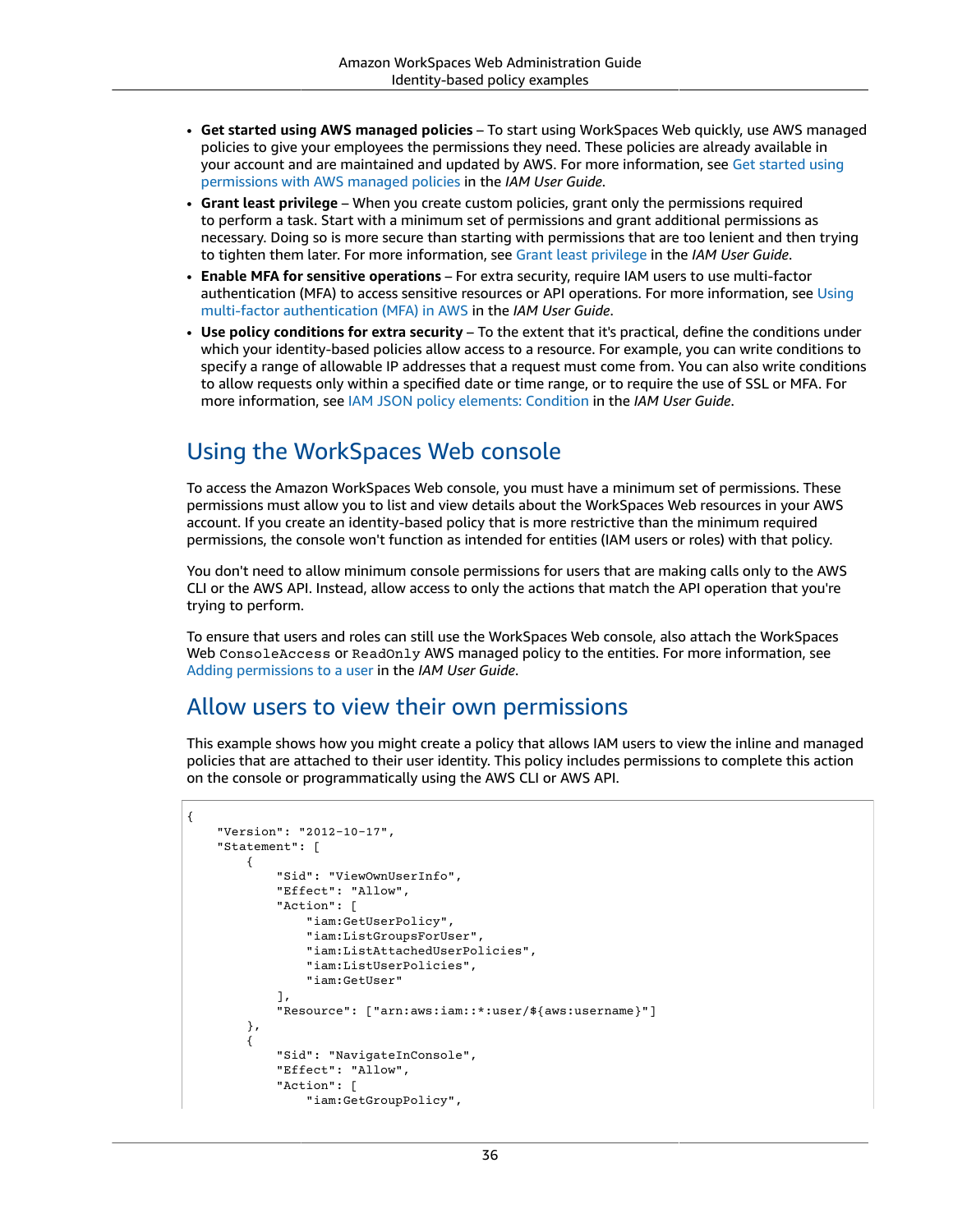```
 "iam:GetPolicyVersion",
                  "iam:GetPolicy",
                  "iam:ListAttachedGroupPolicies",
                  "iam:ListGroupPolicies",
                   "iam:ListPolicyVersions",
                  "iam:ListPolicies",
                  "iam:ListUsers"
              ],
              "Resource": "*"
         }
     ]
}
```
# <span id="page-40-0"></span>AWS managed policies for WorkSpaces Web

To add permissions to users, groups, and roles, it is easier to use AWS managed policies than to write policies yourself. It takes time and expertise to create IAM customer [managed](https://docs.aws.amazon.com/IAM/latest/UserGuide/access_policies_create-console.html) policies that provide your team with only the permissions they need. To get started quickly, you can use our AWS managed policies. These policies cover common use cases and are available in your AWS account. For more information about AWS managed policies, see AWS [managed](https://docs.aws.amazon.com/IAM/latest/UserGuide/access_policies_managed-vs-inline.html#aws-managed-policies) policies in the *IAM User Guide*.

AWS services maintain and update AWS managed policies. You can't change the permissions in AWS managed policies. Services may occasionally add additional permissions to an AWS managed policy to support new features. This type of update affects all identities (users, groups, and roles) where the policy is attached. Services are most likely to update an AWS managed policy when a new feature is launched or when new operations become available. Services don't remove permissions from an AWS managed policy, so policy updates won't break your existing permissions.

Additionally, AWS supports managed policies for job functions that span multiple services. For example, the ReadOnlyAccess AWS managed policy provides read-only access to all AWS services and resources. When a service launches a new feature, AWS adds read-only permissions for new operations and resources. For a list and descriptions of job function policies, see AWS managed policies for job [functions](https://docs.aws.amazon.com/IAM/latest/UserGuide/access_policies_job-functions.html) in the *IAM User Guide*.

## <span id="page-40-1"></span>AWS managed policy: AmazonWorkSpacesWebServiceRolePolicy

You can't attach the AmazonWorkSpacesWebServiceRolePolicy policy to your IAM entities. This policy is attached to a service-linked role that allows WorkSpaces Web to perform actions on your behalf. For more information, see the section called "Using [Service-Linked](#page-45-0) Roles[" \(p. 42\)](#page-45-0).

This policy grants administrative permissions that allow access to AWS services and resources used or managed by Amazon WorkSpaces Web.

### **Permissions details**

This policy includes the following permissions: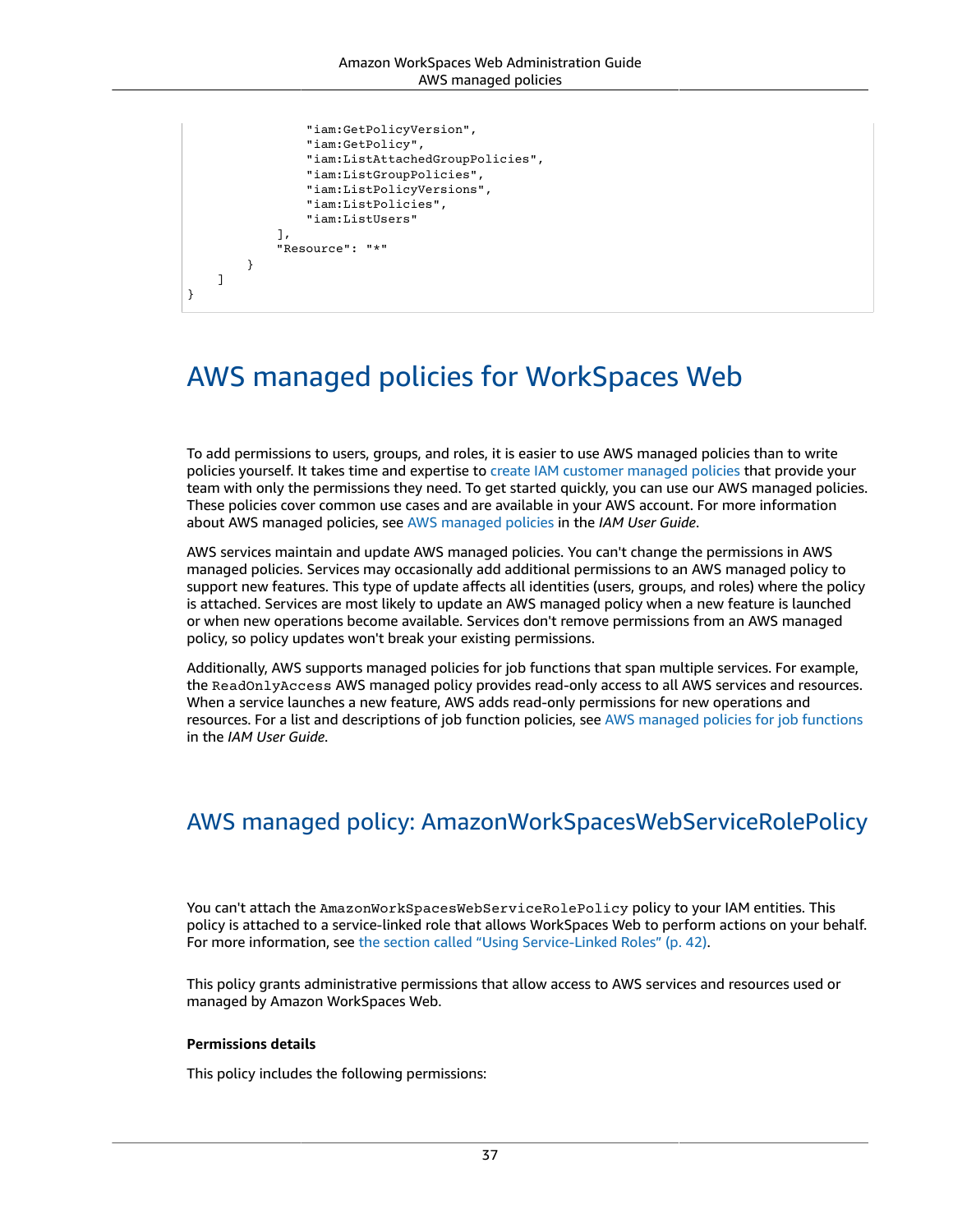- WorkSpaces Web Allows access to AWS services and resources used or managed by Amazon WorkSpaces Web.
- ec2 Allows principals to describe VPCs, subnets, and availability zones; create, describe, and delete network interfaces; associate or disassociate an address; and describe route tables, security groups, and VPC endpoints.
- CloudWatch Allows principals to put metric data.

```
{
   "Version": "2012-10-17",
   "Statement": [
     {
       "Effect": "Allow",
       "Action": [
         "ec2:DescribeVpcs",
         "ec2:DescribeSubnets",
         "ec2:DescribeAvailabilityZones",
         "ec2:CreateNetworkInterface",
         "ec2:DescribeNetworkInterfaces",
         "ec2:DeleteNetworkInterface",
         "ec2:AssociateAddress",
         "ec2:DisassociateAddress",
         "ec2:DescribeRouteTables",
         "ec2:DescribeSecurityGroups",
         "ec2:DescribeVpcEndpoints"
       ],
       "Resource": "*"
     },
     {
       "Effect": "Allow",
       "Action": [
         "cloudwatch:PutMetricData"
       ],
       "Resource": "*",
       "Condition": {
    "StringEquals": {
        "cloudwatch:namespace": [
     "AWS/WorkSpacesWeb",
     "AWS/Usage"
        ]
         }
       }
     }
   ]
}
```
## <span id="page-41-0"></span>AWS managed policy: AmazonWorkSpacesWebReadOnly

You can attach the AmazonWorkSpacesWebReadOnly policy to your IAM identities.

This policy grants read-only permissions that allow access to WorkSpaces Web and its dependencies through the AWS Management Console, SDK, and CLI.

### **Permissions details**

This policy includes the following permissions.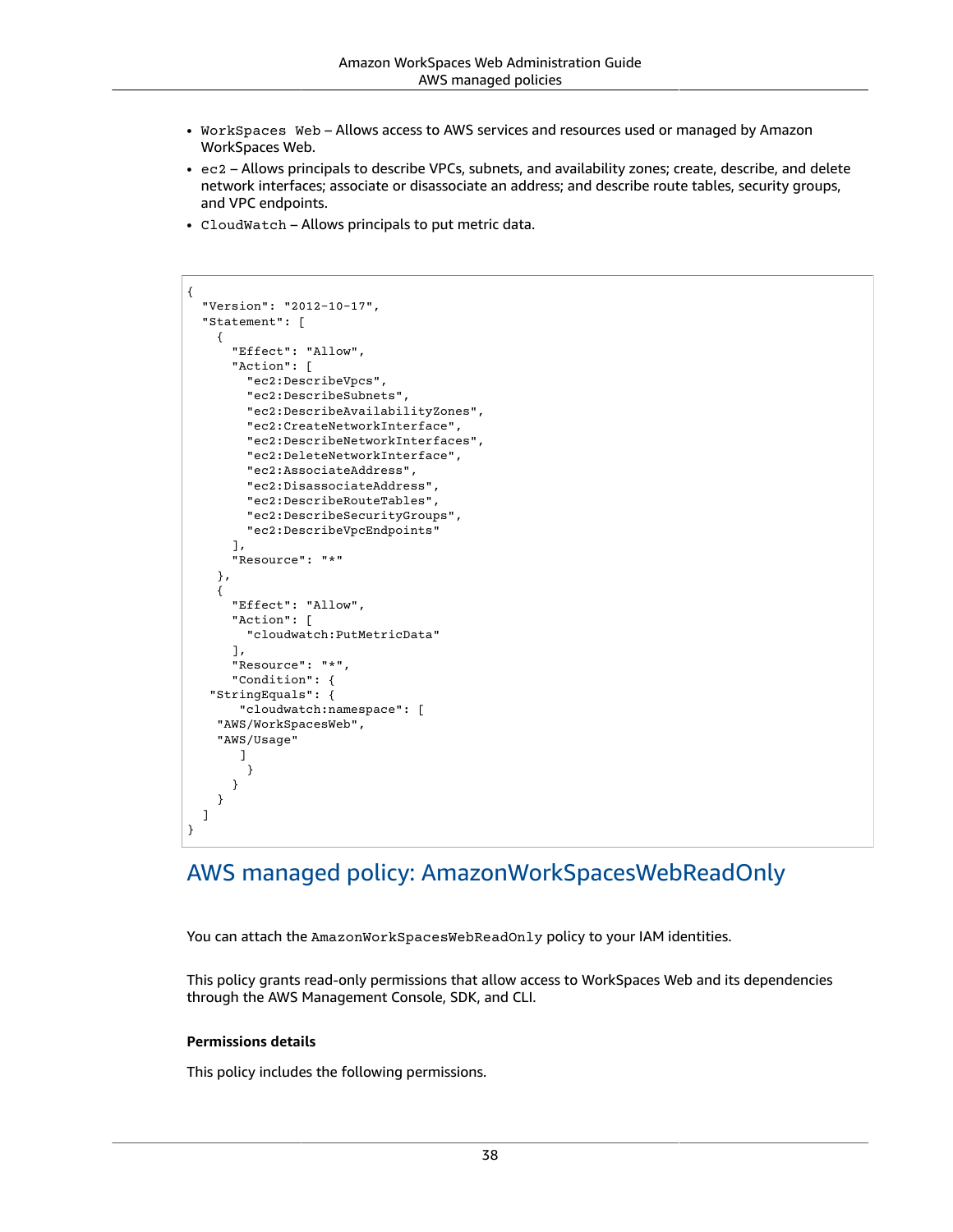- WorkSpaces Web Provides read-only access to Amazon WorkSpaces Web and its dependencies through the AWS Management Console, SDK, and CLI.
- ec2 Allows principals to describe VPCs, subnets, and security groups. This is used in the AWS Management Console in WorkSpaces Web to show you your VPCs, subnets, and security groups that are available foruse with the service.

```
{
   "Version": "2012-10-17",
   "Statement": [
     {
       "Effect": "Allow",
       "Action": [
         "workspaces-web:GetBrowserSettings",
         "workspaces-web:GetIdentityProvider",
         "workspaces-web:GetNetworkSettings",
         "workspaces-web:GetPortal",
         "workspaces-web:GetPortalServiceProviderMetadata",
         "workspaces-web:GetTrustStore",
         "workspaces-web:GetTrustStoreCertificate",
         "workspaces-web:GetUserSettings",
         "workspaces-web:ListBrowserSettings",
         "workspaces-web:ListIdentityProviders",
         "workspaces-web:ListNetworkSettings",
         "workspaces-web:ListPortals",
         "workspaces-web:ListTagsForResource",
         "workspaces-web:ListTrustStoreCertificates",
         "workspaces-web:ListTrustStores",
         "workspaces-web:ListUserSettings"
       ],
       "Resource": "arn:aws:workspaces-web:*:*:*"
     },
     {
       "Effect": "Allow",
       "Action": [
         "ec2:DescribeVpcs",
         "ec2:DescribeSubnets",
         "ec2:DescribeSecurityGroups"
       ],
       "Resource": "*"
     }
   ]
}
```
## WorkSpaces Web updates to AWS managed policies

View details about updates to AWS managed policies for WorkSpaces Web since this service began tracking these changes. For automatic alerts about changes to this page, subscribe to the RSS feed on the *[Document](#page-54-0) history* [\(p. 51\)](#page-54-0) page.

| Change                                                                      | <b>Description</b>                                                                | <b>Date</b>   |
|-----------------------------------------------------------------------------|-----------------------------------------------------------------------------------|---------------|
| AmazonWorkSpacesWebServiceRolWorkSpace3 Web updated the<br>– Updated policy | policy to add the AWS/Usage<br>namespace to the PutMetricData<br>API permissions. | April 6, 2022 |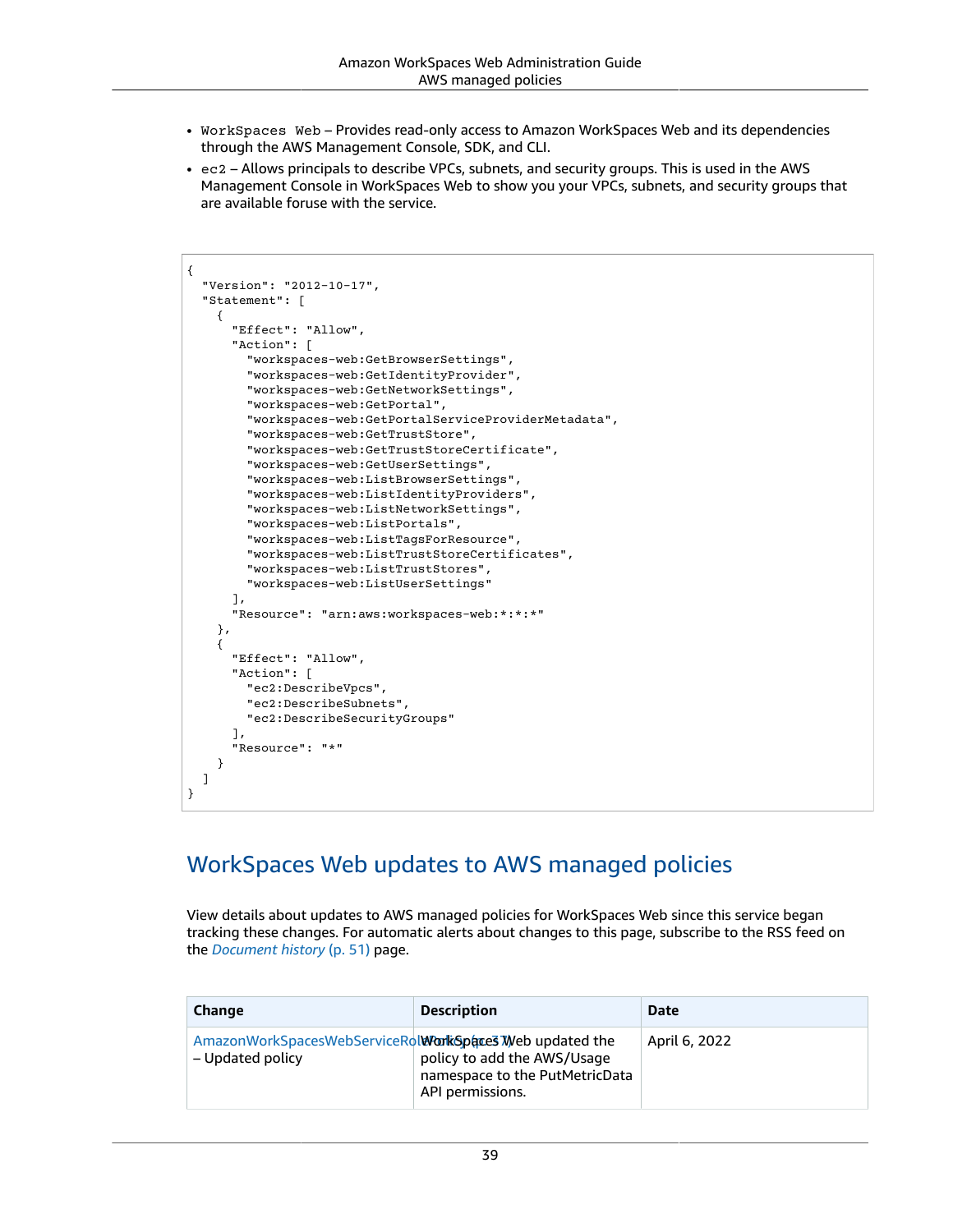| <b>Change</b>                                                          | <b>Description</b>                                                                                                                             | Date              |
|------------------------------------------------------------------------|------------------------------------------------------------------------------------------------------------------------------------------------|-------------------|
| AmazonWorkSpacesWebReadOnly WorkSpaces Web added a new<br>– New policy | policy to provide read-only<br>access to Amazon WorkSpaces<br>Web and its dependencies<br>through the AWS Management<br>Console, SDK, and CLI. | November 30, 2021 |
| AmazonWorkSpacesWebServiceRolWorkSpacesWeb added a<br>– New policy     | new policy to allow access to<br>AWS services and resources<br>used or managed by Amazon<br>WorkSpaces Web.                                    | November 30, 2021 |
| WorkSpaces Web started<br>tracking changes                             | WorkSpaces Web started<br>tracking changes for its AWS<br>managed policies.                                                                    | November 30, 2021 |

# <span id="page-43-0"></span>Troubleshooting Amazon WorkSpaces Web identity and access

Use the following information to help you diagnose and fix common issues that you might encounter when working with WorkSpaces Web and IAM.

### **Topics**

- I am not authorized to perform an action in [WorkSpaces](#page-43-1) Web (p. 40)
- I am not authorized to perform [iam:PassRole \(p. 40\)](#page-43-2)
- I want to view my access [keys \(p. 41\)](#page-44-0)
- I'm an [administrator](#page-44-1) and want to allow others to access WorkSpaces Web (p. 41)
- I want to allow people outside of my AWS account to access my WorkSpaces Web [resources \(p. 41\)](#page-44-2)

## <span id="page-43-1"></span>I am not authorized to perform an action in WorkSpaces Web

If the AWS Management Console tells you that you're not authorized to perform an action, then you must contact your administrator for assistance. Your administrator is the person that provided you with your user name and password.

The following example error occurs when the mateojackson IAM user tries to use the console to view details about a fictional *my-example-widget* resource but does not have the fictional workspacesweb:*GetWidget* permissions.

```
User: arn:aws:iam::123456789012:user/mateojackson is not authorized to perform: workspaces-
web:GetWidget on resource: my-example-widget
```
In this case, Mateo asks his administrator to update his policies to allow him to access the *my-examplewidget* resource using the workspaces-web:*GetWidget* action.

## <span id="page-43-2"></span>I am not authorized to perform iam:PassRole

If you receive an error that you're not authorized to perform the iam: PassRole action, then you must contact your administrator for assistance. Your administrator is the person that provided you with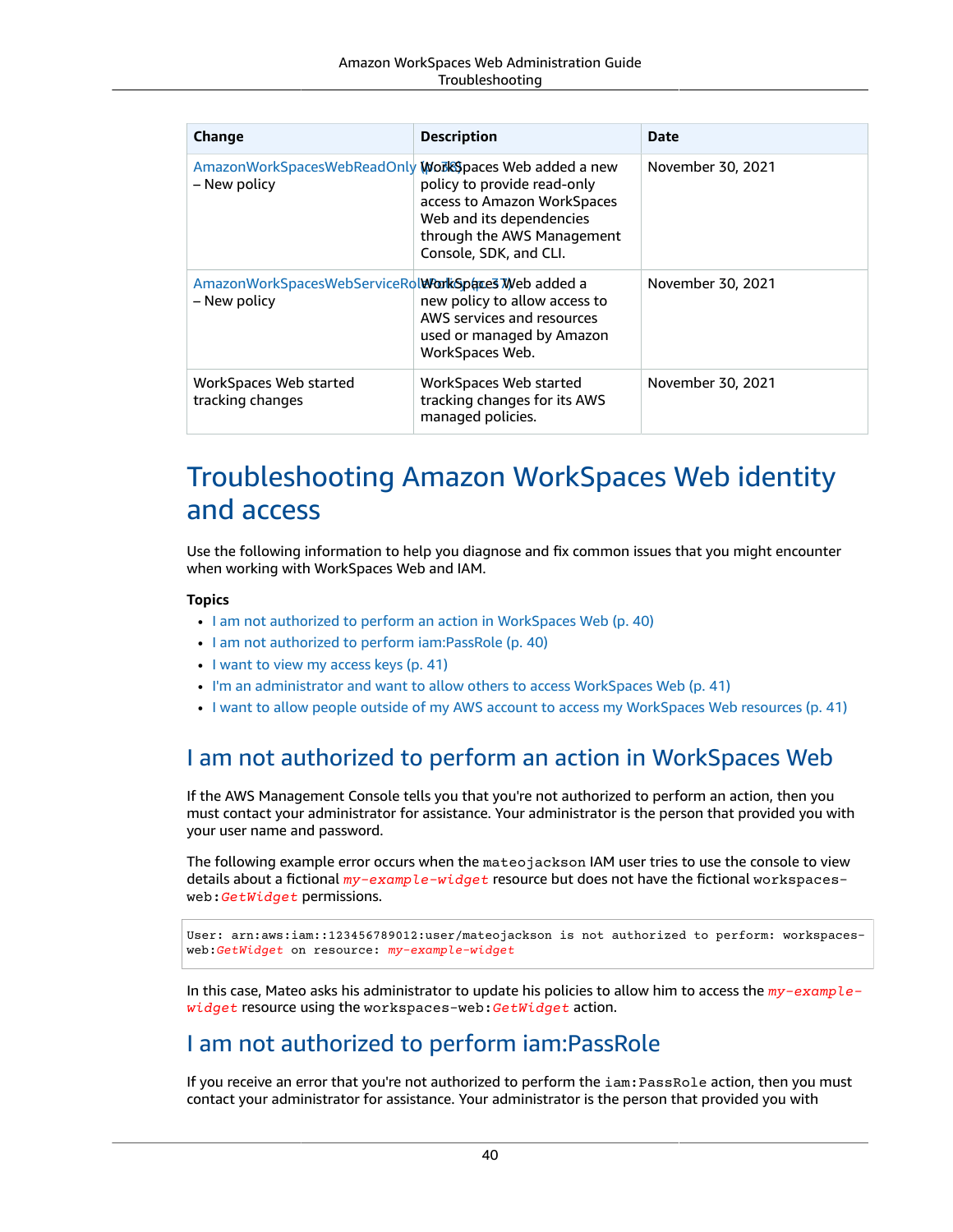your user name and password. Ask that person to update your policies to allow you to pass a role to WorkSpaces Web.

Some AWS services allow you to pass an existing role to that service, instead of creating a new service role or service-linked role. To do this, you must have permissions to pass the role to the service.

The following example error occurs when an IAM user named marymajor tries to use the console to perform an action in WorkSpaces Web. However, the action requires the service to have permissions granted by a service role. Mary does not have permissions to pass the role to the service.

User: arn:aws:iam::123456789012:user/marymajor is not authorized to perform: iam:PassRole

In this case, Mary asks her administrator to update her policies to allow her to perform the iam:PassRole action.

### <span id="page-44-0"></span>I want to view my access keys

After you create your IAM user access keys, you can view your access key ID at any time. However, you can't view your secret access key again. If you lose your secret key, you must create a new access key pair.

Access keys consist of two parts: an access key ID (for example, AKIAIOSFODNN7EXAMPLE) and a secret access key (for example, wJalrXUtnFEMI/K7MDENG/bPxRfiCYEXAMPLEKEY). Like a user name and password, you must use both the access key ID and secret access key together to authenticate your requests. Manage your access keys as securely as you do your user name and password.

#### **Important**

Do not provide your access keys to a third party, even to help find your [canonical](https://docs.aws.amazon.com/general/latest/gr/acct-identifiers.html#FindingCanonicalId) user ID. By doing this, you might give someone permanent access to your account.

When you create an access key pair, you are prompted to save the access key ID and secret access key in a secure location. The secret access key is available only at the time you create it. If you lose your secret access key, you must add new access keys to your IAM user. You can have a maximum of two access keys. If you already have two, you must delete one key pair before creating a new one. To view instructions, see [Managing](https://docs.aws.amazon.com/IAM/latest/UserGuide/id_credentials_access-keys.html#Using_CreateAccessKey) access keys in the *IAM User Guide*.

### <span id="page-44-1"></span>I'm an administrator and want to allow others to access WorkSpaces Web

To allow others to access WorkSpaces Web, you must create an IAM entity (user or role) for the person or application that needs access. They will use the credentials for that entity to access AWS. You must then attach a policy to the entity that grants them the correct permissions in WorkSpaces Web.

To get started right away, see Creating your first IAM [delegated](https://docs.aws.amazon.com/IAM/latest/UserGuide/getting-started_create-delegated-user.html) user and group in the *IAM User Guide*.

## <span id="page-44-2"></span>I want to allow people outside of my AWS account to access my WorkSpaces Web resources

You can create a role that users in other accounts or people outside of your organization can use to access your resources. You can specify who is trusted to assume the role. For services that support resource-based policies or access control lists (ACLs), you can use those policies to grant people access to your resources.

To learn more, consult the following:

• To learn whether WorkSpaces Web supports these features, see How Amazon [WorkSpaces](#page-34-0) Web works [with IAM \(p. 31\)](#page-34-0).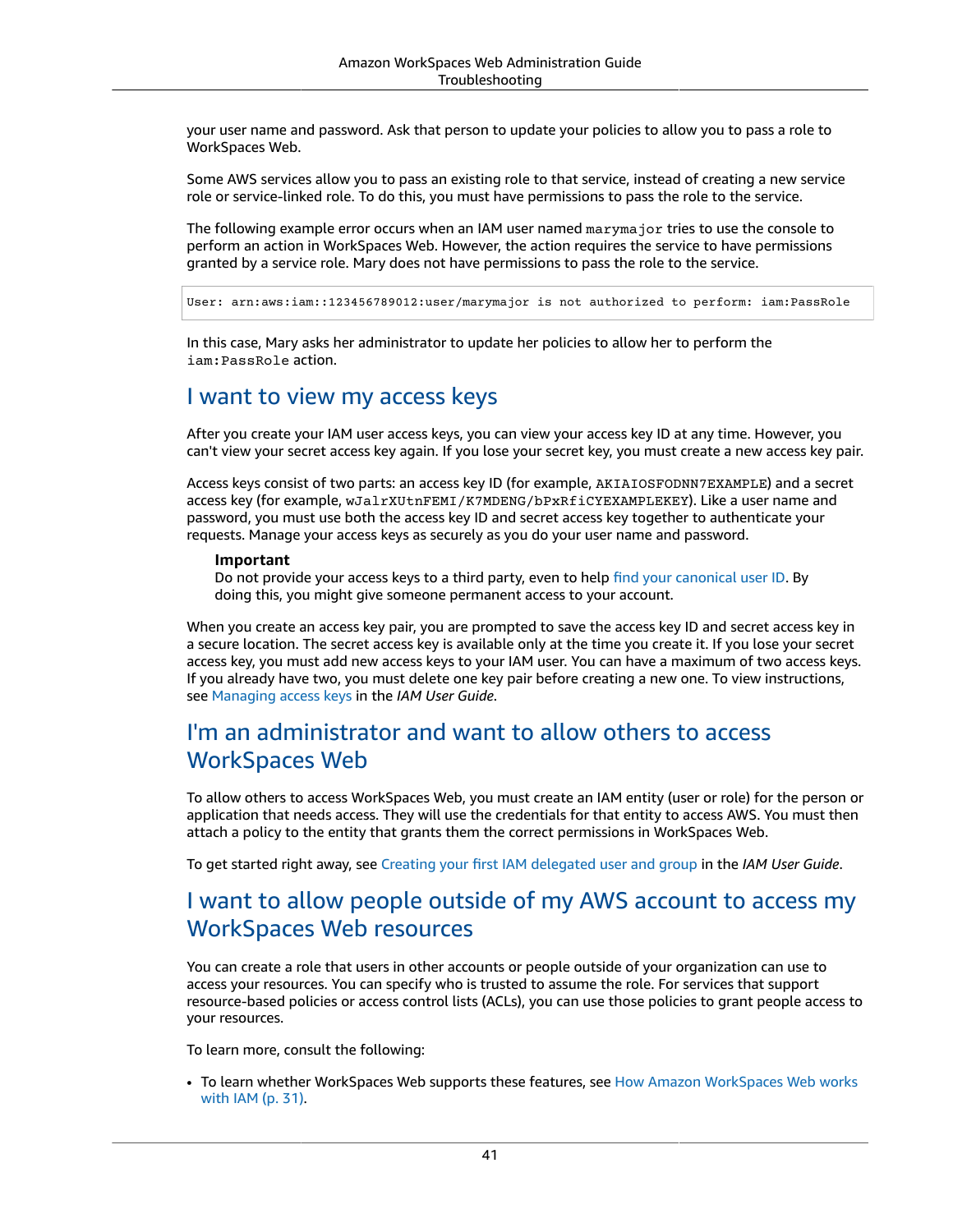- To learn how to provide access to your resources across AWS accounts that you own, see [Providing](https://docs.aws.amazon.com/IAM/latest/UserGuide/id_roles_common-scenarios_aws-accounts.html) access to an IAM user in [another](https://docs.aws.amazon.com/IAM/latest/UserGuide/id_roles_common-scenarios_aws-accounts.html) AWS account that you own in the *IAM User Guide*.
- To learn how to provide access to your resources to third-party AWS accounts, see [Providing](https://docs.aws.amazon.com/IAM/latest/UserGuide/id_roles_common-scenarios_third-party.html) access to AWS [accounts](https://docs.aws.amazon.com/IAM/latest/UserGuide/id_roles_common-scenarios_third-party.html) owned by third parties in the *IAM User Guide*.
- To learn how to provide access through identity federation, see Providing access to [externally](https://docs.aws.amazon.com/IAM/latest/UserGuide/id_roles_common-scenarios_federated-users.html) [authenticated](https://docs.aws.amazon.com/IAM/latest/UserGuide/id_roles_common-scenarios_federated-users.html) users (identity federation) in the *IAM User Guide*.
- To learn the difference between using roles and resource-based policies for cross-account access, see How IAM roles differ from [resource-based](https://docs.aws.amazon.com/IAM/latest/UserGuide/id_roles_compare-resource-policies.html) policies in the *IAM User Guide*.

## <span id="page-45-0"></span>Using service-linked roles for WorkSpaces Web

WorkSpaces Web uses AWS Identity and Access Management (IAM) [service-linked](https://docs.aws.amazon.com/IAM/latest/UserGuide/id_roles_terms-and-concepts.html#iam-term-service-linked-role) roles. A service-linked role is a unique type of IAM role that is linked directly to WorkSpaces Web. Service-linked roles are predefined by WorkSpaces Web and include all the permissions that the service requires to call other AWS services on your behalf.

A service-linked role makes setting up WorkSpaces Web easier because you don't have to manually add the necessary permissions. WorkSpaces Web defines the permissions of its service-linked roles, and unless defined otherwise, only WorkSpaces Web can assume its roles. The defined permissions include the trust and permissions policies.The permissions policy can't be attached to any other IAM entity.

You can delete a service-linked role only after first deleting its related resources. This protects your WorkSpaces Web resources because you can't inadvertently remove permission to access the resources.

For information about other services that support service-linked roles, see AWS [Services](https://docs.aws.amazon.com/IAM/latest/UserGuide/reference_aws-services-that-work-with-iam.html) That Work with [IAM](https://docs.aws.amazon.com/IAM/latest/UserGuide/reference_aws-services-that-work-with-iam.html) and look for the services that have **Yes** in the **Service-Linked Role** column. Choose a **Yes** with a link to view the service-linked role documentation for that service.

## Service-linked role permissions for WorkSpaces Web

WorkSpaces Web uses the service-linked role named AWSServiceRoleForAmazonWorkSpacesWeb – WorkSpaces Web uses this service-linked role to access Amazon EC2 resources of customer accounts for streaming instances and CloudWatch metrics.

The AWSServiceRoleForAmazonWorkSpacesWeb service-linked role trusts the following services to assume the role:

• workspaces-web.amazonaws.com

The role permissions policy named AmazonWorkSpacesWebServiceRolePolicy allows WorkSpaces Web to complete the following actions on the specified resources:

- Action: ec2:DescribeVpcs on all AWS resources
- Action: ec2:DescribeSubnets on all AWS resources
- Action: ec2:DescribeAvailabilityZones on all AWS resources
- Action: ec2:CreateNetworkInterface on all AWS resources
- Action: ec2:DescribeNetworkInterfaces on all AWS resources
- Action: ec2:DeleteNetworkInterface on all AWS resources
- Action: ec2:DescribeSubnets on all AWS resources
- Action: ec2:AssociateAddress on all AWS resources
- Action: ec2:DisassociateAddress on all AWS resources
- Action: ec2:DescribeRouteTables on all AWS resources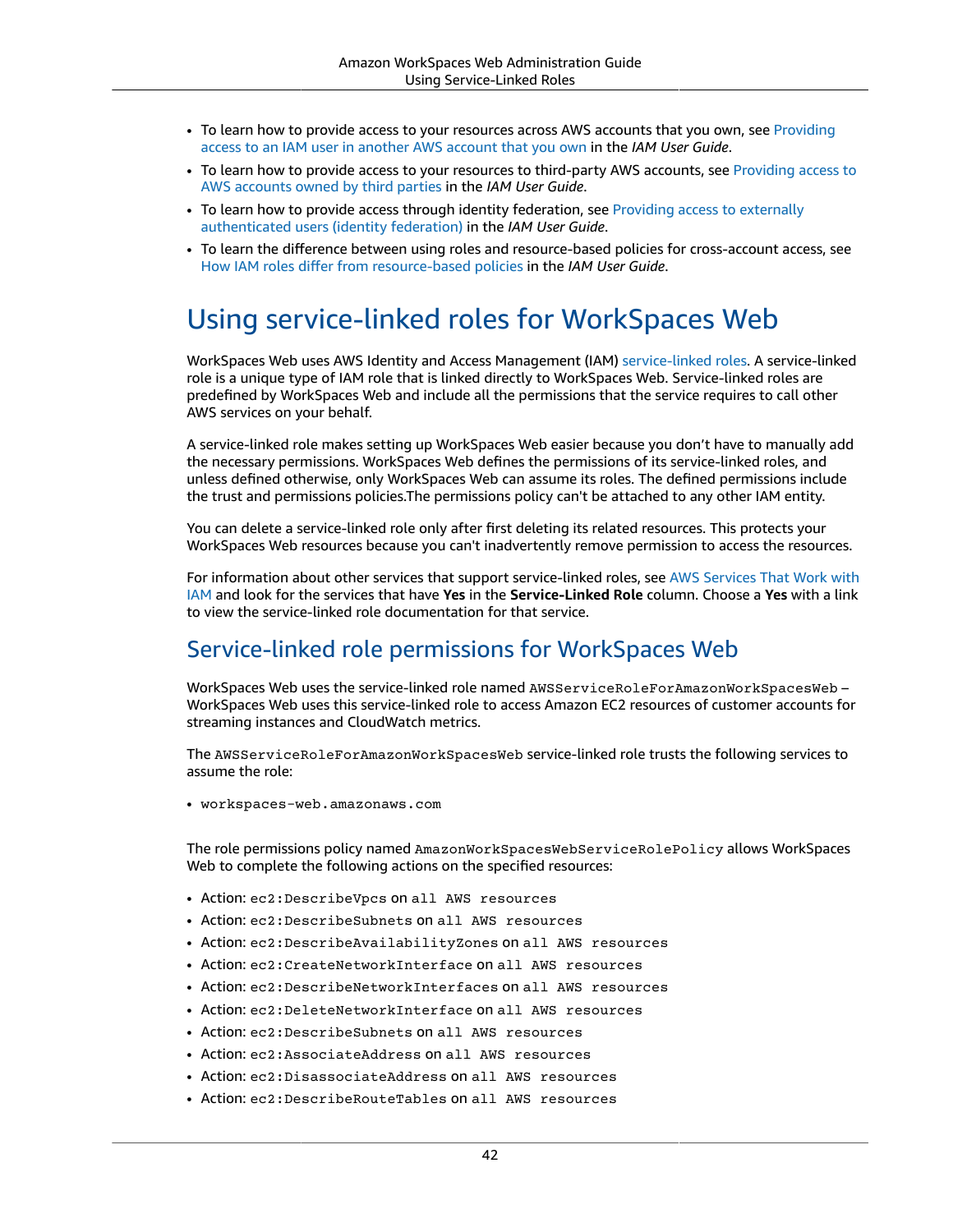- Action: ec2:DescribeSecurityGroups on all AWS resources
- Action: ec2:DescribeVpcEndpoints on all AWS resources
- Action: cloudwatch:PutMetricData on all AWS resources

You must configure permissions to allow an IAM entity (such as a user, group, or role) to create, edit, or delete a service-linked role. For more information, see [Service-Linked](https://docs.aws.amazon.com/IAM/latest/UserGuide/using-service-linked-roles.html#service-linked-role-permissions) Role Permissions in the *IAM User Guide*.

### Creating a service-linked role for WorkSpaces Web

You don't need to manually create a service-linked role. When you create your first portal in the AWS Management Console, the AWS CLI, or the AWS API, WorkSpaces Web creates the service-linked role for you.

### **Important**

This service-linked role can appear in your account if you completed an action in another service that uses the features supported by this role.

If you delete this service-linked role and later need to create it again, you can use the same process to recreate the role in your account. When you create your first portal, WorkSpaces Web creates the servicelinked role for you again.

You can also use the IAM console to create a service-linked role with the **WorkSpaces Web** use case. In the AWS CLI or the AWS API, create a service-linked role with the workspaces-web.amazonaws.com service name. For more information, see Creating a [Service-Linked](https://docs.aws.amazon.com/IAM/latest/UserGuide/using-service-linked-roles.html#create-service-linked-role) Role in the *IAM User Guide*. If you delete this service-linked role, you can use this same process to create the role again.

### Editing a service-linked role for WorkSpaces Web

WorkSpaces Web doesn't allow you to edit the AWSServiceRoleForAmazonWorkSpacesWeb servicelinked role. After you create a service-linked role, you can't change the name of the role because various entities might reference the role. However, you can edit the description of the role using IAM. For more information, see Editing a [Service-Linked](https://docs.aws.amazon.com/IAM/latest/UserGuide/using-service-linked-roles.html#edit-service-linked-role) Role in the *IAM User Guide*.

## Deleting a service-linked role for WorkSpaces Web

If you no longer need to use a feature or service that requires a service-linked role, we recommend that you delete that role. That way you don't have an unused entity that is not actively monitored or maintained. However, you must clean up the resources for your service-linked role before you can manually delete it.

### **Note**

If the WorkSpaces Web service is using the role when you try to delete the resources, then the deletion might fail. If that happens, wait for a few minutes and try the operation again.

### **To delete WorkSpaces Web resources used by the AWSServiceRoleForAmazonWorkSpacesWeb**

- Choose from one of the following options:
	- If you use the console, delete all of your portals on the console.
	- If you use the CLI or API, disassociate all of your resources (including browser settings, network settings, user settings, and trust stores) from your portals, delete these resources, and then delete the portals.

### **To manually delete the service-linked role using IAM**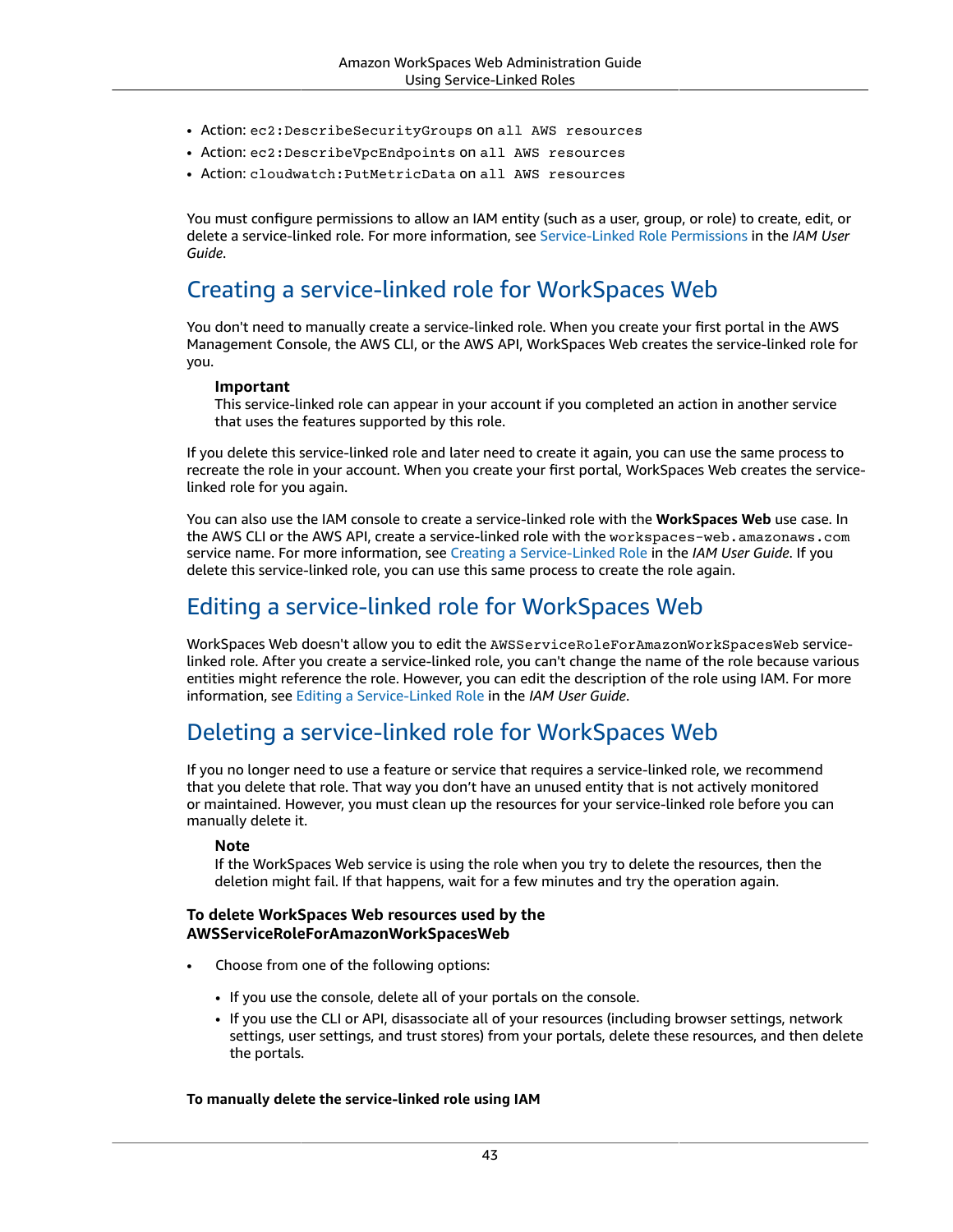Use the IAM console, the AWS CLI, or the AWS API to delete the AWSServiceRoleForAmazonWorkSpacesWeb service-linked role. For more information, see [Deleting a](https://docs.aws.amazon.com/IAM/latest/UserGuide/using-service-linked-roles.html#delete-service-linked-role) [Service-Linked](https://docs.aws.amazon.com/IAM/latest/UserGuide/using-service-linked-roles.html#delete-service-linked-role) Role in the *IAM User Guide*.

## Supported regions for WorkSpaces Web service-linked roles

WorkSpaces Web supports using service-linked roles in all of the regions where the service is available. For more information, see AWS Regions and [Endpoints.](https://docs.aws.amazon.com/general/latest/gr/rande.html)

# <span id="page-47-0"></span>Incident response in Amazon WorkSpaces Web

You can detect incidents by monitoring the SessionFailure Amazon CloudWatch metric. To receive alerts for incidents, use a CloudWatch alarm for the SessionFailure metric. For more information, see Monitoring Amazon WorkSpaces Web with Amazon [CloudWatch \(p. 47\).](#page-50-1)

# <span id="page-47-1"></span>Compliance validation for Amazon WorkSpaces Web

Third-party auditors assess the security and compliance of AWS services as part of multiple AWS compliance programs, such as SOC, PCI, FedRAMP, and HIPAA.

To learn whether Amazon WorkSpaces Web or other AWS services are within the scope of specific compliance programs, see AWS Services in Scope by [Compliance](http://aws.amazon.com/compliance/services-in-scope/) Program. For general information, see AWS [Compliance](http://aws.amazon.com/compliance/programs/) Programs.

You can download third-party audit reports using AWS Artifact. For more information, see [Downloading](https://docs.aws.amazon.com/artifact/latest/ug/downloading-documents.html) [Reports](https://docs.aws.amazon.com/artifact/latest/ug/downloading-documents.html) in AWS Artifact.

Your compliance responsibility when using AWS services is determined by the sensitivity of your data, your company's compliance objectives, and applicable laws and regulations. AWS provides the following resources to help with compliance:

- Security and [Compliance](http://aws.amazon.com/quickstart/?awsf.quickstart-homepage-filter=categories%23security-identity-compliance) Quick Start Guides These deployment guides discuss architectural considerations and provide steps for deploying baseline environments on AWS that are security and compliance focused.
- [Architecting](https://docs.aws.amazon.com/whitepapers/latest/architecting-hipaa-security-and-compliance-on-aws/welcome.html) for HIPAA Security and Compliance on Amazon Web Services This whitepaper describes how companies can use AWS to create HIPAA-eligible applications.

### **Note**

Not all AWS services are HIPAA eligible. For more information, see the HIPAA Eligible [Services](https://aws.amazon.com/compliance/hipaa-eligible-services-reference/) [Reference](https://aws.amazon.com/compliance/hipaa-eligible-services-reference/).

- AWS [Compliance](http://aws.amazon.com/compliance/resources/) Resources This collection of workbooks and guides might apply to your industry and location.
- [Evaluating](https://docs.aws.amazon.com/config/latest/developerguide/evaluate-config.html) Resources with Rules in the *AWS Config Developer Guide* The AWS Config service assesses how well your resource configurations comply with internal practices, industry guidelines, and regulations.
- AWS [Security](https://docs.aws.amazon.com/securityhub/latest/userguide/what-is-securityhub.html) Hub This AWS service provides a comprehensive view of your security state within AWS that helps you check your compliance with security industry standards and best practices.
- AWS Audit [Manager](https://docs.aws.amazon.com/audit-manager/latest/userguide/what-is.html) This AWS service helps you continuously audit your AWS usage to simplify how you manage risk and compliance with regulations and industry standards.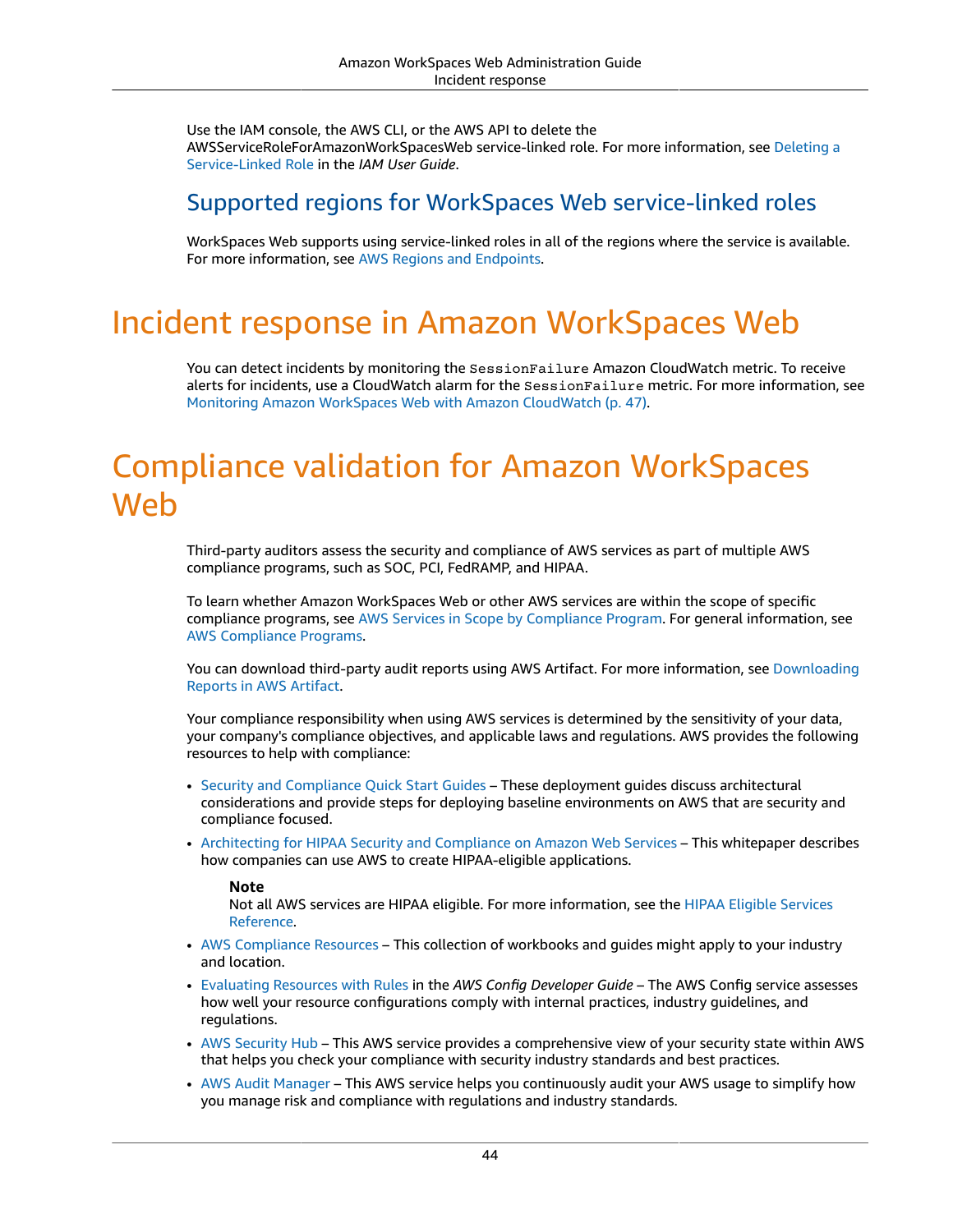# <span id="page-48-0"></span>Resilience in Amazon WorkSpaces Web

The AWS global infrastructure is built around AWS Regions and Availability Zones. AWS Regions provide multiple physically separated and isolated Availability Zones, which are connected with low-latency, high-throughput, and highly redundant networking. With Availability Zones, you can design and operate applications and databases that automatically fail over between zones without interruption. Availability Zones are more highly available, fault tolerant, and scalable than traditional single or multiple data center infrastructures.

For more information about AWS Regions and Availability Zones, see AWS Global [Infrastructure.](http://aws.amazon.com/about-aws/global-infrastructure/)

The following are currently not supported by WorkSpaces Web:

- Backing up content across AZs or regions
- Encrypted backups
- Encrypting in-transit content between AZs or regions
- Default or automatic backups

To configure for high internet availability, you can tune your VPC configuration. For high API availability, you can request the right amount of TPS.

# <span id="page-48-1"></span>Infrastructure security in Amazon WorkSpaces Web

As a managed service, Amazon WorkSpaces Web is protected by the AWS global network security procedures that are described in the Amazon Web Services: Overview of Security [Processes](https://d0.awsstatic.com/whitepapers/Security/AWS_Security_Whitepaper.pdf) whitepaper.

You use AWS published API calls to access Amazon WorkSpaces Web through the network. Clients must support Transport Layer Security (TLS) 1.0 or later. We recommend TLS 1.2 or later. Clients must also support cipher suites with perfect forward secrecy (PFS) such as Ephemeral Diffie-Hellman (DHE) or Elliptic Curve Ephemeral Diffie-Hellman (ECDHE). Most modern systems such as Java 7 and later support these modes.

Additionally, requests must be signed using both an access key ID and a secret access key that is associated with an IAM principal. You can also use the AWS [Security](https://docs.aws.amazon.com/STS/latest/APIReference/Welcome.html) Token Service (AWS STS) to generate temporary security credentials to sign requests.

WorkSpaces Web isolates service traffic by applying Standard AWS SigV4 Authentication and Authorization to all services. The customer resource endpoint (or web portal endpoint) is protected by your identity provider. You can further isolate traffic by using Multi-factor Authorization and other security mechanism in your identity provider (IdP).

All internet access can be controlled by configuring network settings, such as the VPC, subnet, or security group. Multi-tenancy and VPC endpoints (PrivateLink) are not currently supported.

# <span id="page-48-2"></span>Configuration and vulnerability analysis in Amazon WorkSpaces Web

WorkSpaces Web updates and patches applications and platforms as needed on your behalf, including Chrome and Linux. You are not required to patch or rebuild. However, it is your responsibility to configure WorkSpaces Web according to specifications and guidelines, and to monitor WorkSpaces Web usage by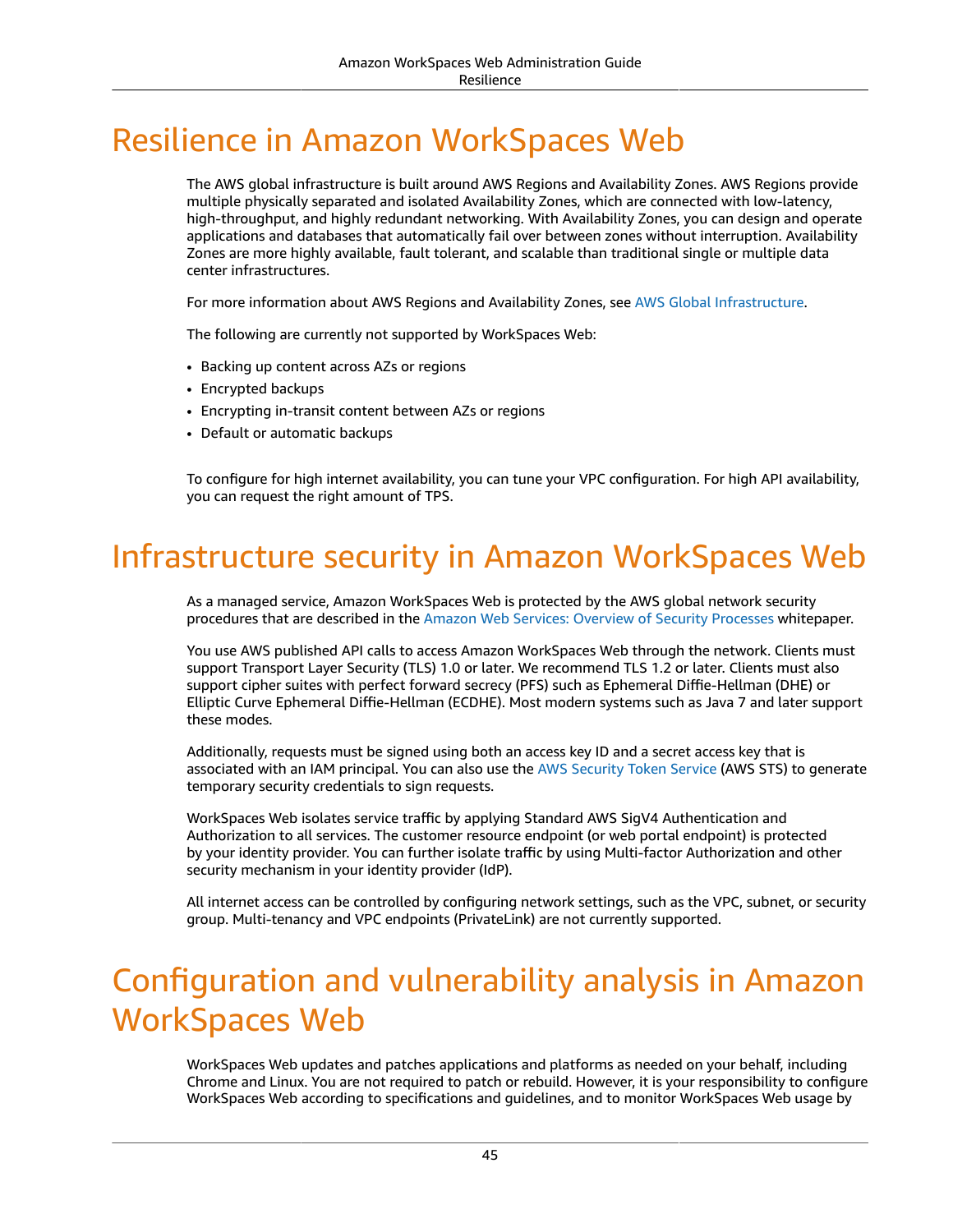your users. All service-related configs and vulnerability analysis are the responsibility of WorkSpaces Web.

You can request a limit increase for WorkSpaces Web resources, such as the number of web portals and number of users. WorkSpaces Web ensures the availability of the service and SLA.

# <span id="page-49-0"></span>Security best practices for Amazon WorkSpaces **Web**

Amazon WorkSpaces Web provides a number of security features you can use as you develop and implement your own security policies. The following best practices are general guidelines and don't represent a complete security solution. Because these best practices might not be appropriate or sufficient for your environment, treat them as helpful considerations rather than prescriptions.

Best practices for Amazon WorkSpaces Web include the following:

- To detect potential security events associated with your use of WorkSpaces Web, use AWS CloudTrail or Amazon CloudWatch to detect and track access history and process logs. For more information, see Monitoring Amazon WorkSpaces Web with Amazon [CloudWatch \(p. 47\)](#page-50-1) and [Logging](#page-51-0) Amazon [WorkSpaces](#page-51-0) Web API calls using AWS CloudTrail [\(p. 48\).](#page-51-0)
- To implement detective controls and identify anomalies, use CloudTrail logs and CloudWatch metrics. For more information, see Monitoring Amazon [WorkSpaces](#page-50-1) Web with Amazon CloudWatc[h \(p. 47\)](#page-50-1) and Logging Amazon [WorkSpaces](#page-51-0) Web API calls using AWS CloudTrail [\(p. 48\).](#page-51-0)

To prevent potential security events associated with your use of WorkSpaces Web, follow these best practices:

- Implement least privilege access and create specific roles to be used for WorkSpaces Web actions. Use IAM templates to create a Full Access or Read Only role. For more information, see AWS [managed](#page-40-0) policies for [WorkSpaces](#page-40-0) Web [\(p. 37\).](#page-40-0)
- Be careful with sharing portal domains and user credentials. Anyone on the internet can access the web portal, but they can't start a session unless they have a valid user credential to the portal. Be cautious about how, when, and to whom you share web portal credentials.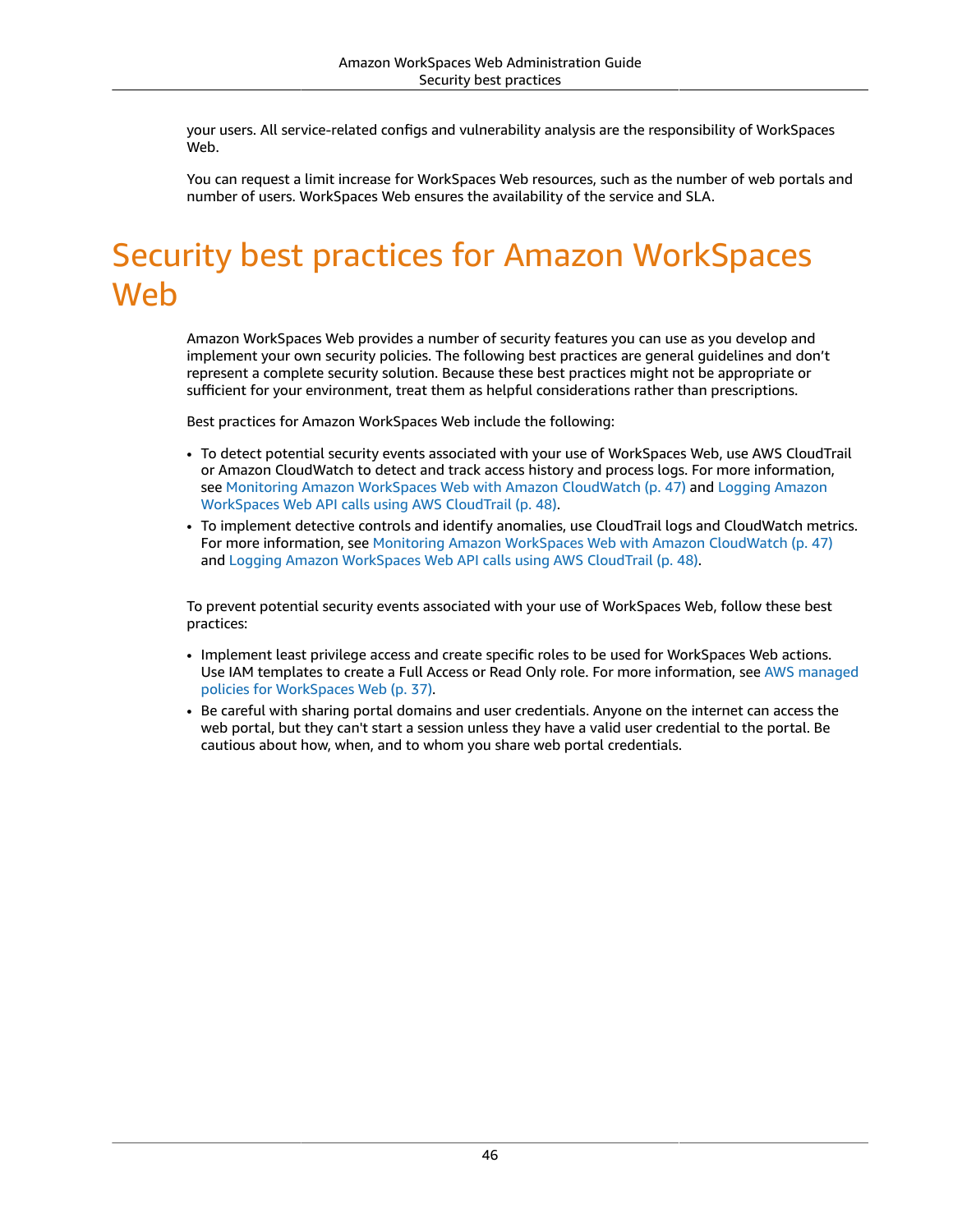# <span id="page-50-0"></span>Monitoring Amazon WorkSpaces **Web**

Monitoring is an important part of maintaining the reliability, availability, and performance of Amazon WorkSpaces Web and your other AWS solutions. AWS provides the following monitoring tools to watch your WorkSpaces Web portals and their resources, report when something is wrong, and take automatic actions when appropriate:

- *Amazon CloudWatch* monitors your AWS resources and and the applications you run on AWS in real time. You can collect and track metrics, create customized dashboards, and set alarms that notify you or take actions when a specified metric reaches a specified threshold. For example, you can have CloudWatch track CPU usage or other metrics for your Amazon EC2 instances and automatically launch new instances when needed. For more information, see the Amazon [CloudWatch](https://docs.aws.amazon.com/AmazonCloudWatch/latest/monitoring/) User Guide.
- *Amazon CloudWatch Logs* lets you monitor, store, and access your log files from Amazon EC2 instances, CloudTrail, and other sources. CloudWatch Logs can monitor information in the log files and notify you when certain thresholds are met. You can also archive your log data in highly durable storage. For more information, see the Amazon [CloudWatch](https://docs.aws.amazon.com/AmazonCloudWatch/latest/logs/) Logs User Guide.
- *AWS CloudTrail* captures API calls and related events made by or on behalf of your AWS account and delivers the log files to an Amazon S3 bucket that you specify. You can identify which users and accounts called AWS, the source IP address from which the calls were made, and when the calls occurred. For more information, see the AWS [CloudTrail](https://docs.aws.amazon.com/awscloudtrail/latest/userguide/) User Guide.

# <span id="page-50-1"></span>Monitoring Amazon WorkSpaces Web with Amazon CloudWatch

You can monitor Amazon WorkSpaces Web using CloudWatch, which collects raw data and processes it into readable, near real-time metrics. These statistics are kept for 15 months, so that you can access historical information and gain a better perspective on how your web application or service is performing. You can also set alarms that watch for certain thresholds, and send notifications or take actions when those thresholds are met. For more information, see the Amazon [CloudWatch](https://docs.aws.amazon.com/AmazonCloudWatch/latest/monitoring/) User Guide.

The AWS/WorkSpacesWeb namespace includes the following metrics.

| Metric         | <b>Description</b>                                                      | <b>Dimensions</b> | <b>Statistics</b>                    | <b>Units</b> |
|----------------|-------------------------------------------------------------------------|-------------------|--------------------------------------|--------------|
| SessionAttempt | The number<br>of Amazon<br>WorkSpaces Web<br>session attempts.          | PortalId          | Average, Sum,<br>Maximum,<br>Minimum | Count        |
| SessionSuccess | The number of<br>successful Amazon<br>WorkSpaces Web<br>session starts. | PortalId          | Average, Sum,<br>Maximum,<br>Minimum | Count        |

### **CloudWatch metrics for Amazon WorkSpaces Web**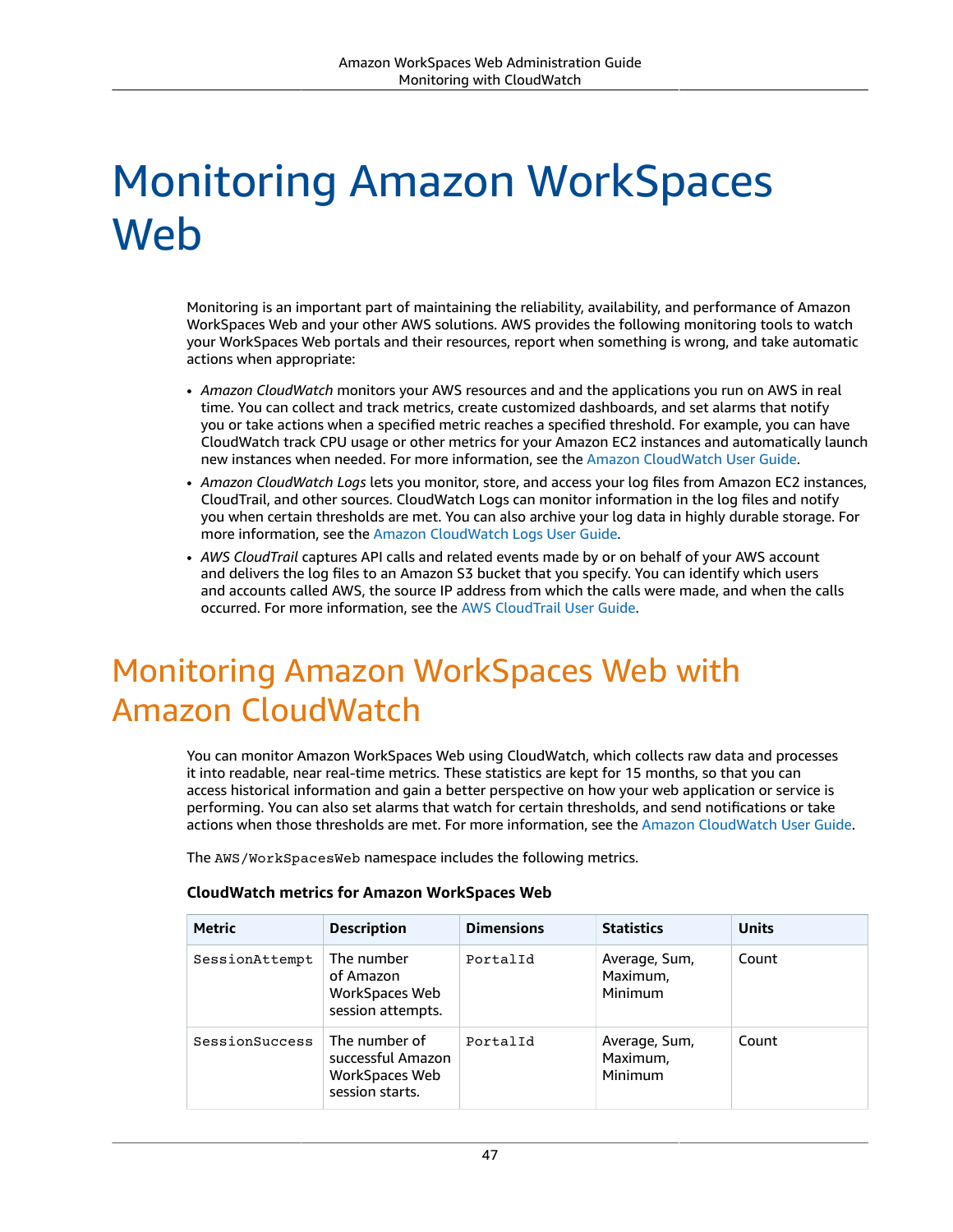| <b>Metric</b>  | <b>Description</b>                                                  | <b>Dimensions</b> | <b>Statistics</b>                    | <b>Units</b> |
|----------------|---------------------------------------------------------------------|-------------------|--------------------------------------|--------------|
| SessionFailure | The number of<br>failed Amazon<br>WorkSpaces Web<br>session starts. | PortalId          | Average, Sum,<br>Maximum,<br>Minimum | Count        |

# <span id="page-51-0"></span>Logging Amazon WorkSpaces Web API calls using AWS CloudTrail

Amazon WorkSpaces Web is integrated with AWS CloudTrail, a service that provides a record of actions taken by a user, role, or an AWS service in Amazon WorkSpaces Web. CloudTrail captures all API calls for Amazon WorkSpaces Web as events. These include calls from the Amazon WorkSpaces Web console and code calls to Amazon WorkSpaces Web API operations. If you create a trail, you can enable continuous delivery of CloudTrail events to an Amazon S3 bucket, including events for Amazon WorkSpaces Web. If you don't configure a trail, you can still view the most recent events in the CloudTrail console in **Event history**. Using the information collected by CloudTrail, you can identify the request that was made to Amazon WorkSpaces Web, the IP address from which the request was made, who made the request, when it was made, as well as additional details.

To learn more about CloudTrail, see the AWS [CloudTrail](https://docs.aws.amazon.com/awscloudtrail/latest/userguide/cloudtrail-user-guide.html) User Guide.

# <span id="page-51-1"></span>Amazon WorkSpaces Web information in CloudTrail

CloudTrail is enabled on your AWS account when you create the account. When activity occurs in Amazon WorkSpaces Web, that activity is recorded in a CloudTrail event along with other AWS service events in **Event history**. In **Event history**, you can view, search, and download recent events in your AWS account. For more information, see Viewing events with [CloudTrail](https://docs.aws.amazon.com/awscloudtrail/latest/userguide/view-cloudtrail-events.html) Event history.

For an ongoing record of events in your AWS account, including events for Amazon WorkSpaces Web, you can create a trail. A *trail* enables CloudTrail to deliver log files to an Amazon S3 bucket. By default, when you create a trail in the console, the trail applies to all AWSRegions. The trail logs events from all Regions in the AWS partition and delivers the log files to the Amazon S3 bucket that you specify. Additionally, you can configure other AWS services to further analyze and act upon the event data collected in CloudTrail logs. For more information, see the following:

- [Overview](https://docs.aws.amazon.com/awscloudtrail/latest/userguide/cloudtrail-create-and-update-a-trail.html) for creating a trail
- CloudTrail supported services and [integrations](https://docs.aws.amazon.com/awscloudtrail/latest/userguide/cloudtrail-aws-service-specific-topics.html)
- Configuring Amazon SNS [notifications](https://docs.aws.amazon.com/awscloudtrail/latest/userguide/configure-sns-notifications-for-cloudtrail.html) for CloudTrail
- Receiving [CloudTrail](https://docs.aws.amazon.com/awscloudtrail/latest/userguide/receive-cloudtrail-log-files-from-multiple-regions.html) log files from multiple regions and Receiving [CloudTrail](https://docs.aws.amazon.com/awscloudtrail/latest/userguide/cloudtrail-receive-logs-from-multiple-accounts.html) log files from multiple [accounts](https://docs.aws.amazon.com/awscloudtrail/latest/userguide/cloudtrail-receive-logs-from-multiple-accounts.html)

All Amazon WorkSpaces Web actions are logged by CloudTrail and are documented in the *Amazon WorkSpaces API Reference*. For example, calls to the CreatePortal, DeleteUserSettings and ListBrowserSettings actions generate entries in the CloudTrail log files.

Every event or log entry contains information about who generated the request. The identity information helps you determine the following:

- Whether the request was made with root or AWS Identity and Access Management (IAM) user credentials.
- Whether the request was made with temporary security credentials for a role or federated user.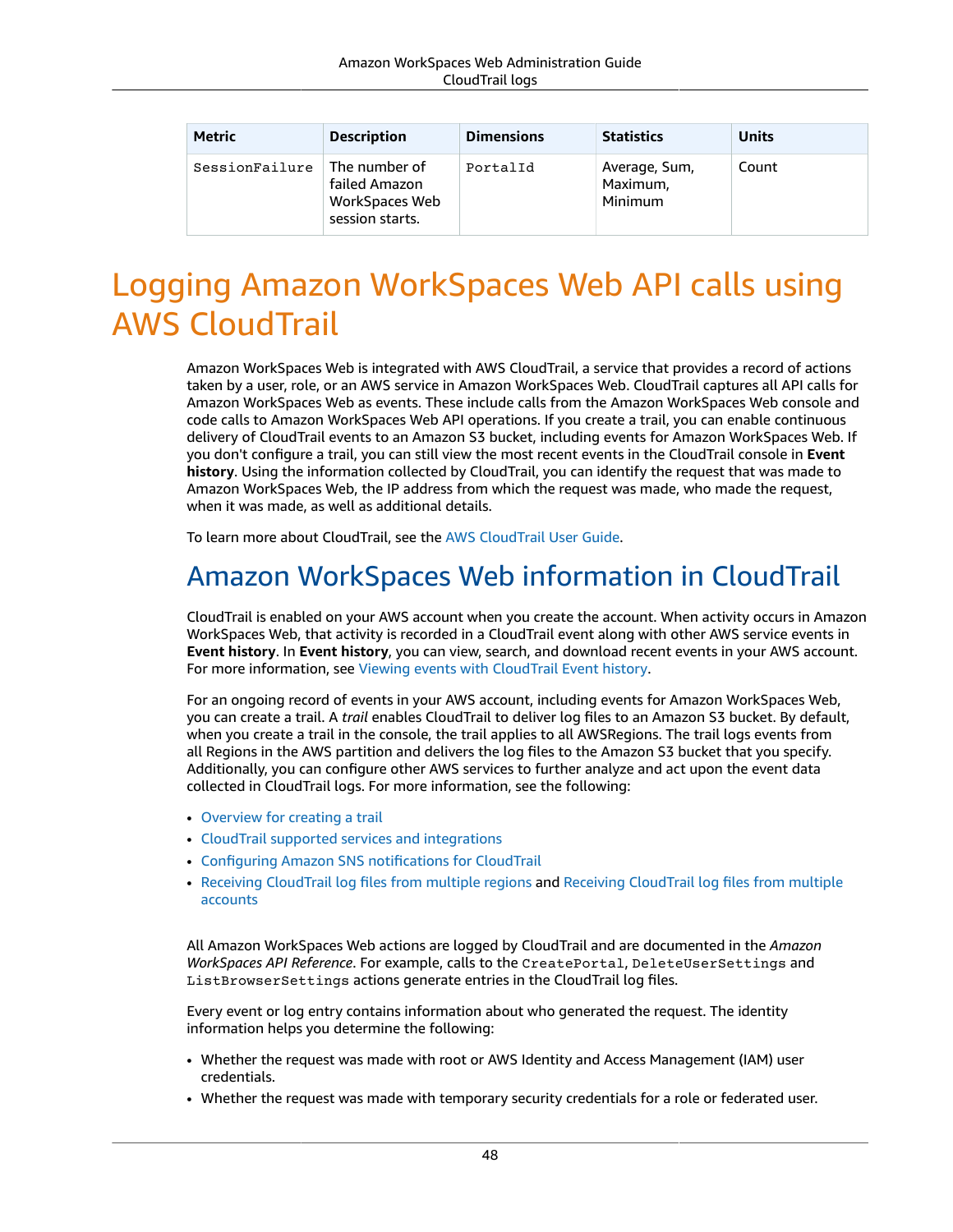• Whether the request was made by another AWS service.

For more information, see the CloudTrail [userIdentity](https://docs.aws.amazon.com/awscloudtrail/latest/userguide/cloudtrail-event-reference-user-identity.html) element.

# <span id="page-52-0"></span>Understanding Amazon WorkSpaces Web log file entries

A *trail* is a configuration that enables delivery of events as log files to an Amazon S3 bucket that you specify. CloudTrail log files contain one or more log entries. An event represents a single request from any source and includes information about the requested action, the date and time of the action, request parameters, and other details. CloudTrail log files aren't an ordered stack trace of the public API calls, so they don't appear in any specific order.

The following example shows a CloudTrail log entry that demonstrates the ListBrowserSettings action.

```
 {
    "Records": [{
        "eventVersion": "1.08",
        "userIdentity": {
            "type": "IAMUser",
            "principalId": "111122223333",
            "arn": "arn:aws:iam::111122223333:user/myUserName",
            "accountId": "111122223333",
            "accessKeyId": "AKIAIOSFODNN7EXAMPLE",
            "userName": "myUserName"
        },
        "eventTime": "2021-11-17T23:44:51Z",
        "eventSource": "workspaces-web.amazonaws.com",
        "eventName": "ListBrowserSettings",
        "awsRegion": "us-west-2",
        "sourceIPAddress": "127.0.0.1",
        "userAgent": "[]",
        "requestParameters": null,
        "responseElements": null,
        "requestID": "159d5c4f-c8c8-41f1-9aee-b5b1b632e8b2",
        "eventID": "d8237248-0090-4c1e-b8f0-a6e8b18d63cb",
        "readOnly": true,
        "eventType": "AwsApiCall",
        "managementEvent": true,
        "recipientAccountId": "111122223333",
        "eventCategory": "Management"
    },
    {
        "eventVersion": "1.08",
        "userIdentity": {
            "type": "IAMUser",
            "principalId": "111122223333",
            "arn": "arn:aws:iam::111122223333:user/myUserName",
            "accountId": "111122223333",
            "accessKeyId": "AKIAIOSFODNN7EXAMPLE",
            "userName": "myUserName"
        },
        "eventTime": "2021-11-17T23:55:51Z",
        "eventSource": "workspaces-web.amazonaws.com",
        "eventName": "CreateUserSettings",
        "awsRegion": "us-west-2",
        "sourceIPAddress": "5127.0.0.1",
        "userAgent": "[]",
        "requestParameters": {
```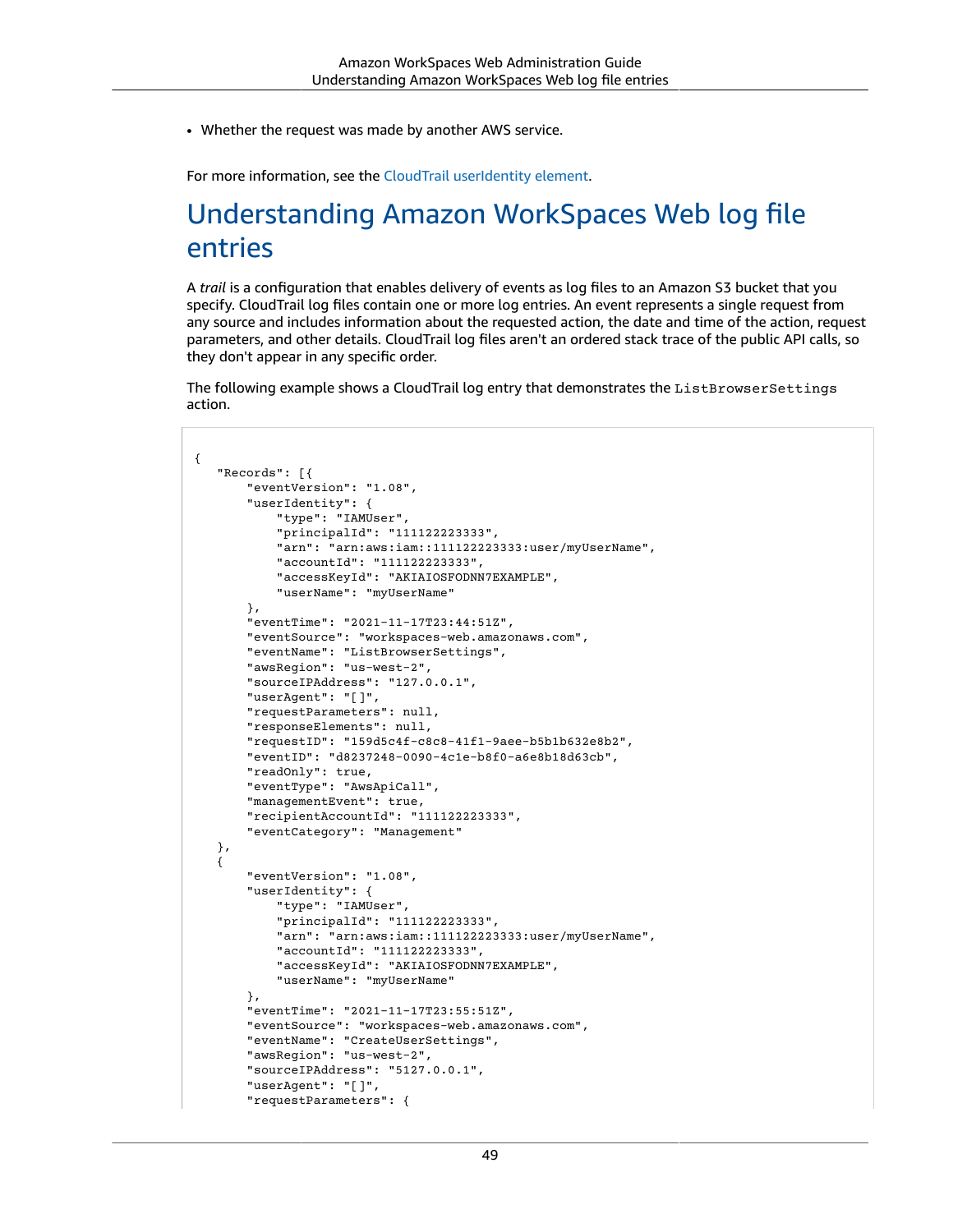```
 "clientToken": "some-token",
            "copyAllowed": "Enabled",
            "downloadAllowed": "Enabled",
            "pasteAllowed": "Enabled",
 "printAllowed": "Enabled",
 "uploadAllowed": "Enabled"
        },
        "responseElements": "arn:aws:workspaces-web:us-
west-2:111122223333:userSettings/04a35a2d-f7f9-4b22-af08-8ec72da9c2e2",
 "requestID": "6a4aa162-7c1b-4cf9-a7ac-e0c8c4622117",
 "eventID": "56f1fbee-6a1d-4fc6-bf35-a3a71f016fcb",
         "readOnly": false,
        "eventType": "AwsApiCall",
        "managementEvent": true,
        "recipientAccountId": "111122223333",
         "eventCategory": "Management"
    }]
}
```